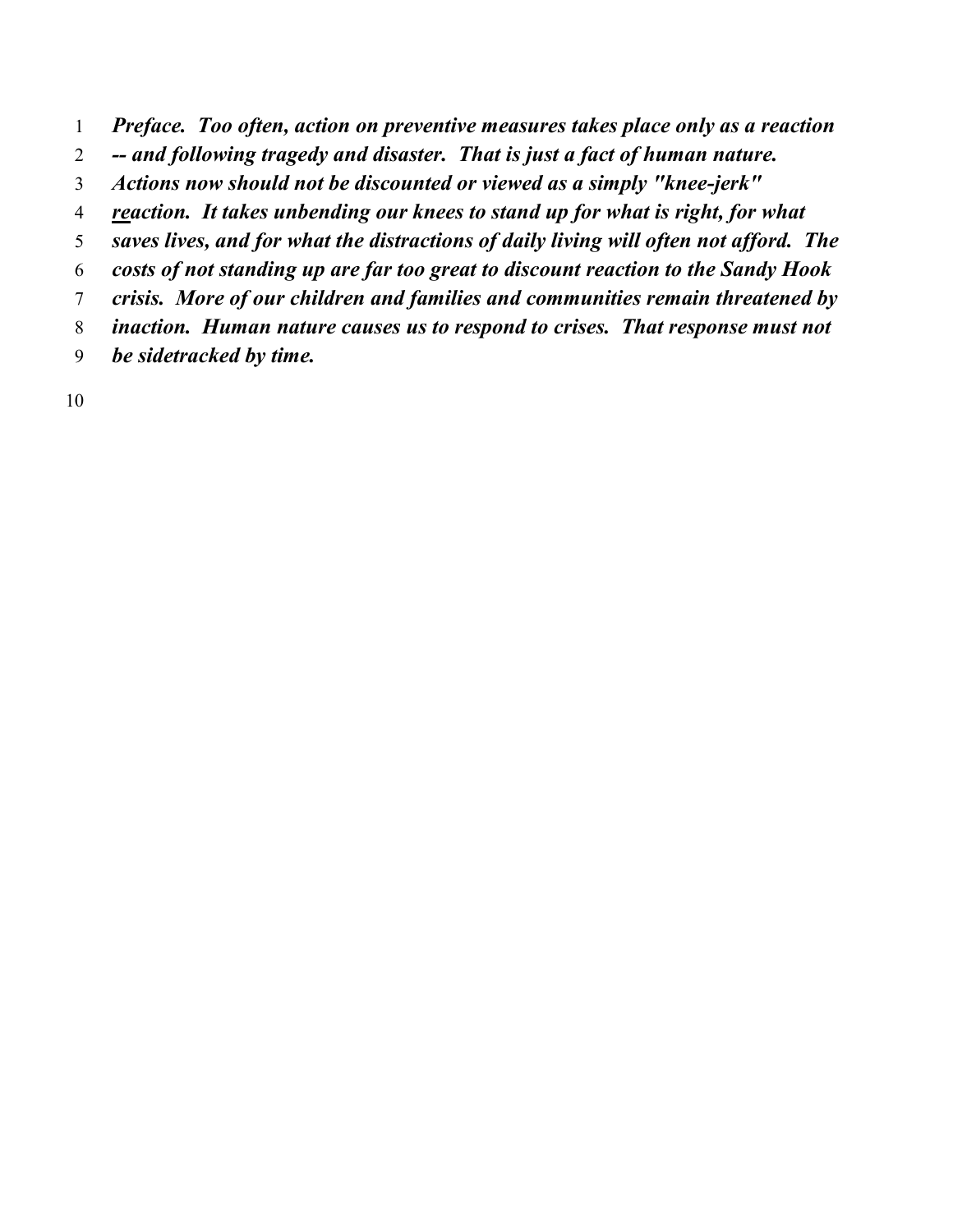- Sec. \_\_\_\_\_. Short Title
- This Act shall be known as the "Remembering Sandy Hook Act of 2013"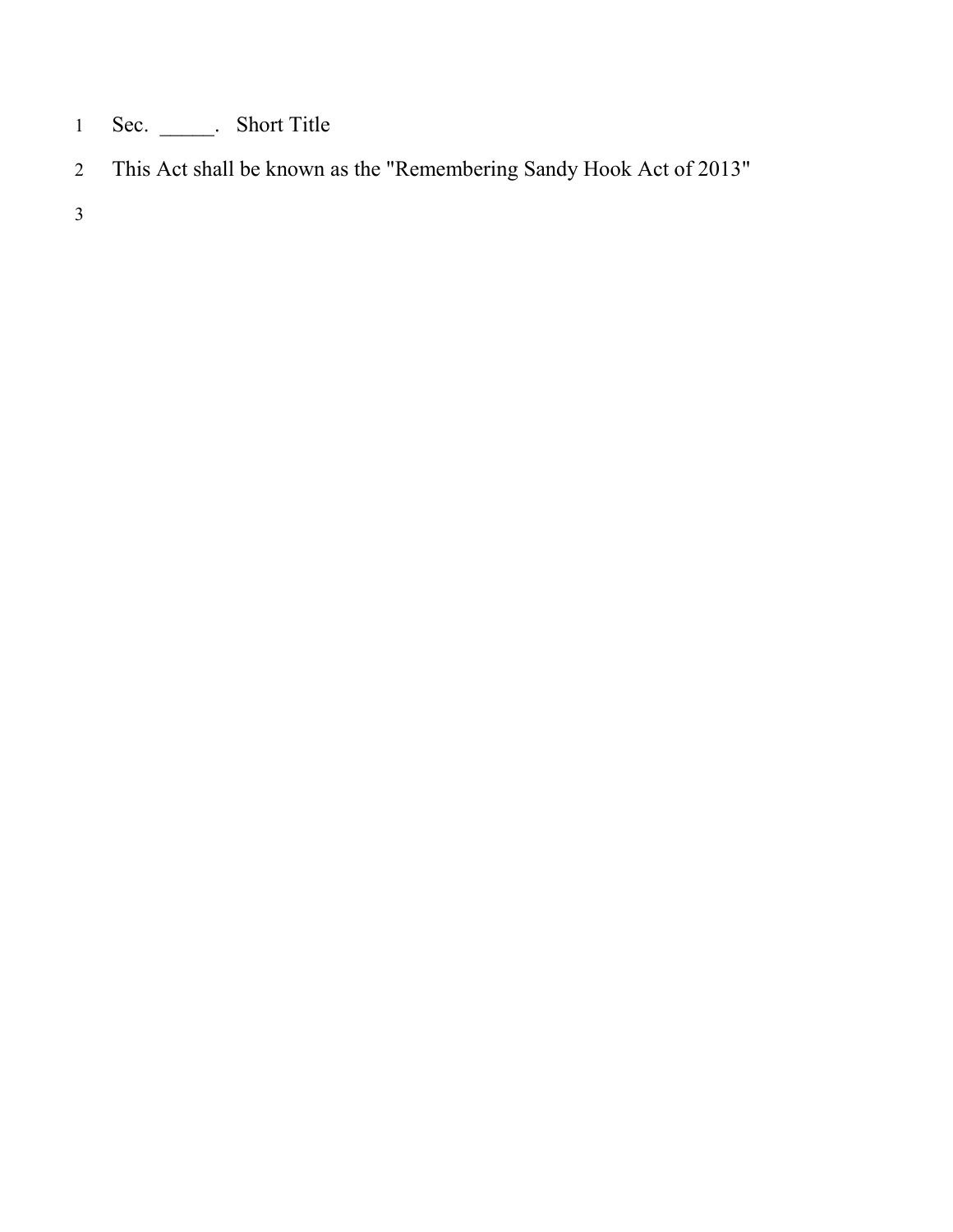1 Sec. Findings.

2 1. The events of December 14, 2012 in Newtown, Connecticut shook the confidence of the school community, our nation, and the world, that our schools are a safe and protective place for students, families, and the community.

 2. Steps must be taken to avoid another tragedy similar to that in Newtown, working with law enforcement, mental health professionals, parents, educators, and all members of the community -- whether in a professional capacity or as caring, sharing neighbors.

 3. Violence, or the threat of violence, impedes the teaching and learning process and thus student achievement. Schools are not battlegrounds. They serve very specific functions for society, as places where children are introduced to a social system and given the foundation for learning that will be with them for the rest of their lives. In schools, students also learn skills for later use in the labor market or in higher education and acquire social, emotional, and citizenship skills for becoming active participants in society's political and social processes.

 4. As evidenced by crisis events over the past decade, schools are integral to an overall community crisis prevention and response in terms of providing a safe haven, disseminating information, identifying individuals at risk, providing mental health services, linking individuals with community services, tracking displaced families, supporting long-term recovery, and generally serving as a focus of normalcy in the face of trauma.

 5. If we are to do better for our children, we must also realize that mental illness is an unaddressed public health emergency in our society, and something we must deal with. Mental disorders are the leading cause of disability in the United States. We should work to ensure that there are mental health professionals in every school to screen all students and to treat those students who have identified needs. The mental health and well-being of children and adults must be recognized as a community responsibility as much as an individual responsibility.

 6. In order to ensure the safety of our families and communities, we must seek reasonable legislation that controls the availability of firearms and establishes a stronger, more comprehensive system for background checks.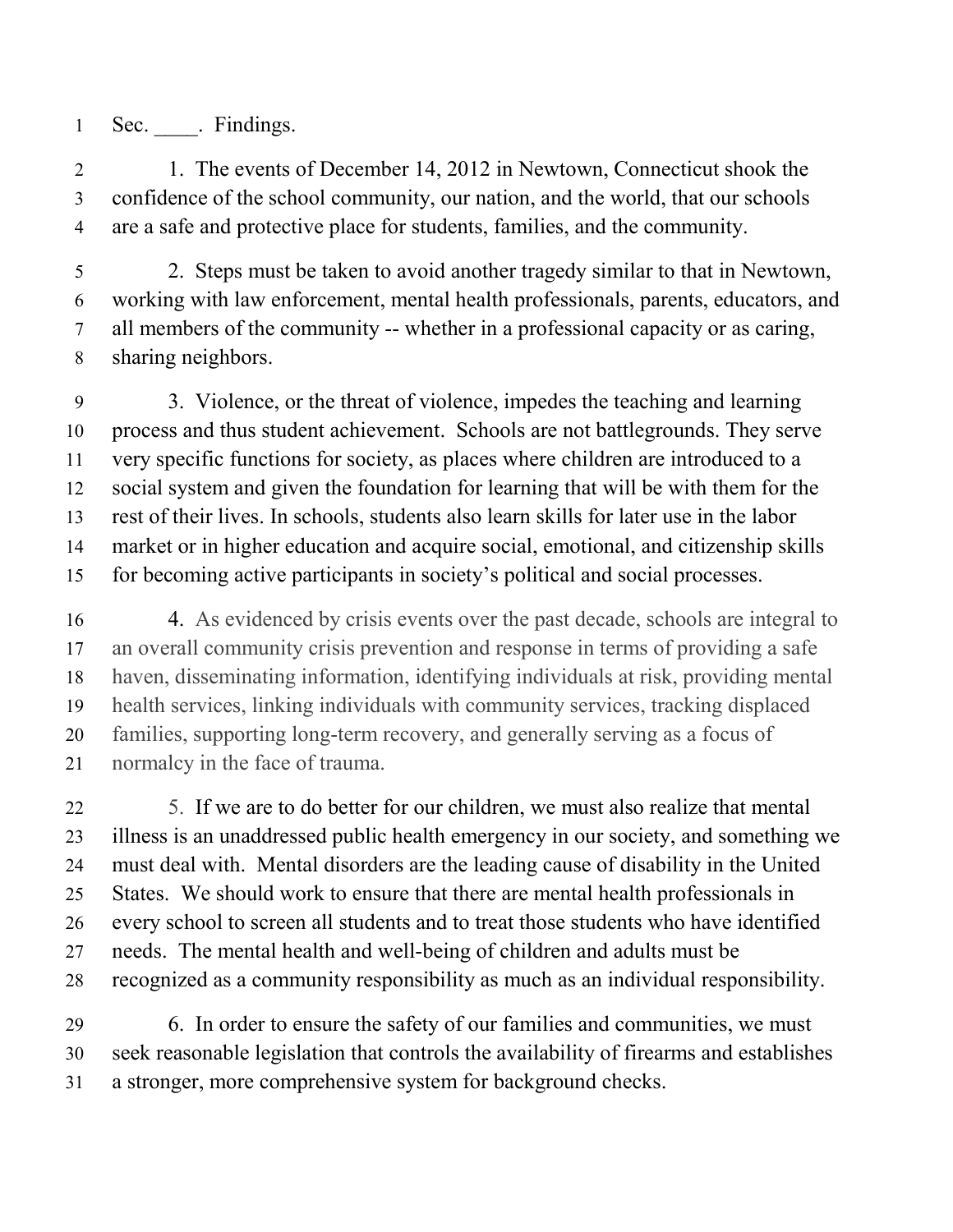1 Sec. Purposes

It is the purpose of this Act to provide for a comprehensive framework to instill

community awareness and provide both the preventive measures needed to

encourage and sanctions to discourage violence in our schools and in the larger

community. In doing so, it is the purpose of this Act to address the continuum of

needs and services that lead to improved safety, well-being, and learning for our

- children and youth.
- 
- 
- 
- 
- 
-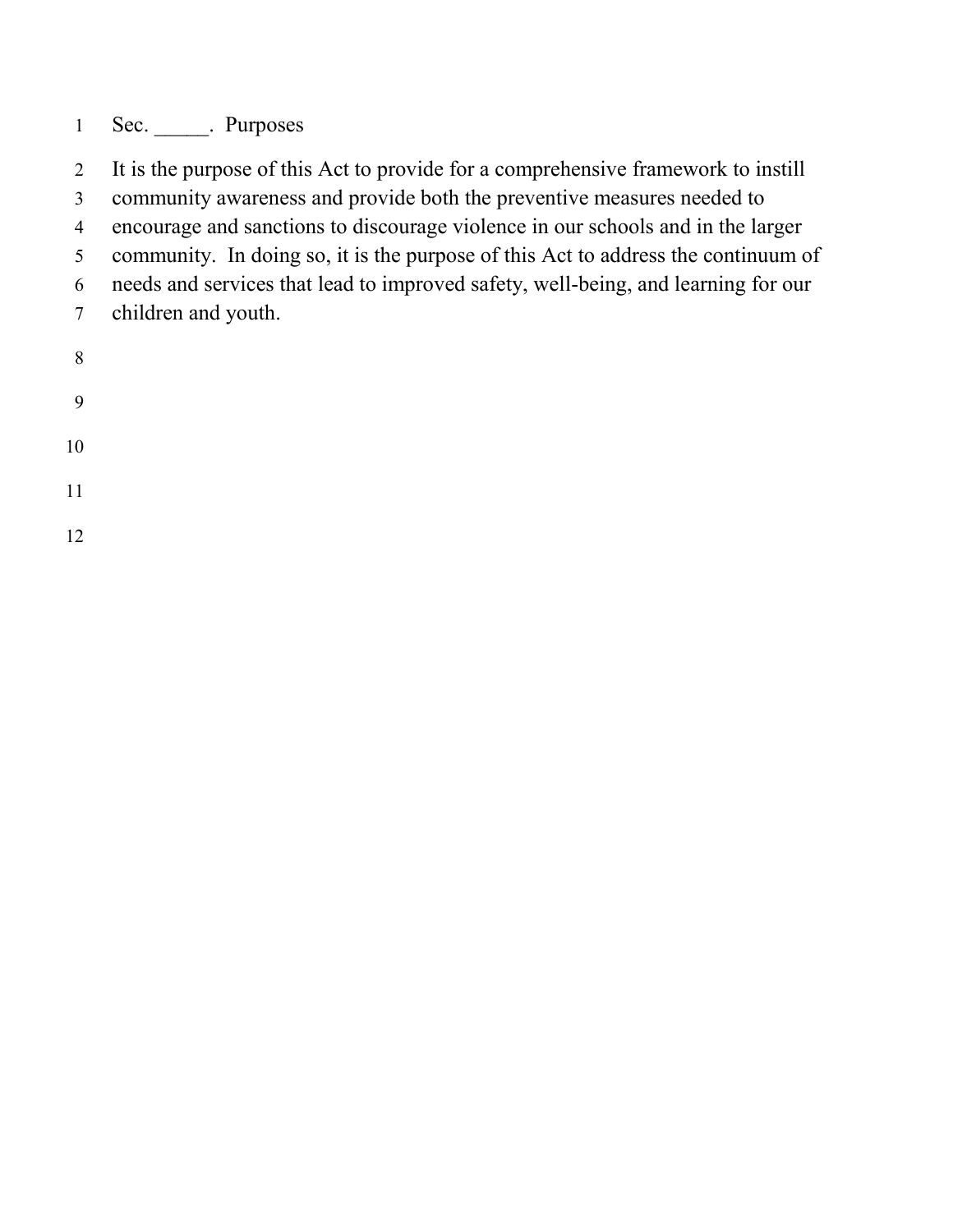| $\mathbf{1}$   | Chapter. _____. Support for Schools, Students, and Staff                              |
|----------------|---------------------------------------------------------------------------------------|
| $\overline{2}$ |                                                                                       |
| 3              | Title. Professional Development and Crisis Response Training                          |
| 4              | Sec. _____. Purposes                                                                  |
| 5              | It is the purpose of this [title] to establish professional development requirements  |
| 6              | with respect to school safety, crisis prevention and response for educators [and      |
| 7              | education support professionals] in school districts in the state that are responsive |
| 8              | to the needs of students and educators at the local level and which are sensitive to  |
| 9              | the cultural, developmental, and age-appropriate needs of students.                   |
| 10             | Sec. ______. Satisfaction of State Professional Development Requirements              |
| 11             | (a) Notwithstanding any other provision of law, a school district shall be            |
| 12             | deemed to be in compliance with the State professional development                    |
| 13             | requirements for school safety and crisis intervention so long as the                 |
| 14             | $district -$                                                                          |
| 15             | (1) Adopts and follows strong standards for professional development                  |
| 16             | on the subject matter;                                                                |
| 17             | (2) Has in place professional development requirements that are                       |
| 18             | easily understood, research-based, and which employ graduated rating                  |
| 19             | systems for professional development programs implemented in the                      |
| 20             | district;                                                                             |
| 21             | (3) Provides adequate resources, including time and financial support,                |
| 22             | to ensure that every educator [and education support professionals]                   |
| 23             | engages in effective professional learning;                                           |
| 24             | (4) Has, not later than the beginning of the school year which begins                 |
| 25             | following the enactment of this Act, implemented new or expanded                      |
| 26             | professional development for school leaders, including principals and                 |
| 27             | teacher leaders, to help them facilitate and integrate high-quality                   |
| 28             | professional development into educators' workdays;                                    |
| 29             | (5) Includes a requirement that evaluations of school leaders in the                  |
| 30             | district include an assessment of how well they implement effective                   |
| 31             | professional development;                                                             |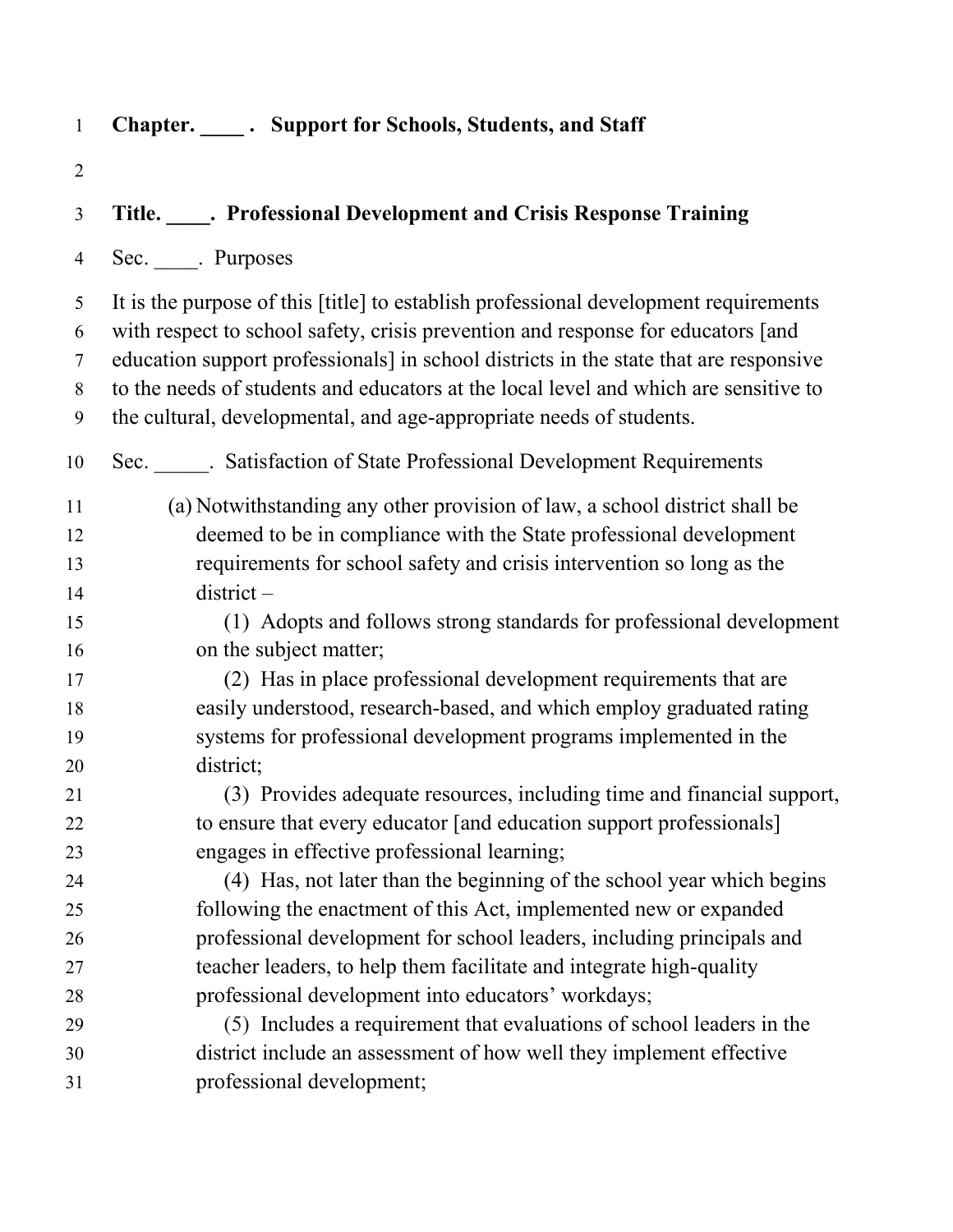| $\mathbf{1}$   | (6) Works collaboratively with educators, school leaders, and                                                                    |
|----------------|----------------------------------------------------------------------------------------------------------------------------------|
| $\overline{2}$ | representatives of school leaders to establish parameters or guidance on                                                         |
| 3              | educators' role in all decisions related to professional development; and                                                        |
| $\overline{4}$ | (7) Provides for a regular evaluation of the district's program of                                                               |
| 5              | professional development, including an assessment on the district's                                                              |
| 6              | return on investment in professional development.                                                                                |
| 7              |                                                                                                                                  |
| 8              | (b) The evaluation described in subsection $(a)(7)$ shall be conducted                                                           |
| 9              | by the State, local educational agencies, institutions of higher                                                                 |
| 10             | education, or an external agency that is experienced in conducting                                                               |
| 11             | qualitative research, and shall be developed in collaboration with                                                               |
| 12             | groups such as $-$                                                                                                               |
|                |                                                                                                                                  |
| 13             | (1) Experienced educators with track records of success in the                                                                   |
| 14             | classroom;                                                                                                                       |
| 15             | (2) Institutions of higher education involved with educator                                                                      |
| 16             | induction and professional development located within the                                                                        |
| 17             | State;                                                                                                                           |
| 18             | (3) Law enforcement and security experts;                                                                                        |
| 19<br>20       | (4) School psychologists and mental health professionals with<br>particular expertise in the provision of mental health services |
| 21             | for children and youth; and                                                                                                      |
| 22             | (5) local educator organizations.                                                                                                |
| 23             |                                                                                                                                  |
| 24             | Sec. Definitions                                                                                                                 |
| 25             | The term 'professional development' means a comprehensive, sustained, and                                                        |
| 26             | intensive approach to improving educators' and principals' effectiveness in raising                                              |
| 27             | student achievement that --                                                                                                      |
| 28             | (a) fosters collective responsibility for improved student performance;                                                          |
| 29             | (b) is comprised of professional learning that—                                                                                  |
| 30             | (1) is aligned with rigorous State student academic achievement                                                                  |
| 31             | standards as well as related local educational agency and school                                                                 |
| 32             | improvement goals;                                                                                                               |
| 33             | (2) is conducted among educators at the school and facilitated by                                                                |
| 34             | well-prepared school principals and school-based professional development                                                        |
| 35             | coaches, mentors, master teachers, or other teacher leaders; and                                                                 |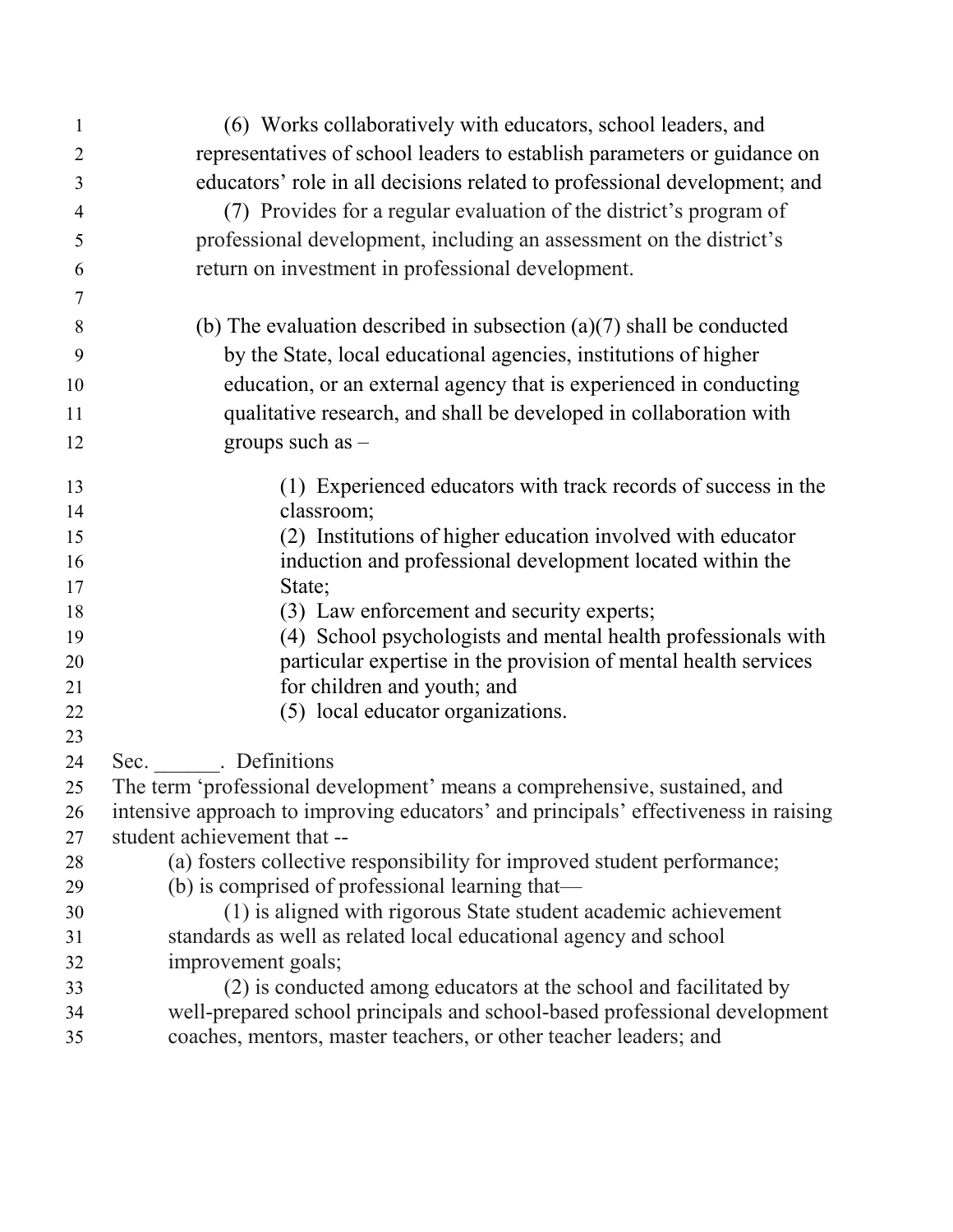| $\mathbf{1}$   | (3) primarily occurs several times per week among established teams        |
|----------------|----------------------------------------------------------------------------|
| $\overline{2}$ | of educators, principals, and other instructional staff members where the  |
| 3              | teams of educators engage in a continuous cycle of improvement that—       |
| $\overline{4}$ | (A) evaluates student, educator, and school learning needs                 |
| 5              | through a thorough review of data on educator and student                  |
| 6              | performance;                                                               |
| $\overline{7}$ | (B) defines a clear set of educator learning goals based on the            |
| 8              | rigorous analysis of the data;                                             |
| 9              | (C) to the extent that existing funding support at the school              |
| 10             | district, college, university, and state levels is maintained and staffing |
| 11             | levels are not reduced, achieves the educator learning goals by            |
| 12             | implementing coherent, sustained, and evidence-based learning              |
| 13             | strategies, such as lesson study and the development of formative          |
| 14             | assessments, that improve instructional effectiveness and student          |
| 15             | achievement;                                                               |
| 16             | (D) provides job-embedded coaching or other forms of                       |
| 17             | assistance to support the transfer of new knowledge and skills to the      |
| 18             | classroom;                                                                 |
| 19             | (E) regularly assesses the effectiveness of the professional               |
| 20             | development in achieving identified learning goals, improving              |
| 21             | teaching, and assisting all students in meeting challenging State          |
| 22             | academic achievement standards;                                            |
| 23             | (F) informs ongoing improvements in teaching and student                   |
| 24             | learning;                                                                  |
| 25             | (G) is sensitive to the cultural diversity of the school, including        |
| 26             | the response of various cultures to trauma; and                            |
| 27             | (G) may be supported by external assistance; and                           |
| 28             | (4) may be supported by activities such as courses, workshops.             |
| 29             | institutes, networks, and conferences that—                                |
| 30             | (A) address the learning goals and objectives established for              |
| 31             | professional development by educators at the school level;                 |
| 32             | (B) advance the ongoing school-based professional                          |
| 33             | development; and                                                           |
| 34             | (C) are provided for by for-profit and non-profit entities outside         |
| 35             | the school such as universities, education service agencies, technical     |
| 36             | assistance providers, networks of content-area specialists, and other      |
| 37             | education organizations and associations.                                  |
| 38             |                                                                            |
| 39             | <b>Annual Crisis Response Training</b><br>Sec.                             |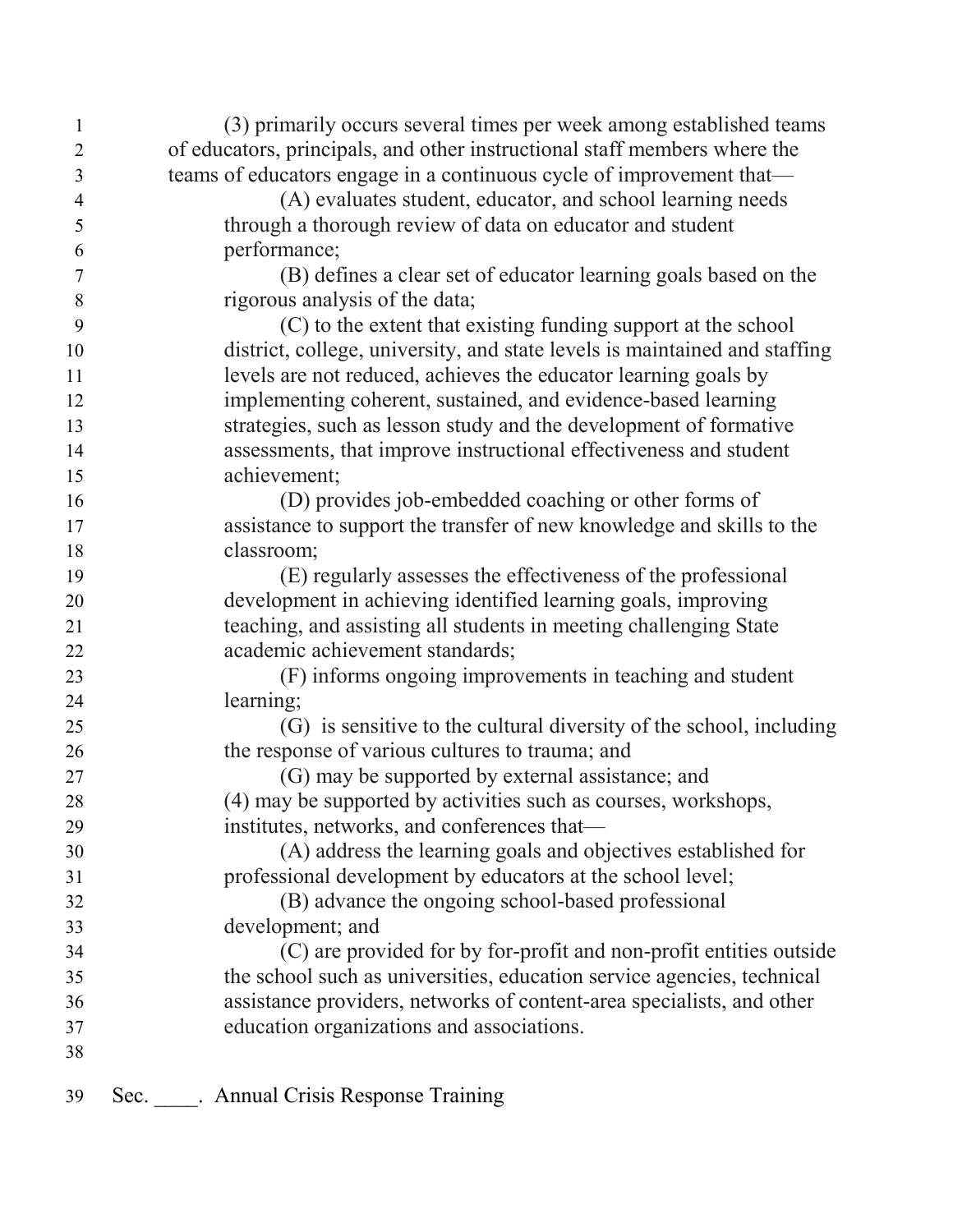|    | (a) All school districts in the state provide annually to schools in the district |
|----|-----------------------------------------------------------------------------------|
|    | research-based training that meets the unique needs of school safety and          |
| 3  | crisis teams.                                                                     |
| 4  | (b) Training required by this section shall be $-$                                |
| 5  | (1) Developed by expert school psychologists with formal crisis                   |
| 6  | training and extensive experience in school crisis prevention and                 |
|    | response;                                                                         |
| 8  | (2) Flexible and aligned with ongoing school mental health and safety             |
| 9  | efforts and multi-tiered systems of student supports;                             |
| 10 | (3) Sensitive to the cultural diversity of the school community; and              |
| 11 | (4) Appropriate for safety and crisis team leaders and members,                   |
| 12 | school mental health staff who might help respond in a major                      |
| 13 | crisis, and community providers who will be part of a school crisis               |
| 14 | response.                                                                         |
| 15 |                                                                                   |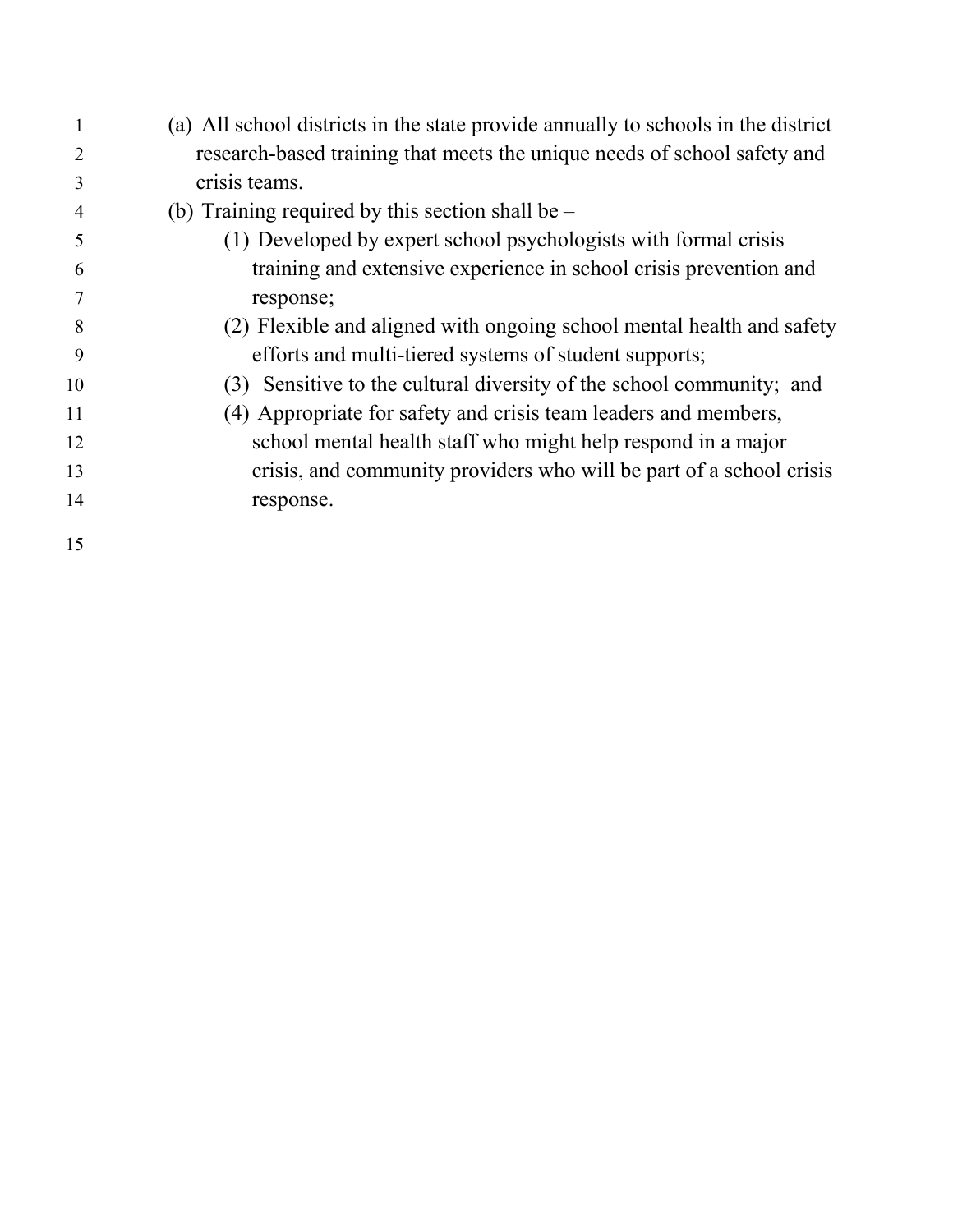## **Title [\_\_\_\_] SCHOOL SAFETY AND CRISIS MANAGEMENT**

Sec. \_\_\_\_ . Findings

 (1) Schools play a critical prevention and response role in crises involving students. (2) How schools respond to a crisis can shape the immediate and long-term effects on students and staff, thus impacting academic achievement. (3) Effective crisis planning and response can help build students' resilience, facilitate a return to learning, and strengthen families and school communities. (4) School crisis response presents unique issues that require specialized training and knowledge of schools, the learning process, mental health, and students's crisis reactions. (5) Schools need the capacity to respond to a range of crises including, but not limited to student death, suicide, school shooting, community tragedy, natural disaster, health epidemic, and terrorism. (6) Mental health training is integral to crisis reactions and recovery; supporting children's mental health is essential. (7) School psychologists and other school mental health professionals have extensive training in mental health and its impact on learning and the school environment. 24 Sec. Purpose In order to fulfill the critical role which schools play in the health and development of children, this [title] is designed to establish the structures and staffing organization necessary for keeping students and staff safe and responding to crises. Sec. \_\_\_\_ . School Safety and Crisis Plans (a) All schools in the state shall be required to prepare a school safety and crisis plan to address the issues of preparedness, prevention, intervention and response, and recovery, both short and long term. All school districts in the state shall require that each site administrator ensure that the plan is updated annually (b) Plans required by this section must be fully integrated into community emergency response efforts, including public safety, fire and rescue, and community health and mental service providers, as well as clearly communicated to staff, parents, and community leaders.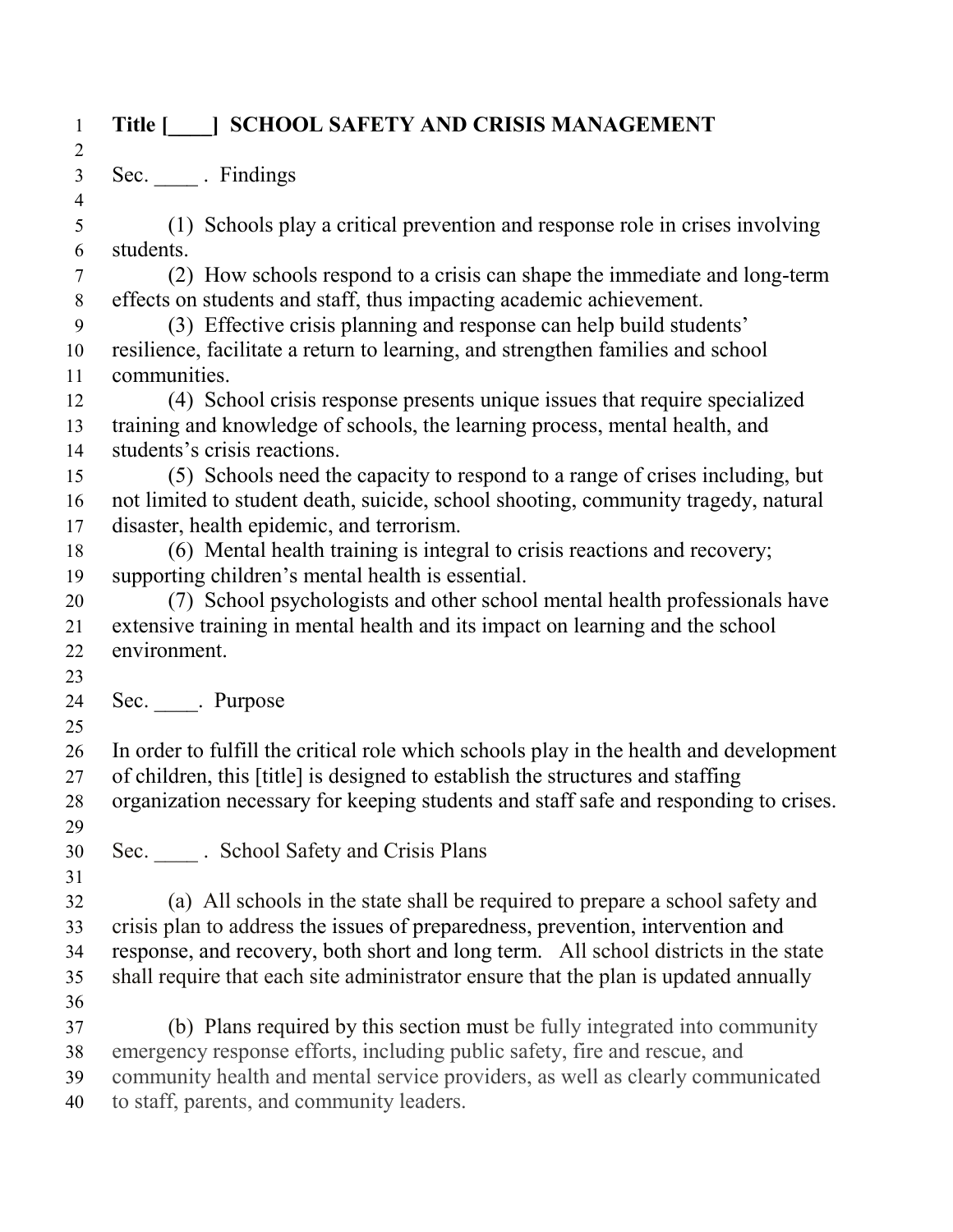| $\mathbf{1}$<br>$\overline{2}$ | (c) Plans required by this section must take into account --                                                                                               |
|--------------------------------|------------------------------------------------------------------------------------------------------------------------------------------------------------|
| 3<br>$\overline{4}$            | (A) the mental health, risk/resiliency, and coping capacity of the<br>individuals affected by crises, particularly students; and                           |
| 5<br>6                         | (B) the unique opportunities and challenges presented by schools in<br>preventing and responding to crises                                                 |
| $\tau$<br>8                    | Sec. ______. Establishment of School Safety and Crisis Teams                                                                                               |
| 9                              | (a) All school districts in the state shall provide for establishment of school                                                                            |
| 10<br>11                       | safety and crisis teams which shall be principally responsible for the<br>implementation and maintenance plans established by this [title].                |
|                                |                                                                                                                                                            |
| 12<br>13                       | (b) School safety and crisis teams established by this section shall include a<br>core group of school employees (including educators, administrators, and |
| 14                             | education support professionals) who can explore short-term strategies for                                                                                 |
| 15                             | addressing the safety and crisis management needs of the school. After                                                                                     |
| 16                             | preliminary meetings, such teams shall invite community representatives to work                                                                            |
| 17<br>18                       | with them on long-term efforts.<br>(c) All members of the school crisis teams must be adequately trained in                                                |
| 19                             | terms of types of crises, systems, procedures, and the unique mental health needs                                                                          |
| 20                             | that can arise as the result of a crisis.                                                                                                                  |
| 21                             | (d) This section may be implemented only to the extent that existing                                                                                       |
| 22                             | funding support at the school district, college, university, and state levels is                                                                           |
| 23                             | maintained and staffing levels are not reduced,                                                                                                            |
| 24                             |                                                                                                                                                            |
| 25                             |                                                                                                                                                            |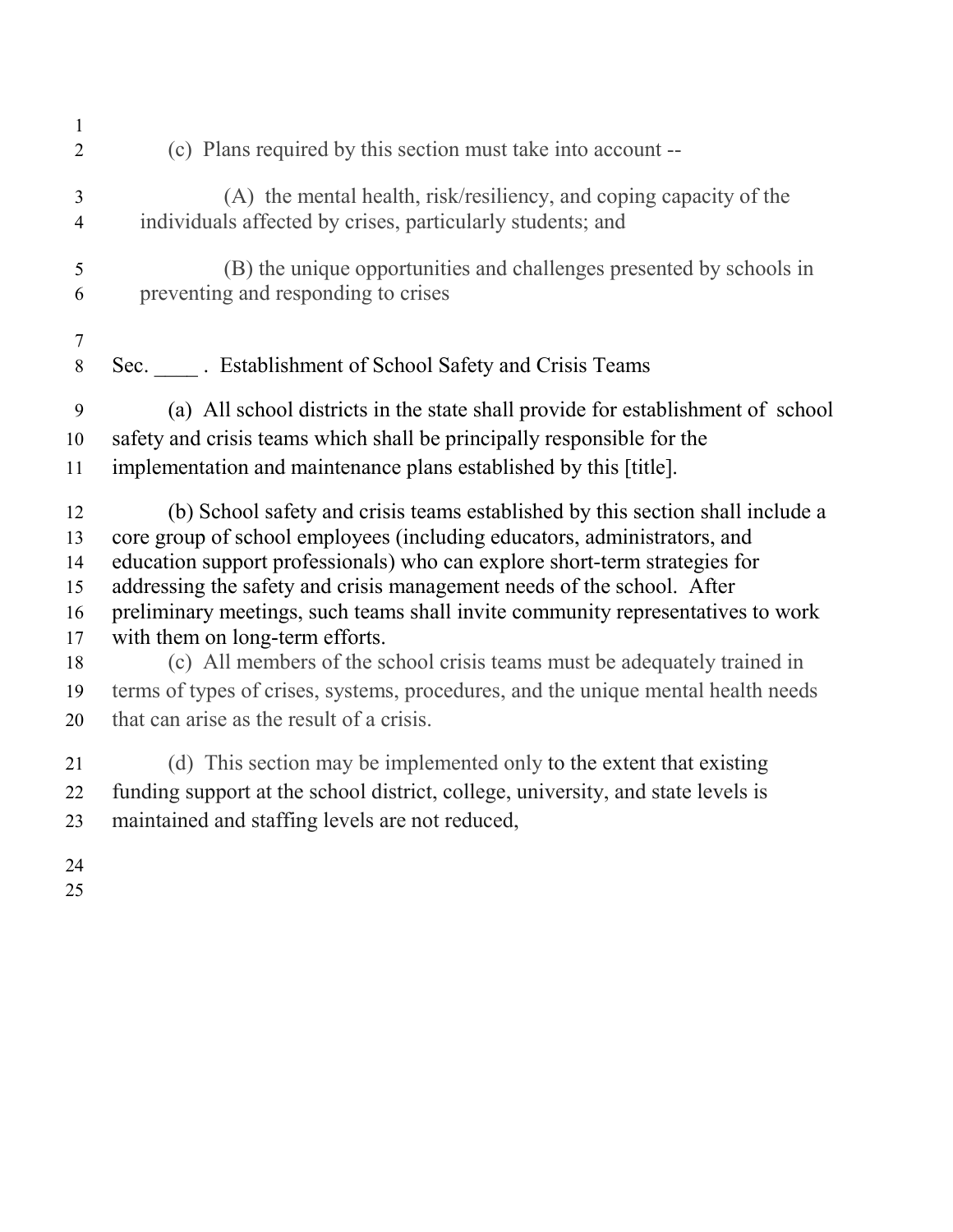| $\mathbf{1}$        | Title ______. SCHOOL COUNSELING                                                                                                                                      |
|---------------------|----------------------------------------------------------------------------------------------------------------------------------------------------------------------|
| $\overline{2}$<br>3 | Sec. All schools, colleges, and universities in the State shall establish a<br>program for school counseling as set forth in this section, including staffing levels |
| $\overline{4}$      | for school counselors in the school system.                                                                                                                          |
| 5                   |                                                                                                                                                                      |
| 6                   | (a) The school counseling program shall conduct programs that address                                                                                                |
| $\tau$              | students' academic, career, personal and social development. Such                                                                                                    |
| 8                   | programs shall be aligned with the work of other professionals in the                                                                                                |
| 9                   | school setting, as well as those in other educational and human service                                                                                              |
| 10                  | agencies.                                                                                                                                                            |
| 11                  | (b) A school counseling program shall be available to all students in grades                                                                                         |
| 12                  | $K-12$ .                                                                                                                                                             |
| 13                  | $(1)$ At the elementary level, there shall be no more than 250 students                                                                                              |
| 14                  | per school counselor. Schools with fewer than 250 students shall                                                                                                     |
| 15                  | employ a school counselor at least proportionate to the ratio of the                                                                                                 |
| 16                  | number of students to 250.                                                                                                                                           |
| 17                  | (2) At the secondary level, there shall be no more than 200 students                                                                                                 |
| 18                  | per school counselor. For purposes of this rule, the term "school"                                                                                                   |
| 19                  | counselor" includes the term "guidance counselor."                                                                                                                   |
| 20                  | (3) Schools and/or districts in the State with fewer than 200 students                                                                                               |
| 21                  | shall:                                                                                                                                                               |
| 22                  | employ or contract with a licensed, endorsed school<br>(i)                                                                                                           |
| 23                  | counselor [or the equivalent]; or                                                                                                                                    |
| 24                  | seek alternative ways to provide counseling services and<br>(ii)                                                                                                     |
| 25                  | meet the required school counseling program goals using                                                                                                              |
| 26                  | licensed personnel. For example, they may contract for                                                                                                               |
| 27                  | services or receive services from a licensed school                                                                                                                  |
| 28                  | counselor [or the equivalent] provided through joint                                                                                                                 |
| 29                  | efforts of adjacent districts and/or counties.                                                                                                                       |
| 30                  | When a school district uses alternatives to meet this<br>(iii)<br>standard, it shall submit a description of the alternatives                                        |
| 31<br>32            | to the Superintendent of Public Instruction and seek                                                                                                                 |
| 33                  | approval from the Board of Public Education.                                                                                                                         |
| 34                  | (c) ELEMENTARY SCHOOL COUNSELORS.                                                                                                                                    |
| 35                  | (1) In recognition of the diverse and complicated demands upon                                                                                                       |
| 36                  | students, their families and the public school system, the                                                                                                           |
| 37                  | legislature finds that the counseling offered at the elementary                                                                                                      |
| 38                  | school level should be flexible and responsive. For purposes of                                                                                                      |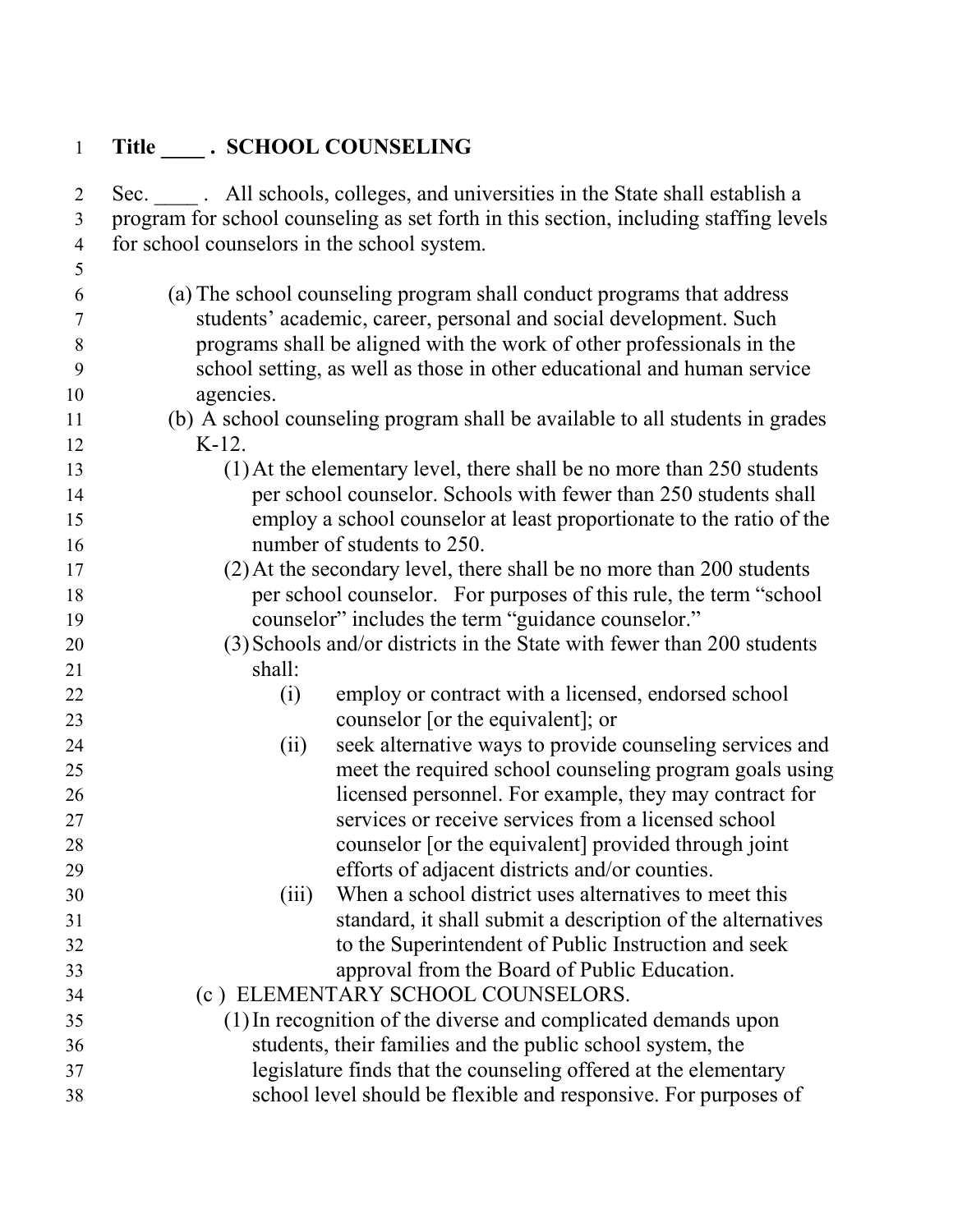| $\mathbf{1}$<br>$\overline{2}$<br>3 | elementary counselor services, a counselor shall be defined as an<br>individual who meets the requirements of an approved program of<br>graduate study in school guidance and counseling from a college or |
|-------------------------------------|------------------------------------------------------------------------------------------------------------------------------------------------------------------------------------------------------------|
| $\overline{4}$                      | university approved by the State Board of Education and who                                                                                                                                                |
| 5                                   | meets the requirements of rules adopted by the Board, or an                                                                                                                                                |
| 6                                   | individual licensed as a certified social worker and who meets the                                                                                                                                         |
| $\overline{7}$                      | requirements of the State Board of Education.                                                                                                                                                              |
| 8                                   |                                                                                                                                                                                                            |
| 9                                   | (2) The state board of education shall adopt rules to implement                                                                                                                                            |
| 10                                  | provisions of this section, and shall specifically provide that                                                                                                                                            |
| 11                                  | certified social workers meet the requirement for elementary                                                                                                                                               |
| 12                                  | school counselors. A local school district may request a waiver                                                                                                                                            |
| 13                                  | from the state board of education of the counselor/counseling                                                                                                                                              |
| 14                                  | requirements, provided that data is submitted to and annually                                                                                                                                              |
| 15                                  | approved by the state department of education to substantiate that                                                                                                                                         |
| 16                                  | the intent of the board's rule in these areas is being met by the                                                                                                                                          |
| 17                                  | alternative program model.                                                                                                                                                                                 |
| 18                                  |                                                                                                                                                                                                            |
| 19                                  | Sec. : "School counselor" shall mean an individual who is a mental health                                                                                                                                  |
| 20                                  | specialist employed full-time by the school system and who, at a minimum,                                                                                                                                  |
| 21                                  | satisfies the following requirements --                                                                                                                                                                    |
| 22                                  | $(a)(1)$ A master's degree in school counseling or guidance and counseling                                                                                                                                 |
| 23                                  | from an institution of higher education;                                                                                                                                                                   |
| 24                                  | (2) A National Board of Certified Counselors (NBCC) certificate; and                                                                                                                                       |
| 25                                  | (3) Two years of satisfactory performance as a teacher or counselor in a                                                                                                                                   |
| 26                                  | school setting; or                                                                                                                                                                                         |
|                                     |                                                                                                                                                                                                            |
| 27                                  | (b) (1) A master's degree in school counseling or guidance and counseling in                                                                                                                               |
| 28                                  | a program approved using standards approved by the State; and                                                                                                                                              |
| 29                                  | (2) 2 years of satisfactory performance as a teacher or school counselor, or                                                                                                                               |
| 30                                  | 500 clock hours in a supervised practicum in school counseling.                                                                                                                                            |
| 31                                  | Sec. _____. Funding for School Counselors                                                                                                                                                                  |
| 32                                  |                                                                                                                                                                                                            |
| 33                                  | There is hereby established in the State Treasury a "Counseling Fund" which shall                                                                                                                          |
| 34                                  | be available without further appropriation or fiscal year limitation and which shall                                                                                                                       |
| 35                                  | consist of funds appropriated by the legislature along with funds derived through                                                                                                                          |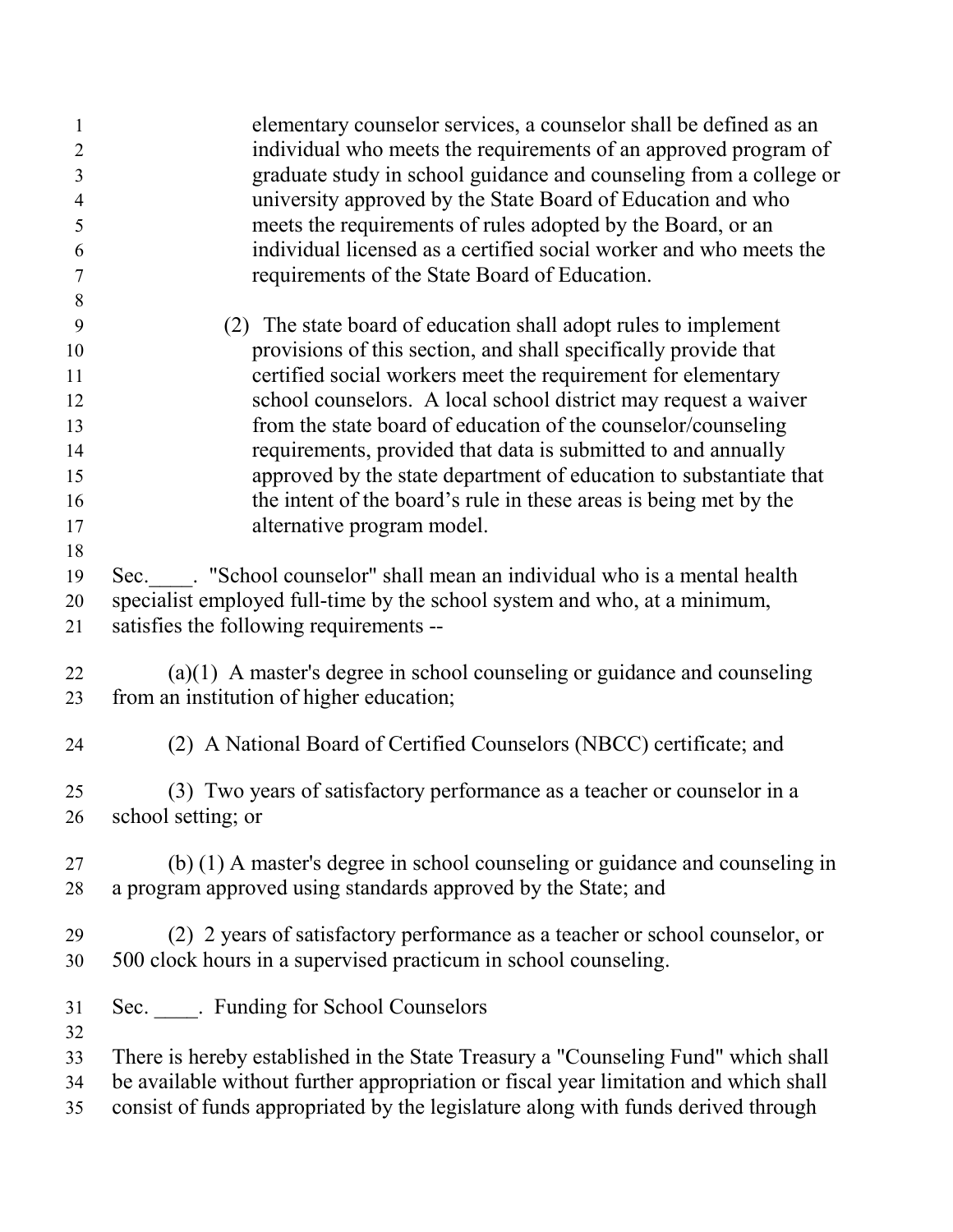- assessments on [**dedicated revenue stream as appropriate**]. Moneys in the fund
- shall be used to pay for the cost of school counselors required to be employed
- either directly or through contract by this [title].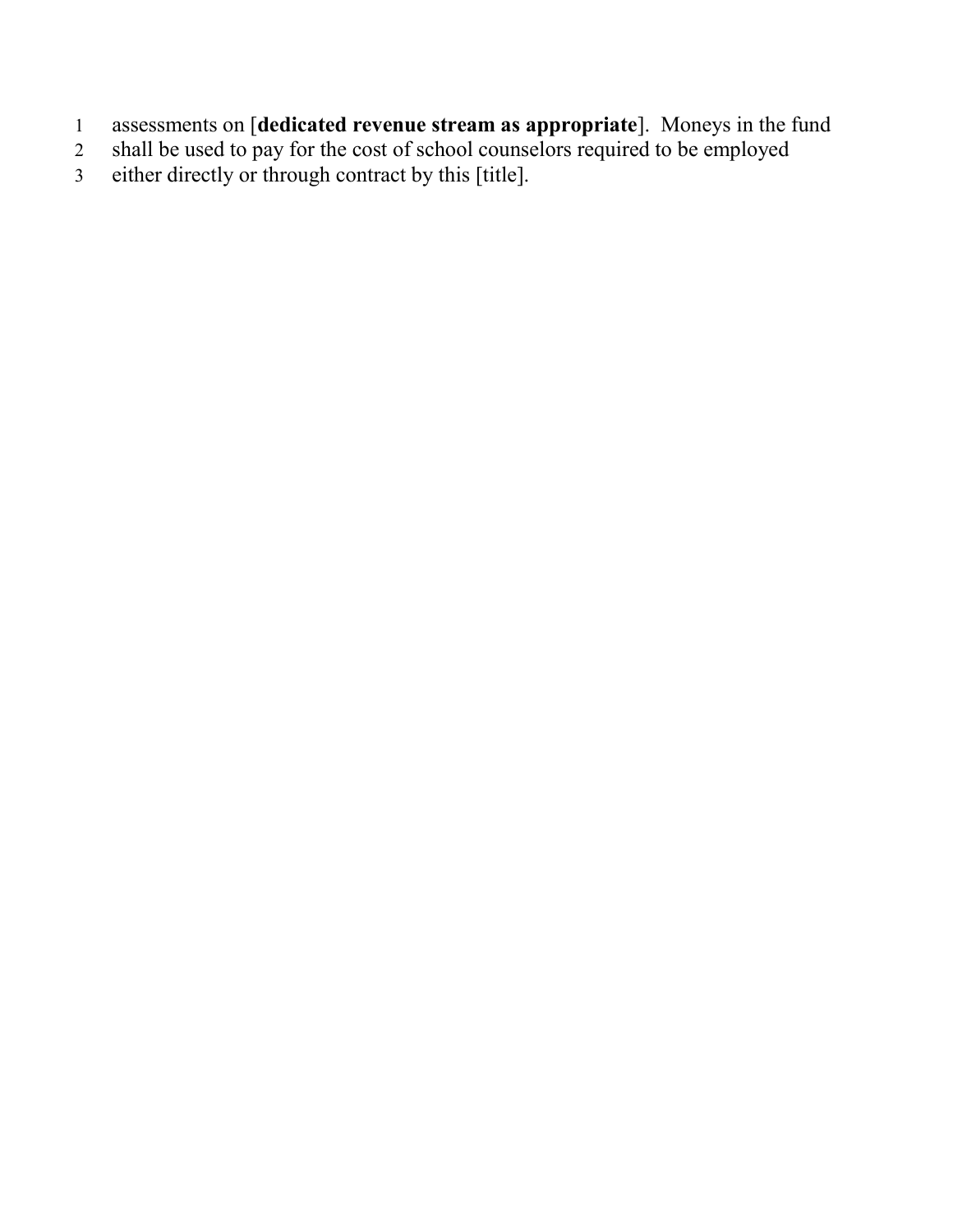| $\mathbf{1}$<br>$\overline{2}$ | Title. ____. Dedicated Funding Streams                                            |
|--------------------------------|-----------------------------------------------------------------------------------|
| 3                              | Sec. _____. School Safety Modernization and Improvement Fund                      |
| 4                              | (a) There is hereby establish in the State Treasury a "School Safety"             |
| 5                              | Modernization and Improvement Fund" which shall be available without further      |
| 6                              | appropriation and without fiscal year limitation for the purposes set out in this |
| 7                              | section.                                                                          |
| 8                              | (b) There shall be deposited into the Fund established by this section not        |
| 9                              | less than twenty-five $(25)$ percent of the revenues derived from:                |
| 10                             | (1) The issuance of permits and licenses for the purchase and carrying            |
| 11                             | of firearms as established by the State;                                          |
| 12                             | (2) Criminal and civil monetary penalties and fines assessed for                  |
| 13                             | violation of any State law regulating the purchase or possession                  |
| 14                             | of firearms in the State;                                                         |
| 15                             | (3) Penalties and fines assessed by the State or any court of                     |
| 16                             | competent jurisdiction or regulatory agency for the commission of                 |
| 17                             | any crime in which a firearm or munitions regulated by the State                  |
| 18                             | was materially involved;                                                          |
| 19                             | (4) Civil monetary judgments awarded to the State in criminal and                 |
| 20                             | civil actions in which a firearm or munitions regulated by the                    |
| 21                             | State was materially involved; and                                                |
| 22                             | (5) Excise taxes assessed by the State for the sale and transfer of               |
| 23                             | firearms and munitions as defined in this Act.                                    |
| 24                             | (c) The Fund shall be available for the following uses to ensure the safety       |
| 25                             | of school buildings and the students and staff in the school:                     |
| 26                             | (1) Construction and installation of technology;                                  |
| 27                             | Cameras and door access systems;<br>(2)                                           |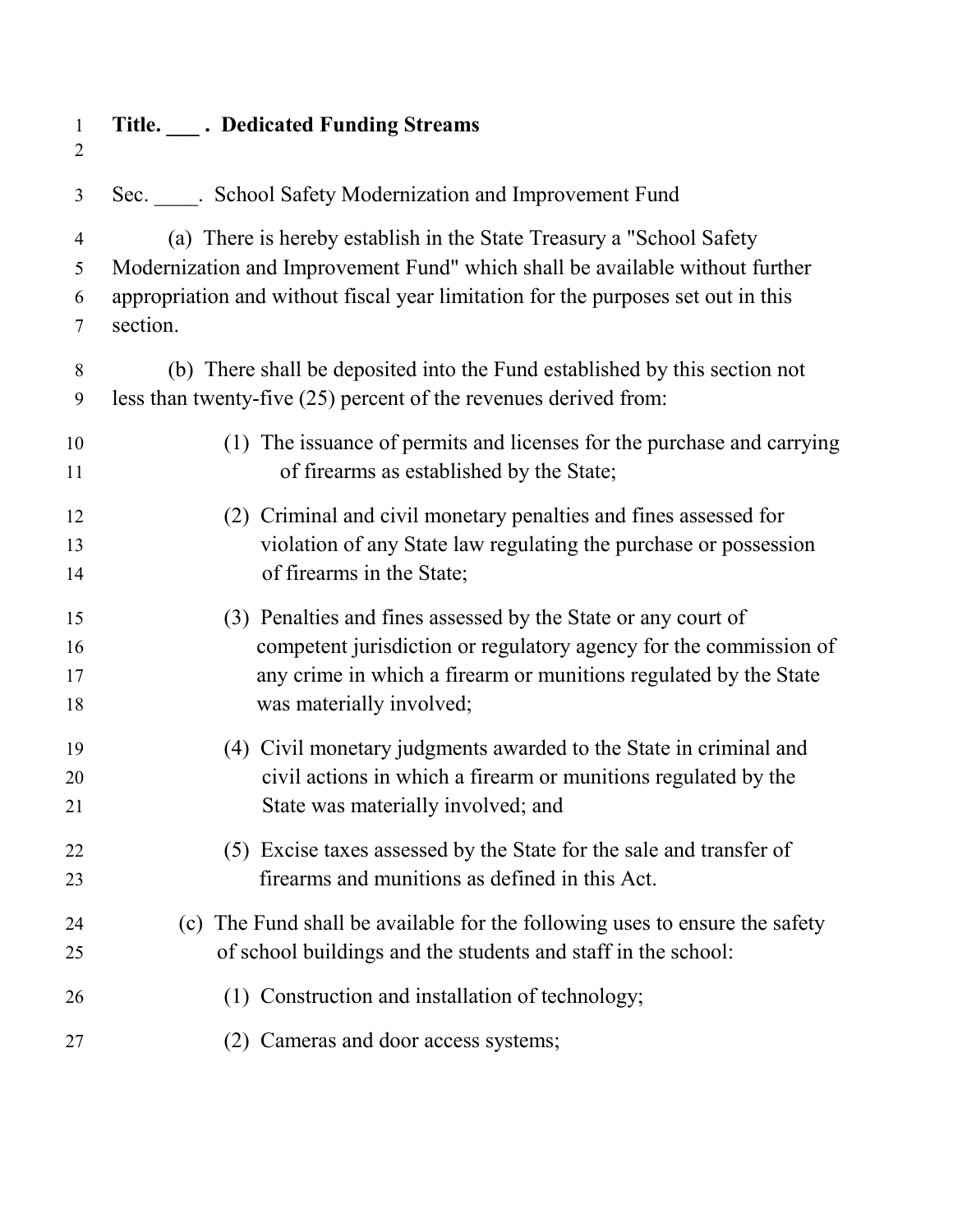| $\mathbf{1}$   | (3) Two-way paging and voice intercom systems designed to connect |
|----------------|-------------------------------------------------------------------|
| $\overline{2}$ | classrooms to administration areas and to all areas of the school |
| $\overline{3}$ | building;                                                         |
| $\overline{4}$ | (4) Computer hardware and software related to building safety and |
| 5              | security; and                                                     |
| 6              | (5) Such other improvements as shall be deemed appropriate by the |
| $\tau$         | state board of education.                                         |
| 8              |                                                                   |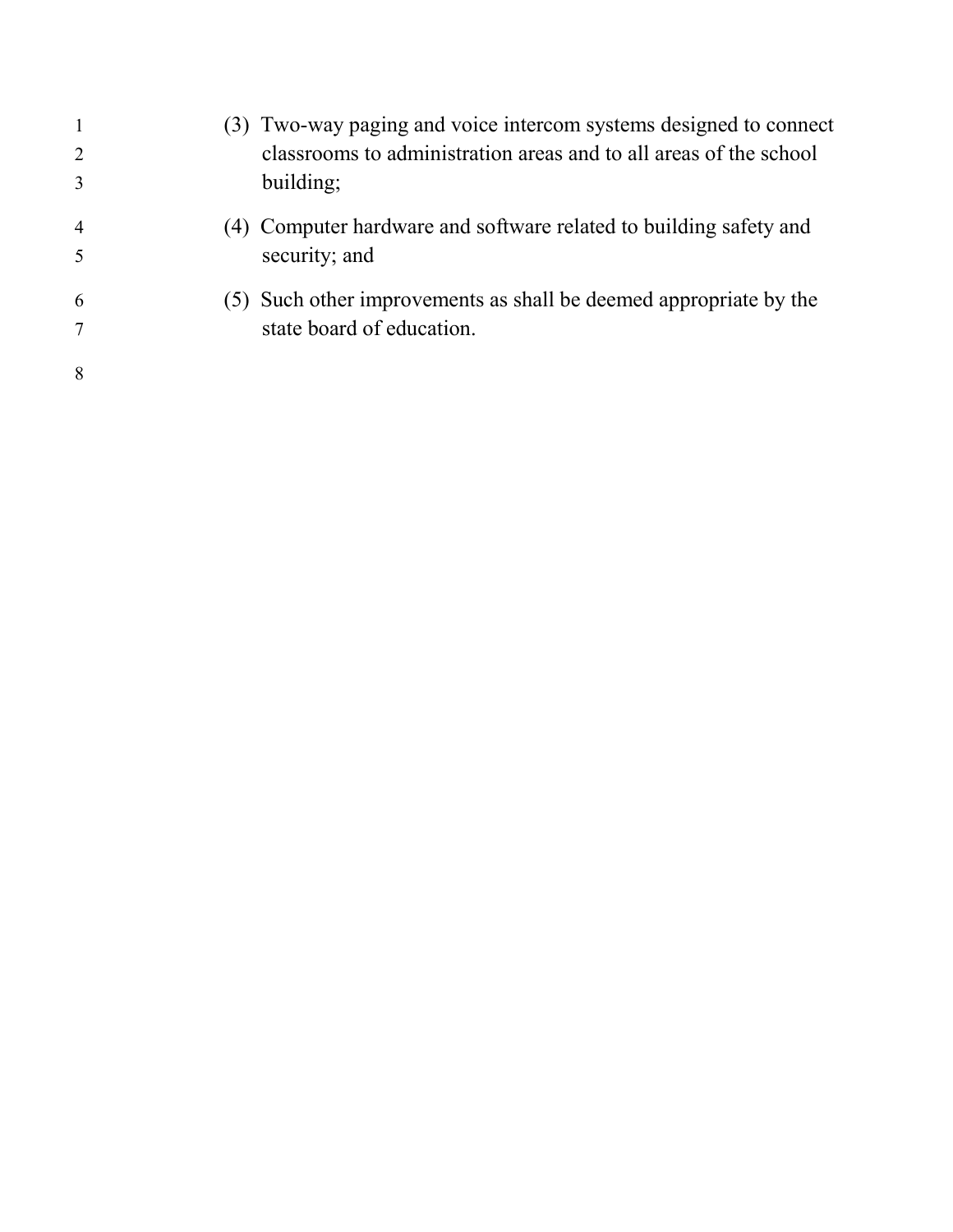| $\mathbf{1}$                                 | <b>Chapter.</b> Mental Health Policy                                                                                                                                                                                                                                                                                                                                                                                                                                                                                                                    |
|----------------------------------------------|---------------------------------------------------------------------------------------------------------------------------------------------------------------------------------------------------------------------------------------------------------------------------------------------------------------------------------------------------------------------------------------------------------------------------------------------------------------------------------------------------------------------------------------------------------|
| $\overline{2}$<br>$\overline{3}$             | Title State Mental Health Policy Generally                                                                                                                                                                                                                                                                                                                                                                                                                                                                                                              |
| $\overline{4}$<br>5<br>6                     | Sec. _____. Expanding Access to Mental Health Services                                                                                                                                                                                                                                                                                                                                                                                                                                                                                                  |
| $\tau$<br>8<br>9                             | (a) The State shall establish a program of outreach to qualified families to<br>inform them of the availability of covered mental health services under Medicaid<br>and other income-based programs within the State.                                                                                                                                                                                                                                                                                                                                   |
| 10<br>11<br>12                               | Sec. _____. Establishment of Minimum "Essential Health Benefits"                                                                                                                                                                                                                                                                                                                                                                                                                                                                                        |
| 13<br>14<br>15<br>16<br>17                   | (a) The State, under authority provided by the Patient Protection and<br>Affordable Care Act (P.L. 111-148) shall establish as its "essential health benefits"<br>under the Act mental health services no less generous than that established by the<br>any other state, as determined by the Secretary of Health and Human Services.                                                                                                                                                                                                                   |
| 18<br>19<br>20<br>21                         | (b) All residents of the State, pursuant to regulations, shall have access to<br>comprehensive in-patient, out-patient, community-based services and prescription<br>drug related mental health services.                                                                                                                                                                                                                                                                                                                                               |
| 22<br>23                                     | Sec. Establishment of Minimum "Essential Health Benefits"                                                                                                                                                                                                                                                                                                                                                                                                                                                                                               |
| 24<br>25<br>26<br>27                         | (a) The State, under authority provided by the Patient Protection and<br>Affordable Care Act (P.L. 111-148) shall establish a minimum level of mental<br>health services as part of its "essential health benefits" under the Act.                                                                                                                                                                                                                                                                                                                      |
| 28<br>29<br>30<br>31<br>32<br>33<br>34<br>35 | (b) In determining the level of mental health services required to be<br>provided under subsection (a), the State may not establish a level of mental health<br>services at a level less than the actuarial value of the nationwide weighted-average<br>of all mental health services established by all States which require mental health<br>services as a part of any State's "essential health benefits" established pursuant to<br>the Patient Protection and Affordable Care Act, as determined by the Secretary of<br>Health and Human Services. |
| 36<br>37<br>38<br>39<br>40                   | (c) In determining the nationwide weighted-average described in subsection<br>(b), the Secretary shall multiply the actuarial value of mental health services<br>required by each State by the number of enrollees in covered health plans in each<br>State and then divide the total actuarial value for all enrollees in all States. The<br>average value shall serve as the basis for determining the minimum actuarial value                                                                                                                        |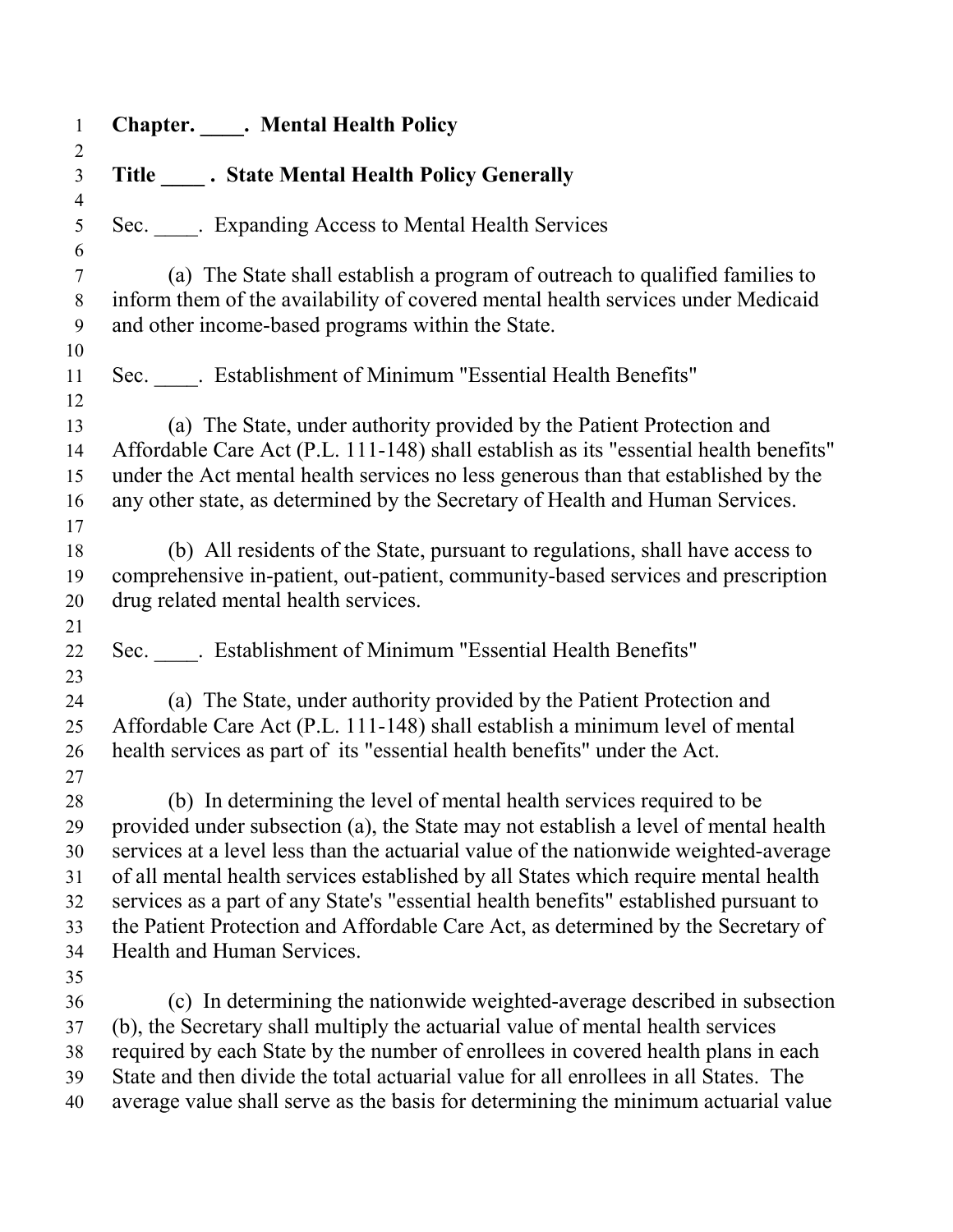| $\mathbf{1}$   | of mental health services for all individuals and families enrolled in health plans in                                                                         |
|----------------|----------------------------------------------------------------------------------------------------------------------------------------------------------------|
| $\overline{2}$ | the State.]                                                                                                                                                    |
| $\mathfrak{Z}$ |                                                                                                                                                                |
| $\overline{4}$ |                                                                                                                                                                |
| 5              | Sec. _____. Mental Health Parity                                                                                                                               |
| 6              |                                                                                                                                                                |
| $\overline{7}$ | (a) All group health plans providing services in the State shall include                                                                                       |
| 8<br>9         | health plan coverage for mental health services and substance abuse services<br>consistent with the requirements of the Mental Health Parity Act of 1996 (P.L. |
| 10             | 104-204) and the Paul Wellstone and Pete Domenici Mental Health Parity and                                                                                     |
| 11             | Addiction Act of 2008 (P.L. 110-343).                                                                                                                          |
|                |                                                                                                                                                                |
| 12             | (b) Notwithstanding any other provision of law, no group health plan in the                                                                                    |
| 13<br>14       | State may raise copayments or limit physician visits for mental health care in any                                                                             |
| 15             | manner inconsistent with that afforded for covered medical and surgical benefits.                                                                              |
| 16             |                                                                                                                                                                |
| 17             | (c) Any health plan found to be in violation of this section, shall be subject                                                                                 |
| 18             | to a penalty of not less than \$5,000.00 per covered individual per year in the plan.                                                                          |
| 19             |                                                                                                                                                                |
| 20             | Sec. _____. Support for Mental Health Professions                                                                                                              |
| 21             |                                                                                                                                                                |
| 22             | (a) The State shall establish a program for loan-relief for students in the                                                                                    |
| 23             | State who specialize in psychiatry, developmental-behavioral pediatrics, social                                                                                |
| 24             | work, and clinical (including school-based) psychology and commit to practice in                                                                               |
| 25             | less affluent and less urban areas.                                                                                                                            |
| 26             |                                                                                                                                                                |
| 27             | (b) Pursuant to the section, participants in the loan-relief program described                                                                                 |
| 28             | in the section may be required to accept Medicaid patients as well as other                                                                                    |
| 29             | qualified individuals for a period of time as prescribed by the State.                                                                                         |
| 30             |                                                                                                                                                                |
| 31             | Sec. Identification, Evaluation and Treatment of Mental Illness                                                                                                |
| 32             |                                                                                                                                                                |
| 33             | (a) The State shall establish a system for early and periodic screening,                                                                                       |
| 34             | diagnosis and treatment of mental illness in line with that afforded to covered                                                                                |
| 35             | medical and surgical benefits within the State.                                                                                                                |
| 36             |                                                                                                                                                                |
| 37             | (b) The State shall establish a program to provide community-based services                                                                                    |
| 38             | to enable children to remain with their families rather than in institutional settings,                                                                        |
| 39             | in cases of SED, to the extent practicable.                                                                                                                    |
| 40             |                                                                                                                                                                |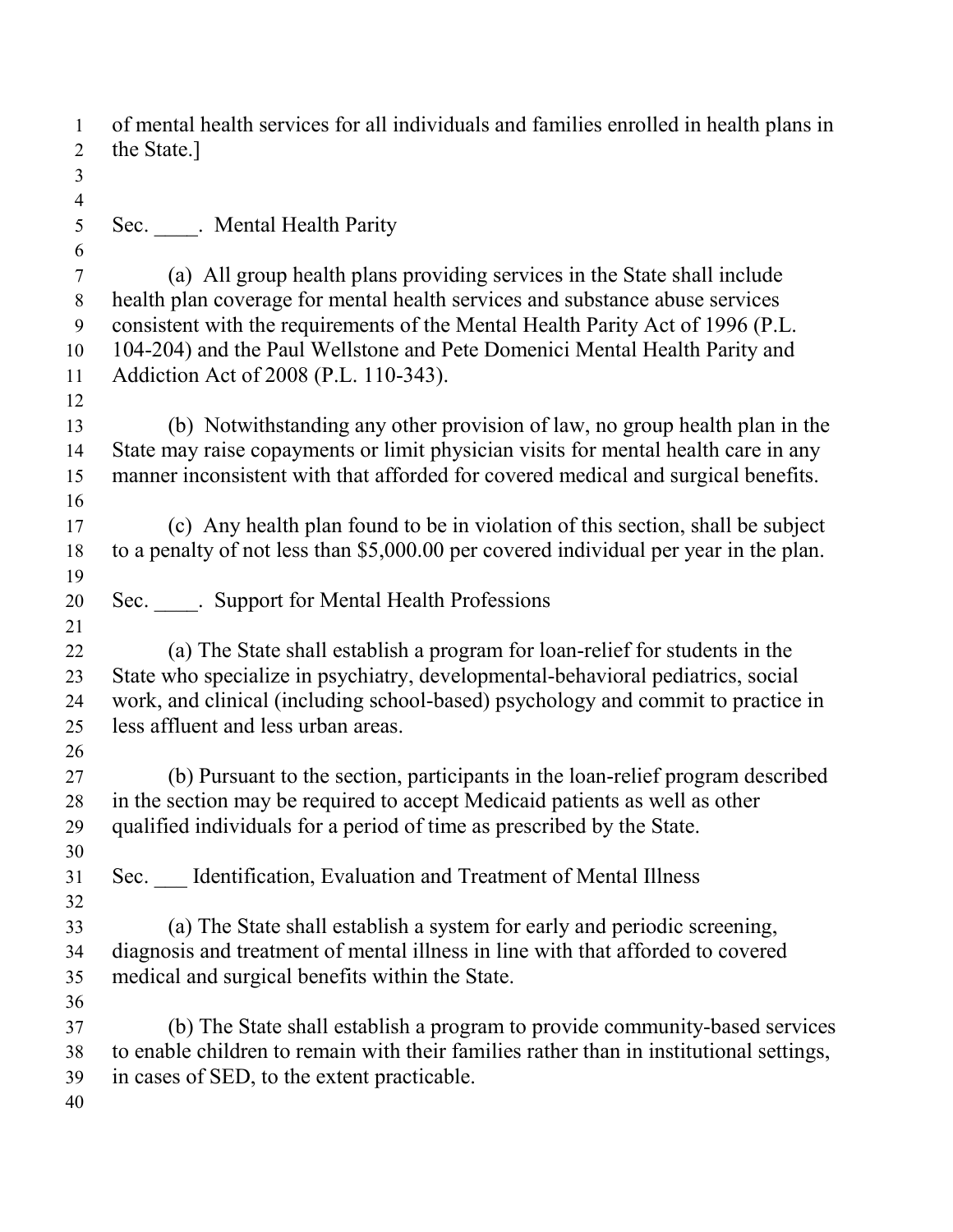- 1 Sec. Standardized Medicaid Eligibility
- (a) The State shall establish Medicaid eligibility in the state at an income level not less than 100% of the federal poverty line.
- (b) The State shall establish coverage levels for mental health services and for the coordination and management of such services at a level not less than any other state, as determined by the Secretary of Health and Human Services.
- (c) The State shall fund and improve access to mental health services to the extent necessary to achieve parity with the provision of covered medical and surgical services in the State.
-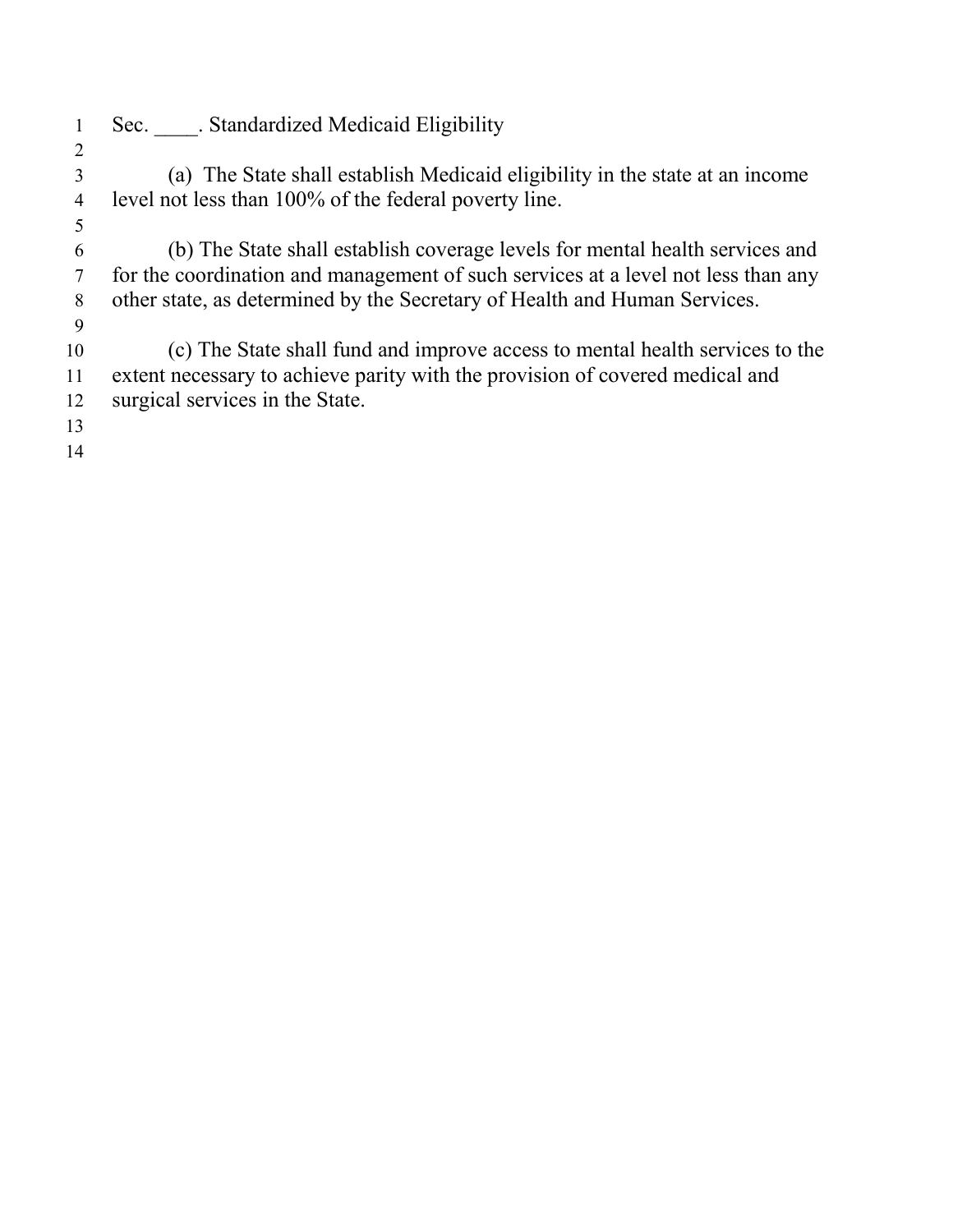| $\mathbf{1}$   | Title [ ] | <b>School-Related Mental Health – Screening and Services</b>                                                                                          |
|----------------|-----------|-------------------------------------------------------------------------------------------------------------------------------------------------------|
| $\overline{2}$ |           |                                                                                                                                                       |
| $\overline{3}$ |           | Sec. Findings                                                                                                                                         |
| $\overline{4}$ |           |                                                                                                                                                       |
| 5              |           | (1) Mental health — an essential part of children's overall health — has a                                                                            |
| 6              |           | complex interactive relationship with their physical health and their                                                                                 |
| $\tau$         |           | ability to succeed in school, at work and in society. Both physical and                                                                               |
| 8              |           | mental health affect how we think, feel and act on the inside and                                                                                     |
| 9              |           | outside.                                                                                                                                              |
| 10<br>11       |           |                                                                                                                                                       |
| 12             |           | All children and youth have the right to happy and healthy lives and<br>(2)<br>deserve access to effective care to prevent or treat any mental health |
| 13             |           | problems that they may develop.                                                                                                                       |
| 14             |           |                                                                                                                                                       |
| 15             |           | Research shows that people with mental health issues are not more<br>(3)                                                                              |
| 16             |           | violent than the general population. In fact, they are more likely to be                                                                              |
| 17             |           | the subjects of victimization.                                                                                                                        |
| 18             |           |                                                                                                                                                       |
| 19             |           | Discrimination against the mentally ill can have a profound effect. It<br>(4)                                                                         |
| 20             |           | can cause embarrassment and shame, leading those with illnesses to try                                                                                |
| 21             |           | to conceal their problems and avoid help. The stigma may prevent                                                                                      |
| 22             |           | employers from hiring people with mental illnesses. And it may cause                                                                                  |
| 23<br>24       |           | the public to not support funding for key services.                                                                                                   |
| 25             |           | Many mental illnesses are believed to have biological causes, just like<br>(5)                                                                        |
| 26             |           | cancer, diabetes and heart disease, but some mental disorders are                                                                                     |
| 27             |           | caused by a person's environment and experiences.                                                                                                     |
| 28             |           |                                                                                                                                                       |
| 29             |           |                                                                                                                                                       |
| 30             |           | Sec. Definitions                                                                                                                                      |
| 31             |           |                                                                                                                                                       |
| 32             |           | "Mental illness" means a current, substantial disturbance of thought, mood,                                                                           |
| 33             |           | perception or orientation which significantly impairs judgment, capacity to                                                                           |
| 34             |           | control behavior or capacity to recognize reality, but does not include simple                                                                        |
| 35             |           | alcohol intoxication, transitory reaction to drug ingestion, organic brain                                                                            |
| 36<br>37       |           | syndrome or developmental disability unless it results in the severity of<br>impairment described herein. The term mental illness is not limited to   |
| 38             |           | "psychosis" or "active psychosis," but shall include all conditions that result                                                                       |
| 39             |           | in the severity of impairment described herein.                                                                                                       |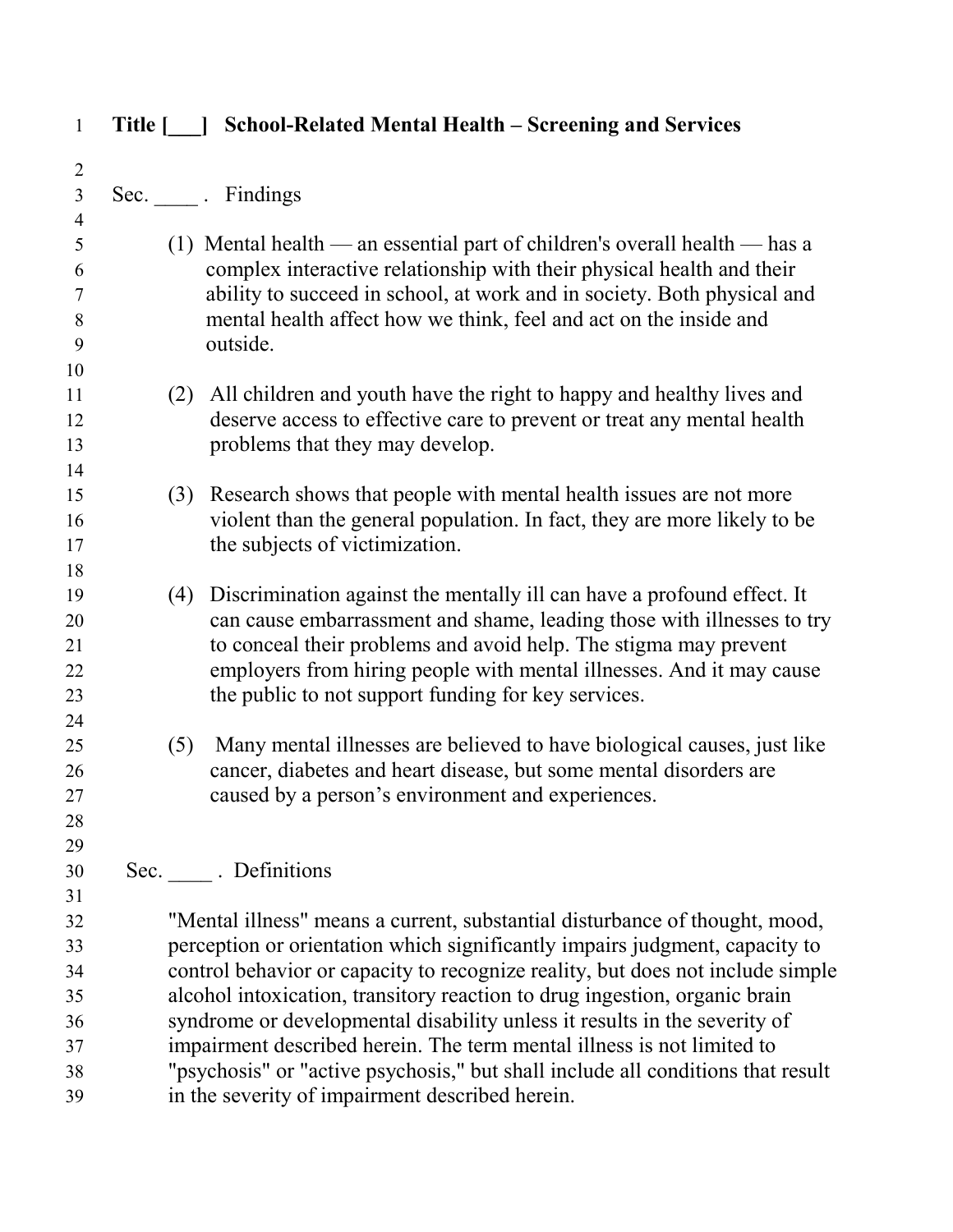Sec. \_\_\_\_ . Early Identification and Intervention of Mental Health Needs of Children 

 (a) Every school district in the State shall establish a program to increase access to mental health services and supports to promote social-emotional well- being in schools.Such a program shall include a timely, comprehensive, multidisciplinary evaluation of the mental health needs of students in the district, including a family-directed identification of the needs of each family of such student, to assist appropriately in the health and education of the student. 

- (b) Every school district in the State shall establish a multi-tiered approach consistent with other school systems of support—which includes universal mental health screenings and interventions as well as more intensive approaches for students deemed at risk. School mental health professionals, in collaboration with families and educators, shall remain central to helping identify students at risk for violence to themselves or others, and identifying interventions and supports to help minimize those risks.
- 

 (c) In carrying out this program, the school district shall encourage close collaboration between educators, parents, education support professionals, school- employed school counselors, school psychologists, and school social workers and community-employed mental health services providers (including professional counselors, clinical psychologists, and clinical social workers) as well as coordination with early childhood education providers addressing similar needs in younger children and siblings.

 (d) In carrying out this program, the school district shall, to the greatest extent possible, encourage collaboration and communication across education, health, mental health, and law enforcement agencies.

 (e) Every school district in the state shall maintain and make widely available to families of students in the school district a central directory that includes information on mental health services, resources, and experts available in the school district or, if geographically appropriate, within the State. 

 (f) All students and families in the State shall have the right to confidentiality of personally identifiable information, including the right

- 
- of parents to written notice of and written consent to the exchange of

such information among agencies consistent with Federal and State law.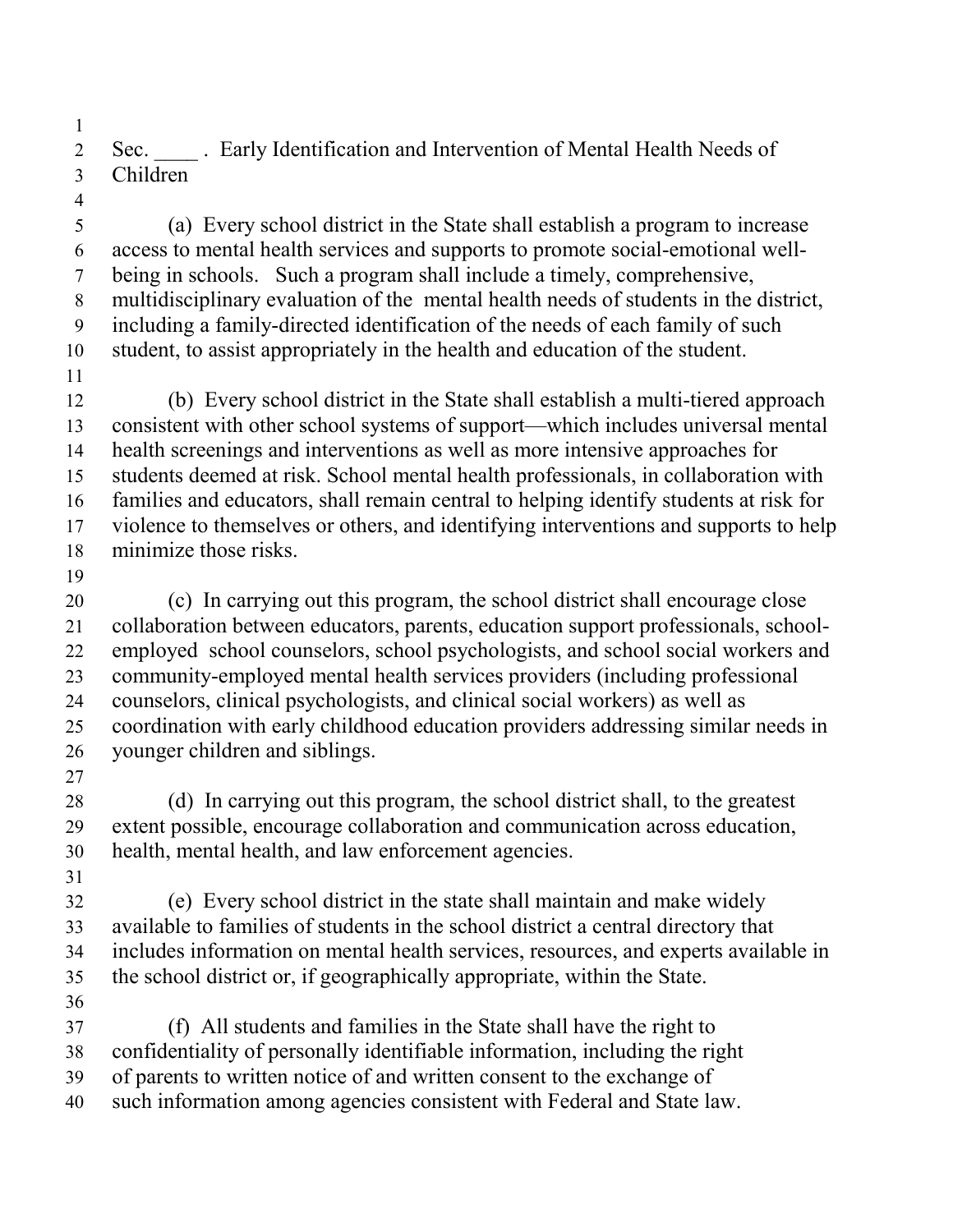Sec. \_\_\_\_. School-Based Health Centers

 (a) All school-based health centers in the State shall provide for mental health services to the extent needed as determined by the Superintendent of Schools.

 (b) Every school system in the State shall establish a program of parent and student engagement to ensure that mental health services are fully integrated into school settings. Notwithstanding any other provision of law, all funds available for school construction in the State shall be available for the construction of school-based school health centers.

- 
-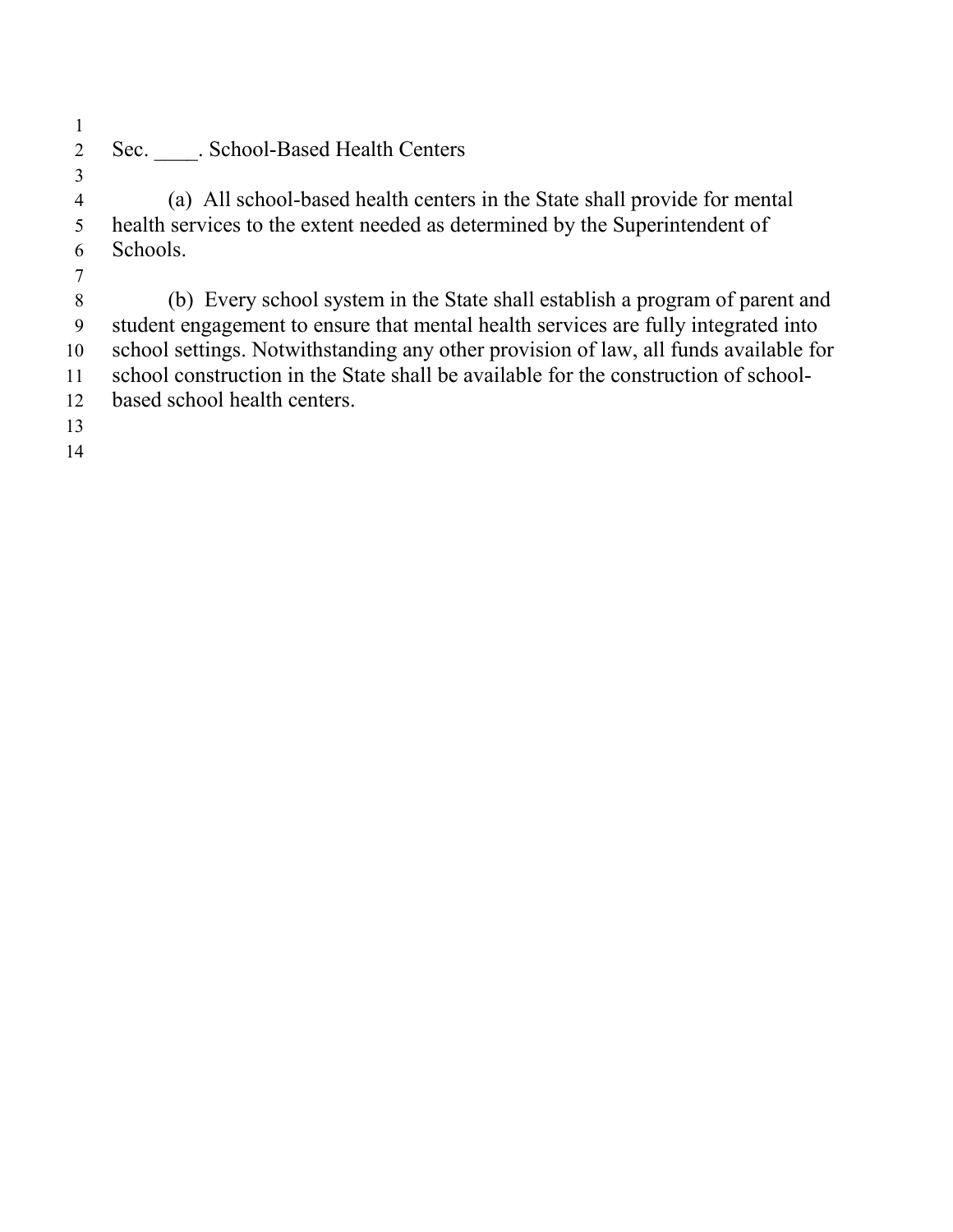| Title _____. Family Mental Health Information, Screening and Referral                                                                                                                                                                                                                                                                                                                                                                                                                                                                                                                                                                  |
|----------------------------------------------------------------------------------------------------------------------------------------------------------------------------------------------------------------------------------------------------------------------------------------------------------------------------------------------------------------------------------------------------------------------------------------------------------------------------------------------------------------------------------------------------------------------------------------------------------------------------------------|
| Sec. Findings                                                                                                                                                                                                                                                                                                                                                                                                                                                                                                                                                                                                                          |
| (1) Although no family is immune to crises, some families are particularly<br>vulnerable. Early identification and support by school staff and mental<br>health professionals may help the family avoid a crisis.                                                                                                                                                                                                                                                                                                                                                                                                                      |
| (2) Children raised in homes where violence is present are more apt as<br>adults to raise their own children in a similar manner. Children exposed<br>to violence at a young age are more susceptible to repeating the cycle of<br>violence as adults. This cycle also perpetuates mental health problems,<br>such as depression, social isolation, and anti-social behavior, which may<br>severely impede a child's ability to learn.                                                                                                                                                                                                 |
| (3) Early screening and intervention through the provision of mental health<br>services has the potential not only to assist a child in growing and<br>thriving throughout a lifetime, but can also break the cycle of untreated<br>mental illness which can cause deep and abiding pain to individuals,<br>families, and communities.                                                                                                                                                                                                                                                                                                 |
| (4) Schools can provide a safe, healthy, and nurturing environment not only<br>for children enrolled in the school as students, but can be a welcome<br>access point and haven to addressing the continuing needs of family<br>members, including their younger siblings and family members who do<br>not yet attend school.                                                                                                                                                                                                                                                                                                           |
| (5) Educators and other educational support professionals encounter many<br>opportunities to identify families at risk. The on-going process of<br>developing family partnerships, including meetings with a family about<br>a child's progress, observations of students' and parents' behaviors, news<br>about a significant event in the life of a family, and/or remarks made by<br>parents during seemingly casual conversations may signal that a family<br>is in distress. Through identification and referral to appropriate mental<br>health interventions, families needs can be addressed in a safe and<br>positive manner. |
| Sec. Voluntary Assessment                                                                                                                                                                                                                                                                                                                                                                                                                                                                                                                                                                                                              |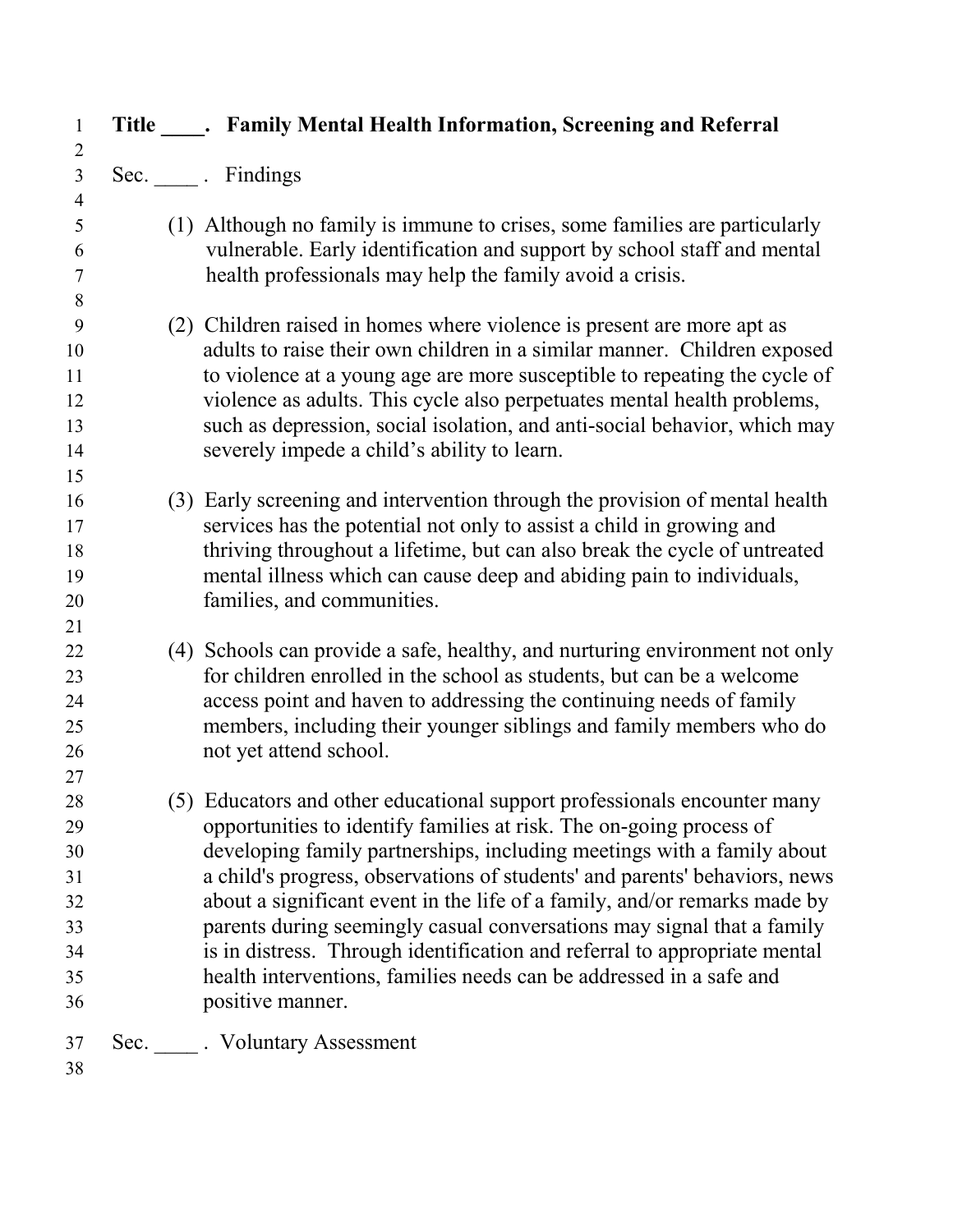| $\mathbf{1}$<br>$\overline{2}$ | (a) Upon entry of a student into any preschool, elementary school, middle<br>school, and high school in the state, the family of that student (or guardian, as |
|--------------------------------|----------------------------------------------------------------------------------------------------------------------------------------------------------------|
| $\mathfrak{Z}$                 | appropriate) shall be offered --                                                                                                                               |
| $\overline{4}$                 | (1) a voluntary, scientifically-valid risk assessment tool for the purpose                                                                                     |
| 5                              | of the identifying the social and emotionally needs of the family; and                                                                                         |
| 6                              | (2) information about risk and protective factors and supports related to                                                                                      |
| $\overline{7}$                 | family mental health and functions, including the effects of stressors on                                                                                      |
| 8                              | the development of children from birth through school-age, the                                                                                                 |
| 9                              | importance of child well-being of attending to parental and caregivers                                                                                         |
| 10                             | mental health needs, community resources for mental health and basic                                                                                           |
| 11                             | needs of all family members, and opportunities for creating connections                                                                                        |
| 12                             | among families in the schools and community.                                                                                                                   |
| 13                             |                                                                                                                                                                |
| 14                             | (b) The risk assessment tool described in this section shall take into account                                                                                 |
| 15                             | eritain factors that may increase the risk of a family member, including --                                                                                    |
| 16                             |                                                                                                                                                                |
| 17                             | Having a biological (blood) relative, such as a parent or sibling,<br>(1)                                                                                      |
| 18                             | with a mental illness;                                                                                                                                         |
| 19                             | (2) Having antenatal experiences, including having a birth mother                                                                                              |
| 20                             | who was exposed to viruses, toxins, drugs or alcohol during                                                                                                    |
| 21                             | pregnancy;                                                                                                                                                     |
| 22                             | (3) Experiencing stressful life situations, such as financial problems,                                                                                        |
| 23                             | a loved one's death or a divorce;                                                                                                                              |
| 24                             | (4) Having a chronic medical condition, such as cancer;                                                                                                        |
| 25                             | Experiencing brain damage as a result of a serious injury<br>(5)                                                                                               |
| 26                             | (traumatic brain injury), such as a violent blow to the head;                                                                                                  |
| 27                             | Having traumatic experiences, such as military combat or being<br>(6)                                                                                          |
| 28                             | assaulted;                                                                                                                                                     |
| 29                             | Use of illegal drugs:<br>(7)                                                                                                                                   |
| 30                             | Being abused or neglected as a child;<br>(8)                                                                                                                   |
| 31                             | Having few friends or few healthy relationships;<br>(9)                                                                                                        |
| 32                             | (10) Having a previous mental illness; and                                                                                                                     |
| 33                             |                                                                                                                                                                |
| 34                             | (c) In the event that responses to the assessment tool described in this                                                                                       |
| 35                             | section suggest that a family member is at-risk of developing mental health                                                                                    |
| 36                             | problems, the school shall offer the family member a voluntary referral to mental                                                                              |
| 37                             | health services. In the absence of an assessment under (a), referral by a health                                                                               |
| 38                             | professional shall suffice for access to services described in this subsection.                                                                                |
| 39                             |                                                                                                                                                                |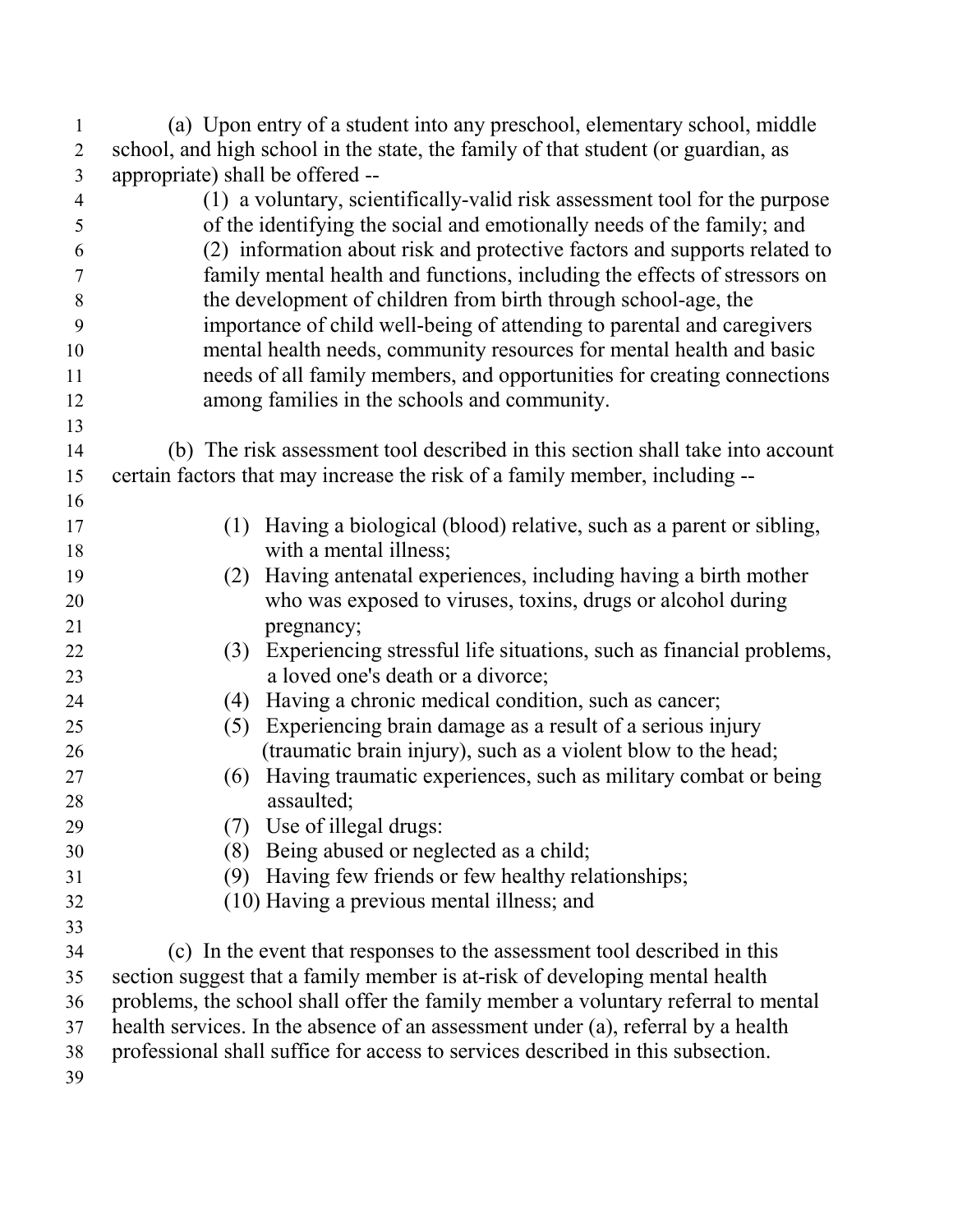1 (d) Initial screenings and assessments to identify mental health needs under<br>2 this section shall be available to family members of a child enrolled in a school at this section shall be available to family members of a child enrolled in a school at no cost to the family.

 (e) There are hereby appropriated such funds as may be necessary for the purposes of carrying out this section.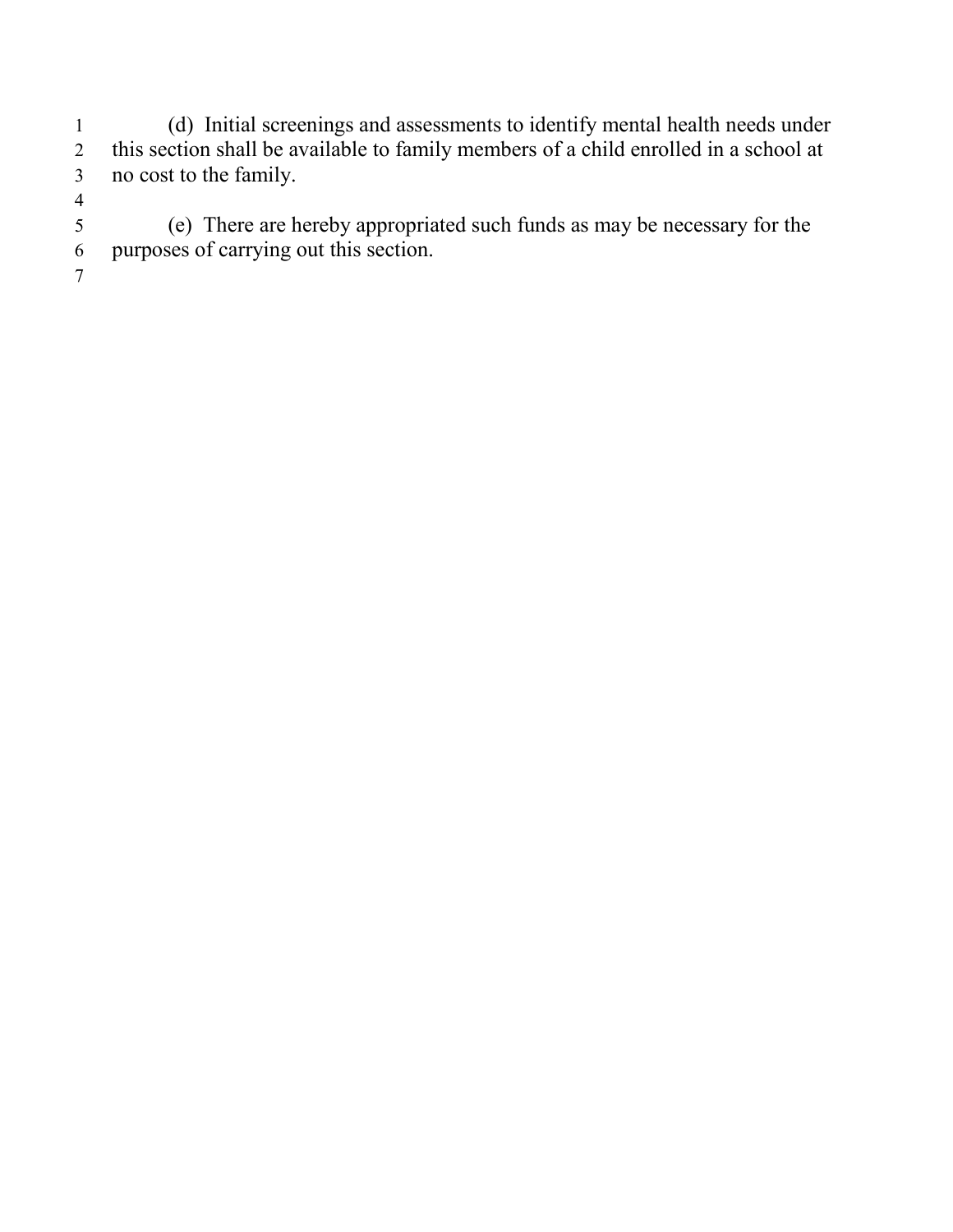1 Sec. Campaign To Reduce the Stigma of Mental Illness

 (a) Findings. Too much stigma about mental health exists in our country. This stigma reduces the likelihood that families and students will seek out and receive the mental health supports and services needed to learn and thrive in school and throughout life.

 (b) The Governor (through appropriate offices in the state) is directed to conduct a state campaign to promote mental health as a universal component of human development and wellness, reduce the stigma around mental illness, and to promote mental health screening and treatment on par with other physical health issues.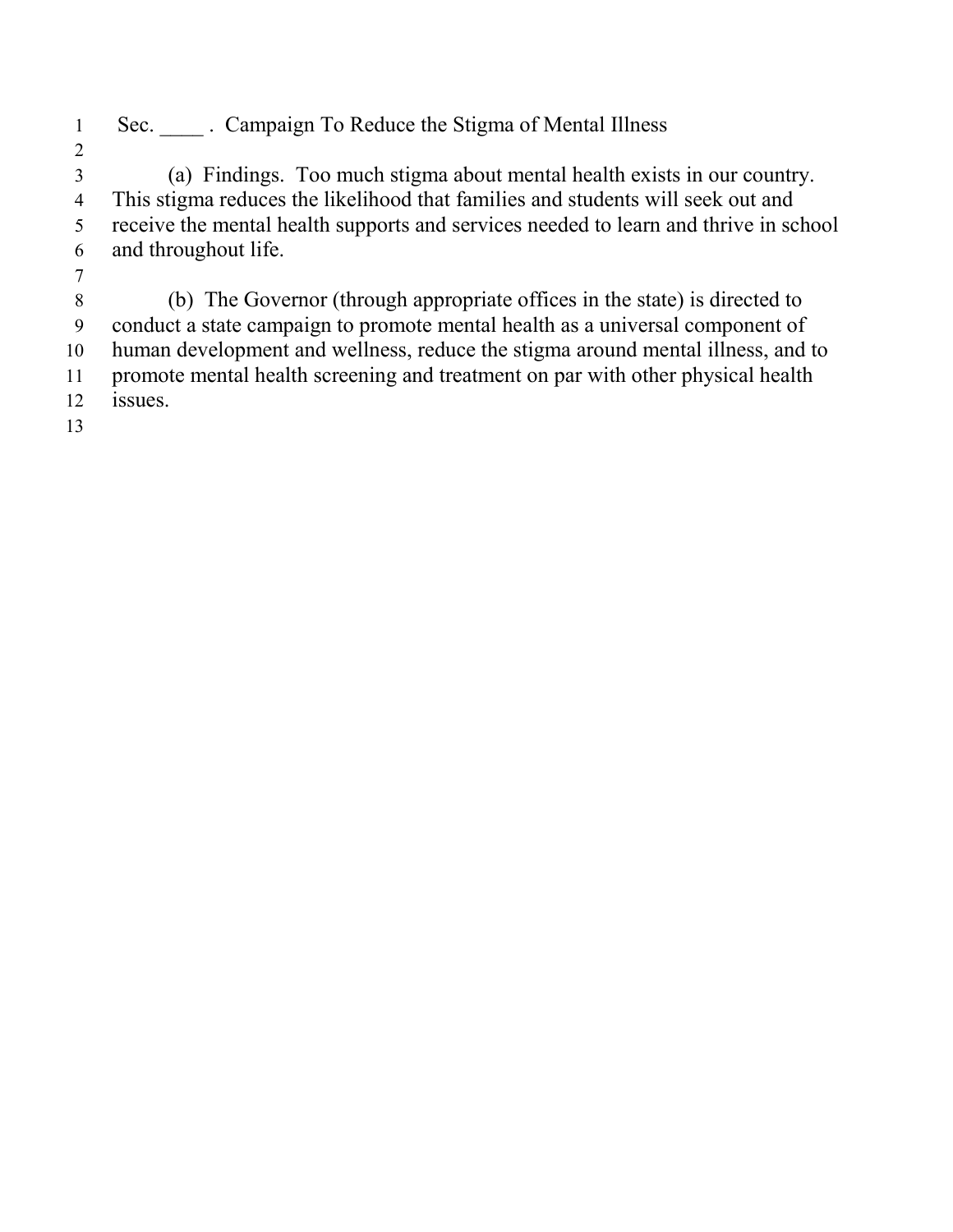| $\mathbf{1}$      | Title [   Firearms and Munitions Provisions                                                                                                                            |
|-------------------|------------------------------------------------------------------------------------------------------------------------------------------------------------------------|
| $\overline{2}$    |                                                                                                                                                                        |
| $\overline{3}$    | <b>PURCHASERS</b>                                                                                                                                                      |
| $\overline{4}$    |                                                                                                                                                                        |
| 5<br>6            | Sec. 1. Findings and Purpose                                                                                                                                           |
| $\tau$<br>$\,8\,$ | The State hereby finds and declares:                                                                                                                                   |
| 9                 |                                                                                                                                                                        |
| 10                | (a) Federal law requires anyone engage[d] in the business of selling firearms                                                                                          |
| 11                | to obtain a federal firearms license. Many individuals sell firearms without falling                                                                                   |
| 12                | within the federal definition of engaged in the business, however. It has been                                                                                         |
| 13                | estimated that while 60% of all firearms sold in the U.S. are transferred by                                                                                           |
| 14                | federally licensed dealers, the remaining 40% of guns are sold by unlicensed                                                                                           |
| 15                | sellers.                                                                                                                                                               |
| 16                |                                                                                                                                                                        |
| 17                | (b) Federal law requires federally licensed firearms dealers, but not                                                                                                  |
| 18                | unlicensed sellers of firearms, to, among other things --                                                                                                              |
| 19                |                                                                                                                                                                        |
| 20                | (1) perform background checks on prospective firearm                                                                                                                   |
| 21                | purchasers; and                                                                                                                                                        |
| 22                |                                                                                                                                                                        |
| 23                | (2) maintain records of all firearm sales.                                                                                                                             |
| 24                |                                                                                                                                                                        |
| 25                | (c) Background checks are an extremely effective way to keep guns out of                                                                                               |
| 26                | the hands of prohibited persons. Since the federal background check requirement                                                                                        |
| 27                | was adopted in 1994, over 1.9 million criminals and other prohibited persons                                                                                           |
| 28                | across the United States have been prohibited from buying guns. In 2010 alone,                                                                                         |
| 29                | 70,972 gun transfers were denied using the federal background check system.                                                                                            |
| 30                |                                                                                                                                                                        |
| 31                | (d) Private firearm sales are a significant public safety concern. The gap in                                                                                          |
| 32<br>33          | federal law that allows unlicensed individuals to sell firearms without background<br>checks or record keeping is known as the "private sale loophole." According to a |
| 34                | November 2010 report from the U.S. Department of Justice, because of this                                                                                              |
| 35                | loophole, individuals prohibited by law from possessing guns can easily obtain                                                                                         |
| 36                | them from private sellers and do so without any federal records of the                                                                                                 |
| 37                | transactions.                                                                                                                                                          |
| 38                |                                                                                                                                                                        |
| 39                | (e) The Bureau of Alcohol, Tobacco, Firearms & Explosives (ATF) found                                                                                                  |
| 40                | that during one 29-month period, unlicensed sellers were involved in about one-                                                                                        |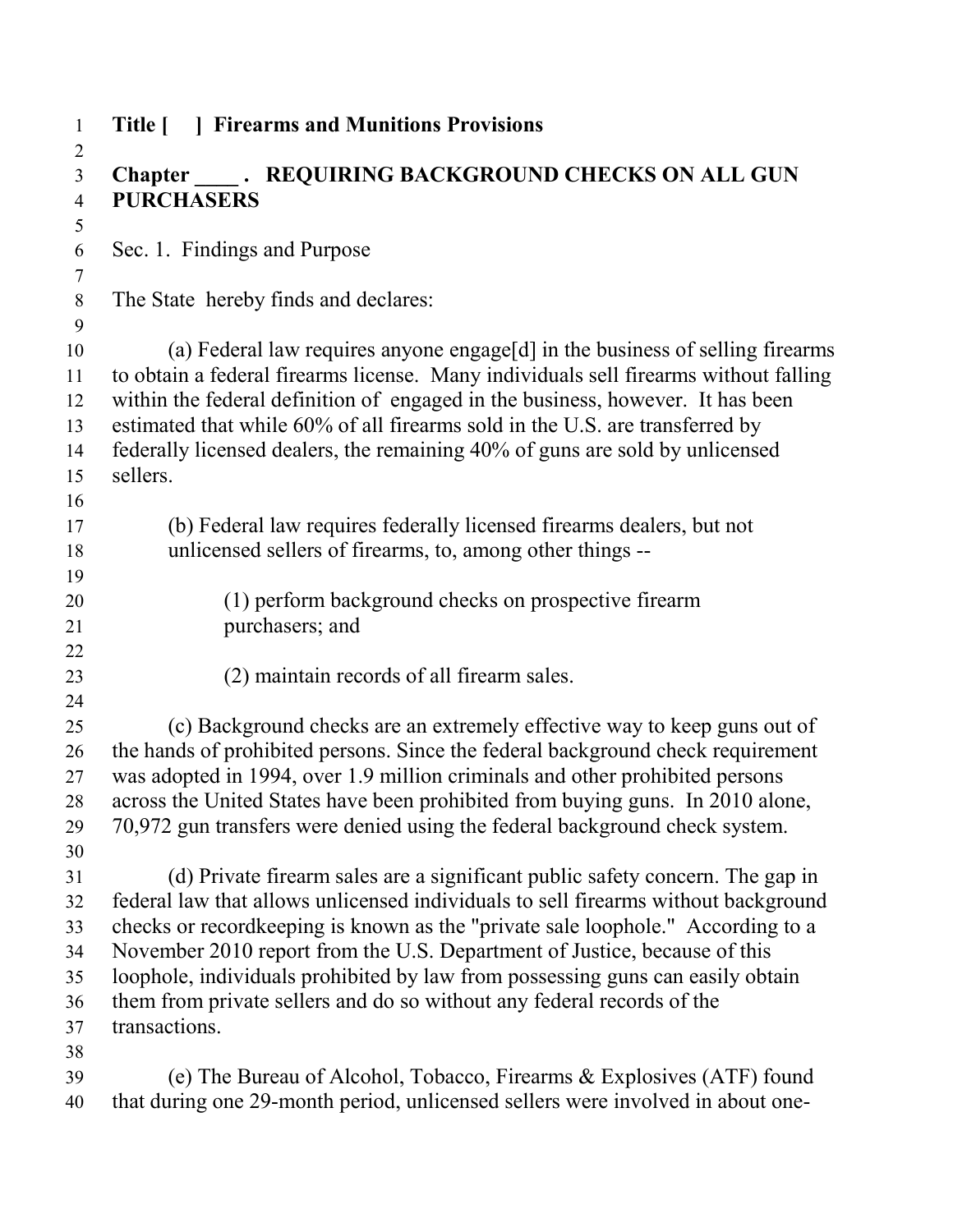fifth of illegal trafficking investigations and associated with nearly 23,000 trafficked guns. Roughly 20% of gun trafficking investigations involve transfers by unlicensed sellers.

 (f) According to a 2010 report by Mayors Against Illegal Guns (a coalition of over 600 mayors that targets illegal guns nationwide), states that do not require background checks for sales of handguns at gun shows are the source of crime guns recovered in other states at an average rate more than two and one-half times greater than states that do require such background checks. None of the ten states that are most frequently the source of crime guns when population is taken into account have any universal background check or gun show background check requirement.

 (g) A June 2009 U.S. Government Accountability Office report detailing U.S. efforts to fight gun trafficking into Mexico found that U.S. government restrictions on collecting and reporting information on gun purchases, as well as the lack of background check requirements for private gun transfers, substantially contribute to the availability of U.S. firearms to Mexican cartels. ATF also concluded that the increased incidence of gun trafficking into Mexico is influenced by a readily accessible source of guns originating primarily in the secondary market, at U.S. gun shows, flea markets and other private sales locations.

 (h) Universal background checks reduce illegal trafficking and treat all transfers equally, whether the purchaser is at a gun shop, a gun show, or buying from a neighbor or from anyone else. Universal background checks help ensure that all persons buying guns are legally eligible to do so.

 (i) In a 2007 report, the International Association of Chiefs of Police (IACP) explained that, because individuals who fail a background check can easily access firearms through private sales, guns are far too easily acquired by prohibited possessors, and too often end up being used in gun crime and gun violence. The report concluded that Congress, as well as state, local and tribal governments, should enact laws requiring that all gun sales and transfers proceed through a federally licensed dealer.

 (j) Laws requiring federally licensed dealers to record information about each sale or transfer of a firearm help law enforcement trace the owners of guns recovered in crimes, and remove guns from the hands of people who have been convicted of a crime or otherwise become ineligible to possess them.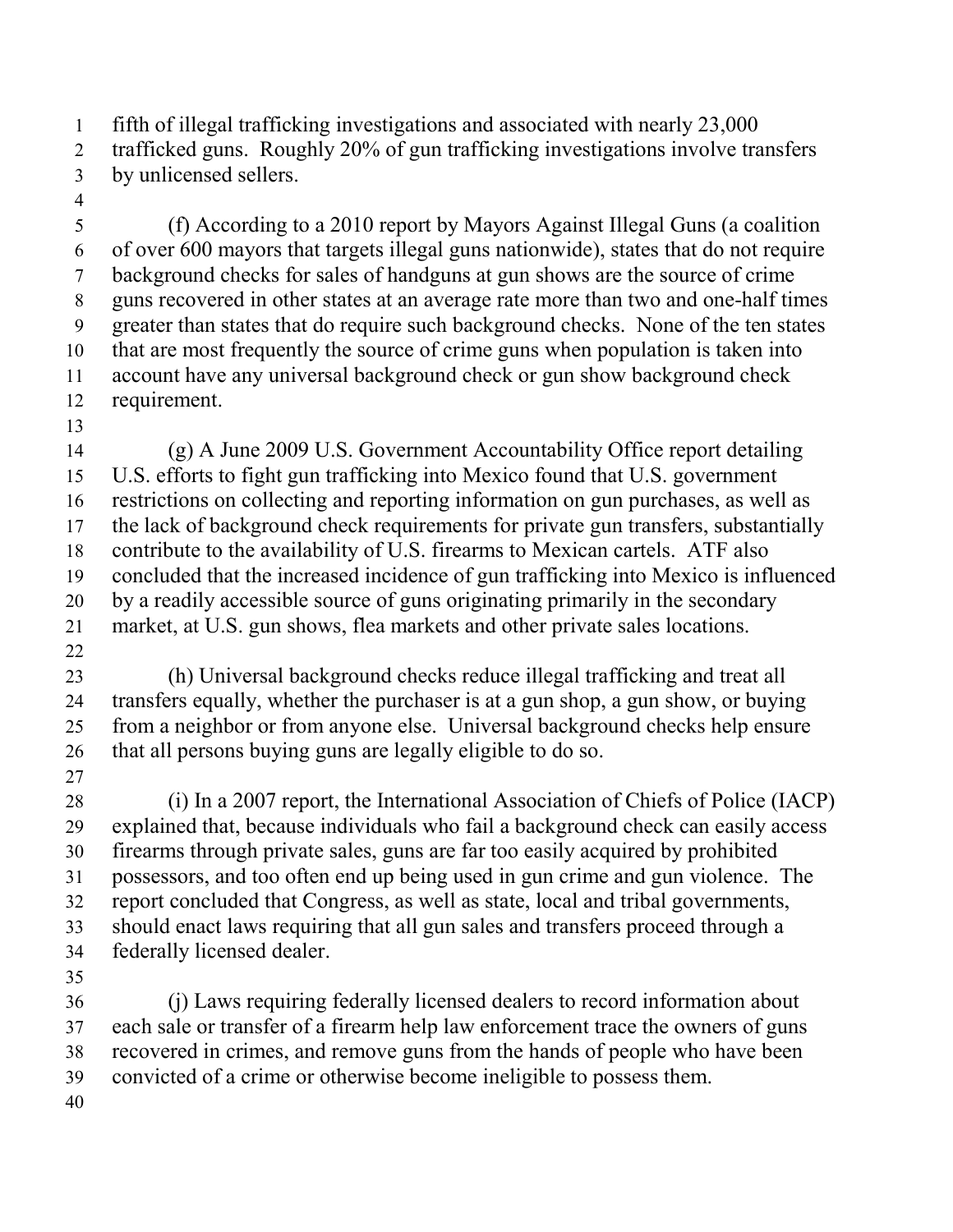(k) The 2007 IACP report concluded that laws applying a record-keeping requirement to all firearm sales allow law enforcement to trace the gun to the last point of sale should it be criminally misused, lost or stolen. According to the report, guns that are not sold or transferred through a licensed gun dealer become more difficult to trace if lost, stolen or criminally misused, making crimes involving them more difficult to solve. (l) California, Rhode Island, and the District of Columbia have adopted universal background check laws that require licensed dealers or law enforcement agencies to conduct a background check on all prospective gun buyers. Connecticut, Maryland, and Pennsylvania impose universal background checks on handgun purchasers. Colorado, Illinois, New York, and Oregon require background checks with respect to all firearm sales at gun shows. (m) Americans overwhelmingly support laws requiring background checks on all gun purchasers: (1) A national survey conducted for Mayors Against Illegal Guns in January 2011 found that 86% of Americans, including 81% of gun owners, favor mandatory criminal background checks for all people purchasing guns. (2) A nationwide poll conducted in early 2008 found that 87% of Americans, including 83% of gun owners, favor requiring anyone who sells guns to conduct criminal background checks on prospective purchasers. (3) Polls conducted in five bellwether states (Arizona, Colorado, Indiana, Ohio and Virginia) in February 2011 found that more than 83% of respondents, including more than 75% of gun owners, in each of these states support laws requiring all gun purchasers to pass a background check. (n) It is the purpose and intent of the State in enacting this Chapter to require all firearm sales in the State to be processed through a licensed firearms dealer, who will conduct a background check and create a record of each sale. The State believes this law will protect public safety by helping to keep guns out of the hands of felons, domestic abusers, the mentally ill, and other prohibited persons, and by aiding law enforcement efforts to solve gun crimes. Sec. 2. Definitions For purposes of this Chapter --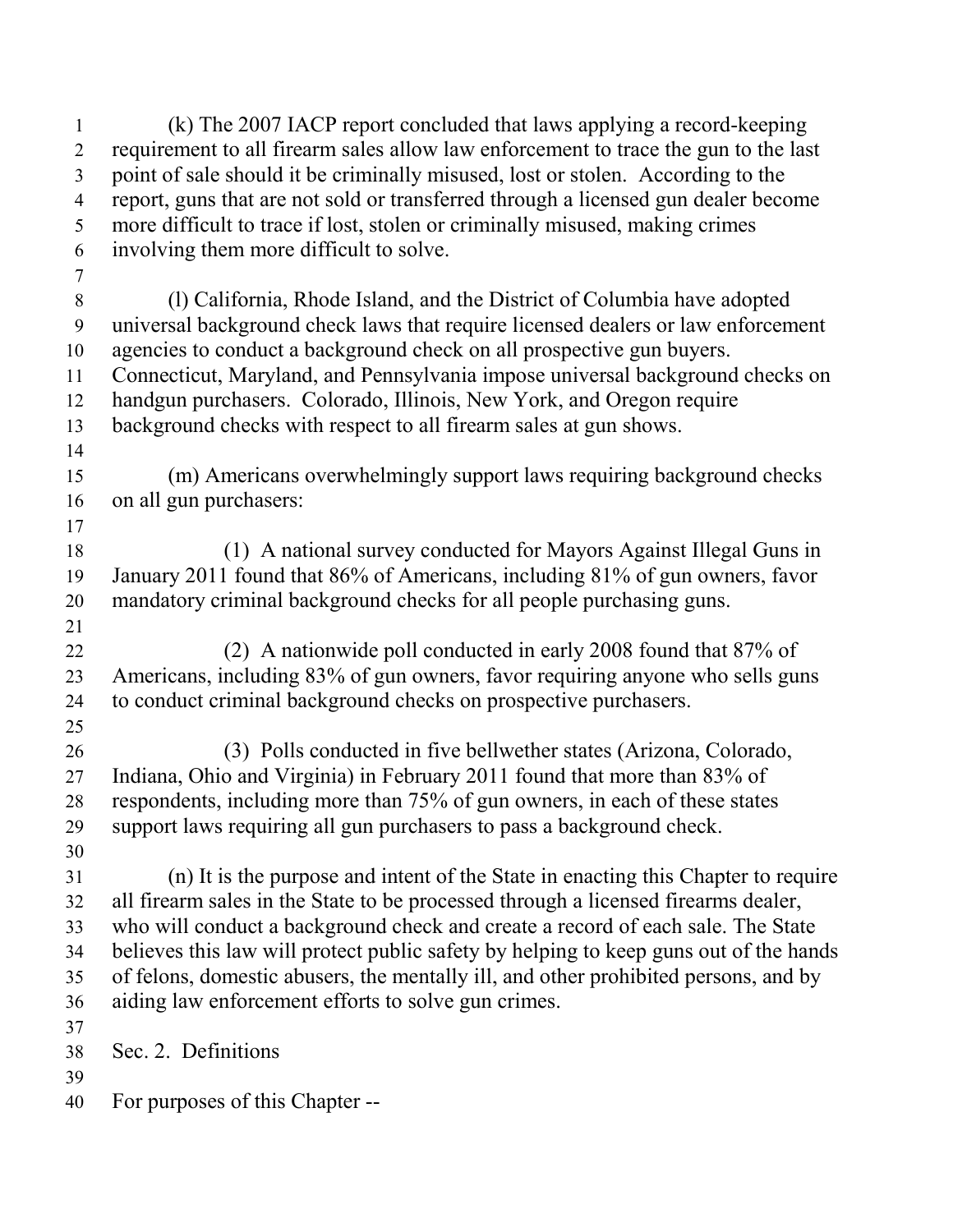(1) FIREARM - The term "firearm" means any weapon or device designed to be used as a weapon, which will, is designed to, or may readily converted to expel a projectile or projectiles by the action of an explosive, explosion, or other means of combustion, or the frame or received of such a device, provided that the term "firearm" shall not include an "antique firearm" as defined in 18 U.S.C. 921(a)(16), or a weapon that has been rendered permanently inoperable (incapable of being readily restored to a firing condition). (2) LAW ENFORCEMENT OFFICER, OR QUALIFIED RETIRED LAW ENFORCEMENT OFFICER - The term "law enforcement officer," or "qualified retired law enforcement officer" means those terms as defined in 18 U.S.C. 926B and 926C. (3) LICENSED FIREARMS DEALER - The term "licensed firearms dealer," "license dealer," or "dealer" means a person who has a valid federal firearms dealer license, and all additional licenses required by the State or local law, to engage in the business of selling or transferring firearms. (4) "PERSON" - The term "person" means any individual, corporation, company, association, firm, partnership, club, organization, society, joint stock company or other entity." Sec. 3. Limitation on Firearms Transfers (a) No person shall sell or otherwise transfer a firearm unless -- (1) The person is a licensed firearms dealer; (2) The purchaser or other transferee is a licensed firearms dealer; or (3) The requirements of subsection (b) are met. (b) Where neither party to a prospective firearms transaction is a licensed firearms dealer, the parties to the transaction shall complete the sale or other transfer through a licensed firearms dealer as follows: (1) The seller or other transferor shall deliver the firearm to the dealer, who shall retain possession of the firearm until all legal requirements for the sale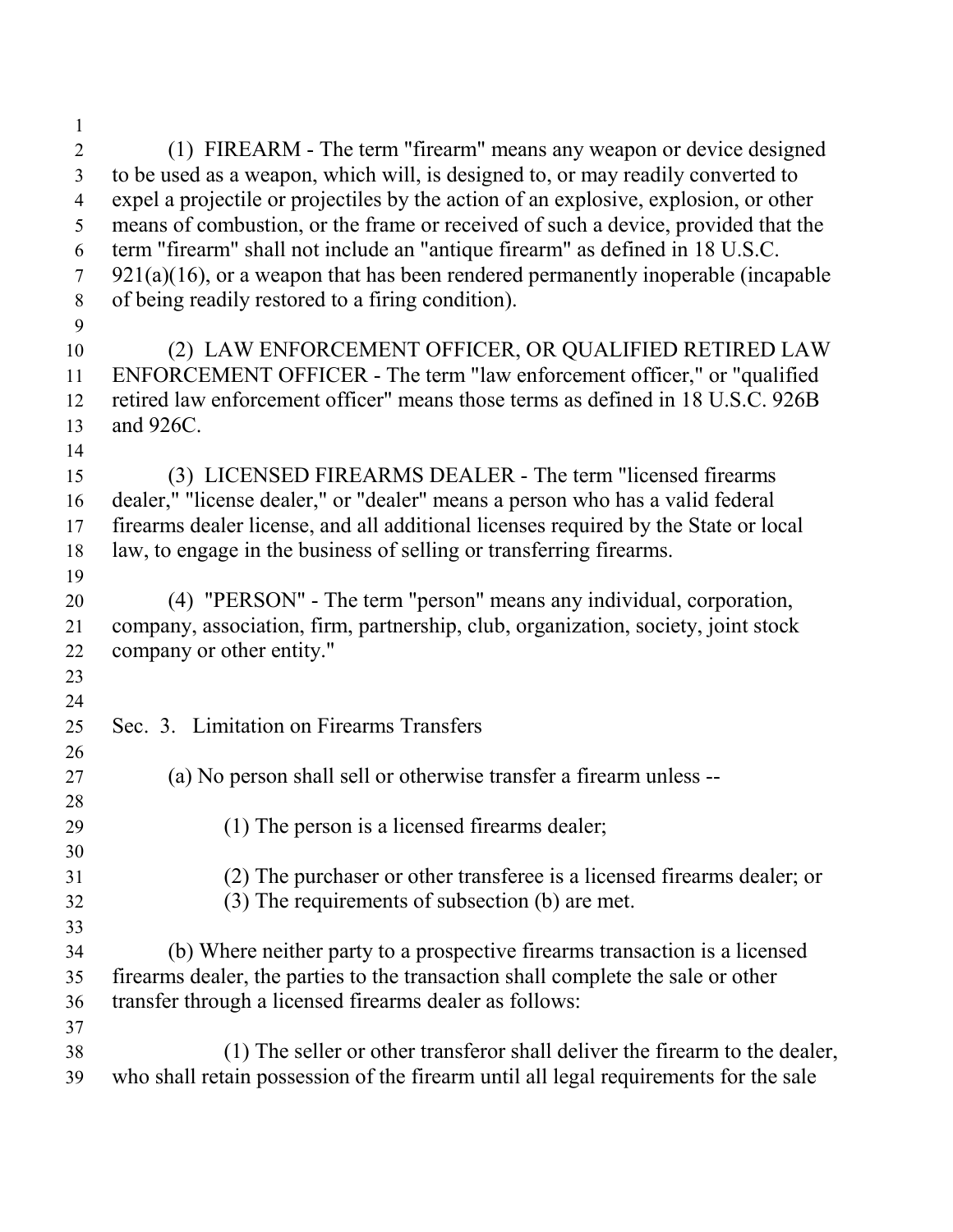| 1<br>$\overline{2}$      | or other transfer have been met, including compliance with any state or local<br>waiting periods; |
|--------------------------|---------------------------------------------------------------------------------------------------|
| 3                        |                                                                                                   |
| $\overline{\mathcal{A}}$ | (2) The dealer shall process the sale or other transfer as if he or she                           |
| 5                        | were the seller or other transferor. The dealer shall comply with all requirements of             |
| 6                        | federal, state, and local law that would apply if he or she were the seller or other              |
| $\tau$                   | transferor of the firearm;                                                                        |
| 8                        |                                                                                                   |
| $\boldsymbol{9}$         | (3) The dealer shall conduct a background check on the purchaser or                               |
| 10                       | other transferee in accordance with 18 U.S.C. $\S$ 922(t) and state and local law and,            |
| 11                       | if the transaction is not prohibited, deliver the firearm to that person after all other          |
| 12                       | legal requirements are met;                                                                       |
| 13                       |                                                                                                   |
| 14                       | (4) If the dealer cannot legally deliver the firearm to the purchaser or                          |
| 15                       | other transferee, the dealer shall conduct a background check on the seller or other              |
| 16                       | transferor in accordance with 18 U.S.C. $\S$ 922(t), and state and local law, and, if             |
| 17                       | the return is not prohibited, return the firearm to that person;                                  |
| 18                       |                                                                                                   |
| 19                       | (5) If the dealer cannot legally return the firearm to the seller or other                        |
| 20                       | transferor, the dealer shall deliver the firearm to [local law enforcement] within 24             |
| 21                       | hours; and                                                                                        |
| 22                       |                                                                                                   |
| 23                       | (6) The dealer may require the purchaser or other transferee to pay a                             |
| 24                       | fee covering the administrative costs incurred by the dealer for facilitating the                 |
| 25                       | transfer of the firearm, plus applicable fees pursuant to federal, state, and local law.          |
| 26                       |                                                                                                   |
| 27                       | Sec. 4. Exceptions                                                                                |
| 28                       |                                                                                                   |
| 29                       | Section 3 does not apply to --                                                                    |
| 30                       |                                                                                                   |
| 31                       | (a) Any law enforcement or corrections agency, or law enforcement or                              |
| 32                       | corrections officer acting within the course and scope of his or her employment or                |
| 33                       | official duties;                                                                                  |
| 34                       |                                                                                                   |
| 35                       | (b) A United States Marshal or member of the Armed Forces of the United                           |
| 36                       | States or the National Guard, or a federal official transferring or receiving a                   |
| 37                       | firearm as required in the operation of his or her official duties;                               |
| 38                       |                                                                                                   |
| 39                       | (c) A gunsmith who receives a firearm solely for the purposes of service or                       |
| 40                       | repair, or the return of the firearm to its owner by the gunsmith;                                |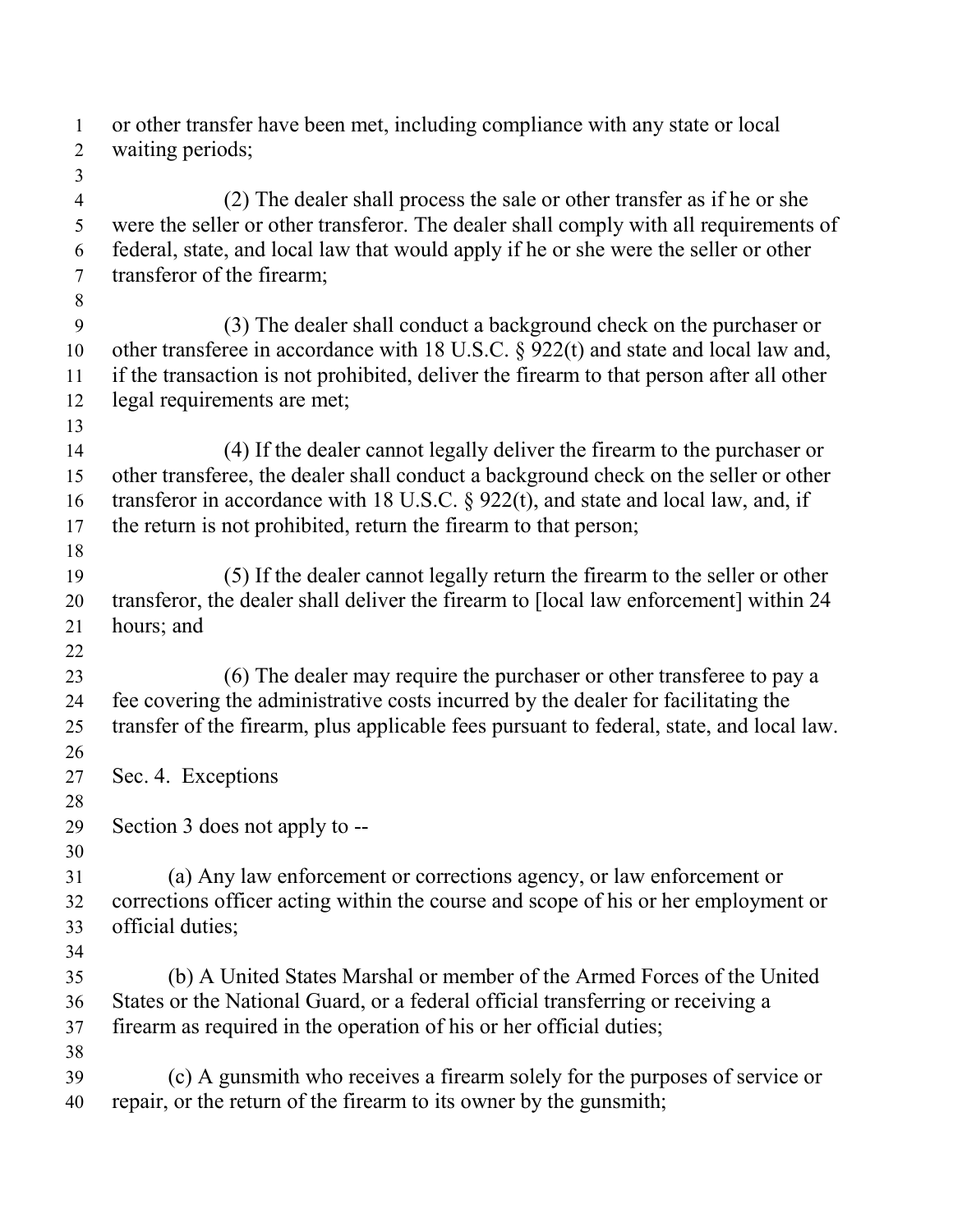(d) A common carrier, warehouseman, or other person engaged in the business of transportation or storage, to the extent that the receipt of any firearm is in the ordinary course of business and not for the personal use of any such person; (e) A person who is loaned a firearm solely for the purpose of shooting at targets, if the loan occurs on the premises of a properly licensed target facility, and the firearm is at all times kept within the premises of the target range; (f) A person who is under 18 years of age who is loaned a firearm for lawful hunting or sporting purposes or for any other lawful recreational activity while under the direct supervision and control of a responsible adult; (g) A person who is 18 years of age or older who is loaned a firearm while the person is accompanying the lawful owner and using the firearm for lawful hunting or sporting purposes or for any other lawful recreational activity; (h) A person who acquired the firearm by operation of law upon the death of the former owner of the firearm within the preceding [60] days. At the end of the 60-day period, the person must either have lawfully transferred the firearm or must have contacted the State to notify the State that he or she has possession of the firearm and intends to retain possession of the firearm, in compliance with all federal, state and local laws; or (i) An adult family member of the lawful owner of the firearm if the owner resides with the family member but is not currently present in the residence, provided that the family member does not maintain control over the firearm for more than [14] consecutive days. This exception shall not apply if the owner or the family member knows or has reasonable cause to believe that federal, state, or local law prohibits the family member from purchasing or possessing firearms, or the owner knows or has reasonable cause to believe that the family member is likely to use the firearm for unlawful purposes. Sec. 5. Penalties (a) Any person violating any of the provisions of this Chapter shall be guilty of a misdemeanor, punishable by a fine of not more than \$1,000 or by imprisonment for a period not exceeding six months, or both. Such person shall be guilty of a separate offense for each and every day during any portion of which a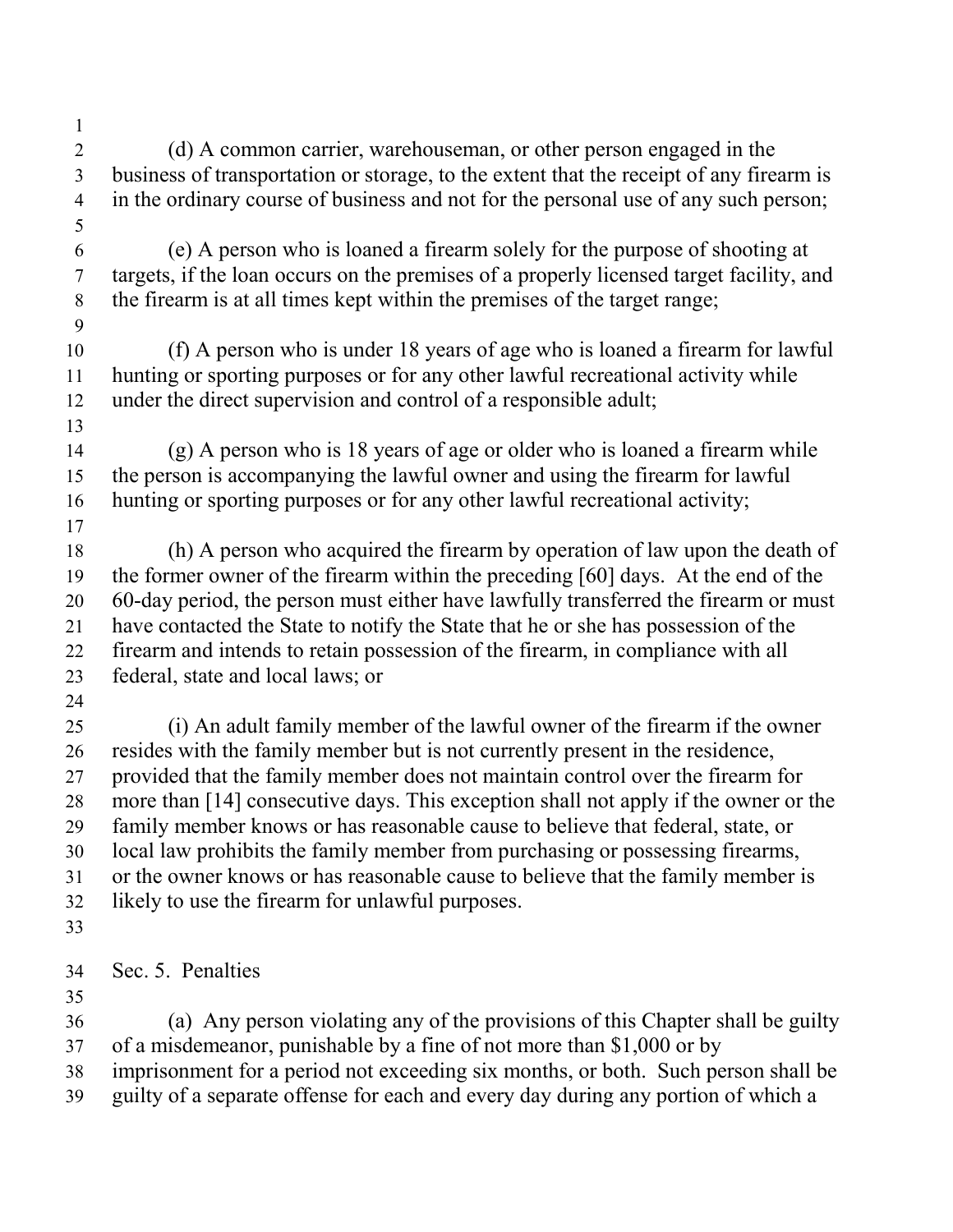| $\mathbf{1}$<br>$\sqrt{2}$                           | violation of any provision of this Chapter is committed or continued by such<br>person, and shall be punishable accordingly.                                                                                                                                                                                                                                                                                                                                                                                                                                      |
|------------------------------------------------------|-------------------------------------------------------------------------------------------------------------------------------------------------------------------------------------------------------------------------------------------------------------------------------------------------------------------------------------------------------------------------------------------------------------------------------------------------------------------------------------------------------------------------------------------------------------------|
| $\mathfrak{Z}$<br>$\overline{4}$<br>5<br>6<br>$\tau$ | (b) In addition to any other penalty or remedy, the Department shall report<br>any violation of this Chapter by a licensed firearms dealer to the Bureau of<br>Alcohol, Tobacco, Firearms & Explosives within the U.S. Department of Justice<br>and to the relevant State agency.                                                                                                                                                                                                                                                                                 |
| $8\,$<br>$\boldsymbol{9}$<br>10<br>11<br>12          | (c) In addition to any other penalty or remedy, the State shall have the<br>authority, after notice and a hearing, to revoke the permit of any licensed firearms<br>dealer found to be in violation of this Chapter.                                                                                                                                                                                                                                                                                                                                              |
| 13<br>14                                             | Sec. 6. Severability                                                                                                                                                                                                                                                                                                                                                                                                                                                                                                                                              |
| 15<br>16<br>17<br>18<br>19<br>20<br>21<br>22         | If any section, subsection, sentence or clause of this Chapter is for any reason<br>declared unconstitutional or invalid or unenforceable by any court of competent<br>jurisdiction, such decision shall not affect the constitutionality, validity or<br>enforceability of the remaining portions of this Chapter or any part thereof. The<br>State hereby declares that it would have adopted this Chapter notwithstanding the<br>unconstitutionality, invalidity or unenforceability of any one or more of its<br>sections, subsections, sentences or clauses. |
| 23                                                   | <b>Chapter ______. BANNING ASSAULT WEAPONS</b>                                                                                                                                                                                                                                                                                                                                                                                                                                                                                                                    |
| 24                                                   |                                                                                                                                                                                                                                                                                                                                                                                                                                                                                                                                                                   |
| 25<br>26                                             | Sec. 1. Findings and Purpose                                                                                                                                                                                                                                                                                                                                                                                                                                                                                                                                      |
| 27                                                   | The State hereby finds and declares:                                                                                                                                                                                                                                                                                                                                                                                                                                                                                                                              |
| 28<br>29                                             | (a) assault weapons are semi-automatic firearms designed with military<br>features to allow rapid spray firing for the quick and efficient killing of humans.                                                                                                                                                                                                                                                                                                                                                                                                     |
| 30<br>31                                             | (b) assault weapons have been the tools of choice in many mass shootings<br>of innocent civilians, including those described below:                                                                                                                                                                                                                                                                                                                                                                                                                               |
| 32<br>33<br>34                                       | (1) Newtown, Connecticut, December 14, 2012: Adam Lanza killed<br>26 and wounded 2 at Sandy Hook Elementary School. Twenty of the dead were<br>young children. Lanza was armed with a Bushmaster AR-15 assault rifle, two                                                                                                                                                                                                                                                                                                                                         |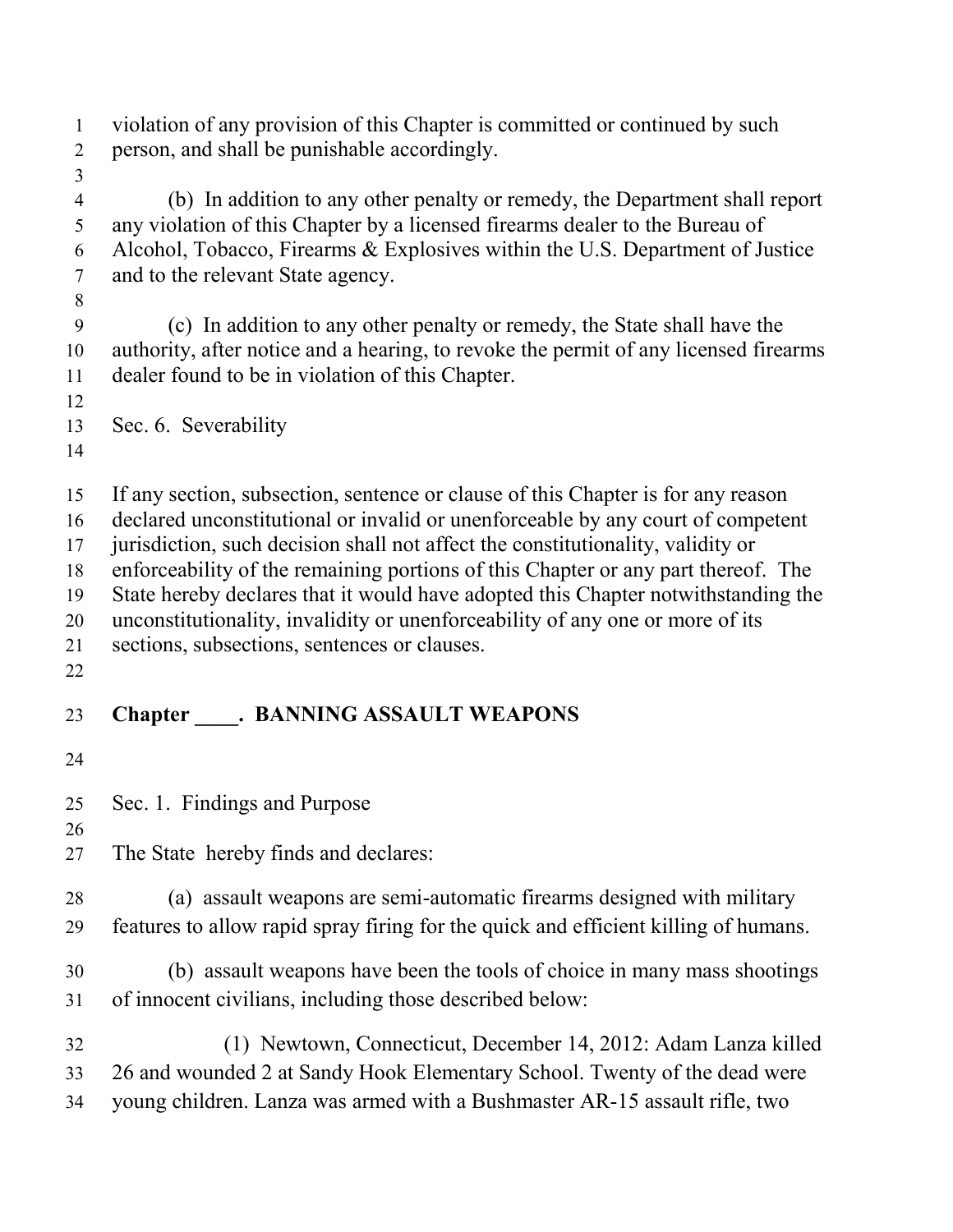regular handguns, multiple 33-round magazines, and hundreds of rounds of ammunition;

 (2) Blacksburg, Virginia, April, 2007: Seung-Hui Cho killed 32 and wounded 17 at Virginia Tech armed with a regular handgun and 15-round ammunition magazines; and

 (3) Columbine, Colorado, April 20, 1999: Eric Harris and Dylan Klebold killed 12 and wounded 21 at Columbine High School. Klebold was armed with a TEC-9 assault pistol and several large capacity ammunition magazines.

 (c) In 1994, a federal ban on the manufacture, transfer, and possession of semi-automatic assault weapons. The law included a ten-year sunset provision. In 2004, Congress allowed the law to expire. Seven states and the District of Columbia currently ban assault weapons (with the exception of Connecticut) large at the state level. The District of Columbia ban does not grandfather pre-ban weapons . Two additional states regulate, but do not ban, assault weapons.

 (d) The expired federal assault weapon ban would have been even more effective had it not contained major loopholes that allowed manufacturers to easily evade the ban;

 (e) Assault weapons are inappropriate for civilian use due to their unique combinations of features. An assault weapon allows a shooter to fire a large number of rounds rapidly while maintaining control of the firearm. Specific features that allow an assault weapon to perform this way are:

 (1) Detachable magazine: A firearm that can accept a detachable magazine allows a shooter to attach magazines of any size available for the firearm. In some cases, magazines can hold as many as 100 rounds. Even smaller detachable magazines greatly increase firepower since the firearm can be reloaded with pre-filled magazines in seconds;

 (2) Pistol grip: To counteract the movement that occurs when a semi- automatic weapon is fired rapidly, assault weapons are typically equipped with features that allow the shooter to steady the weapon. A pistol grip, not typically found on a sporting rifle or shotgun (which would be fired from the shoulder), allows the shooter to control the firearm by shooting from the hip during rapid fire;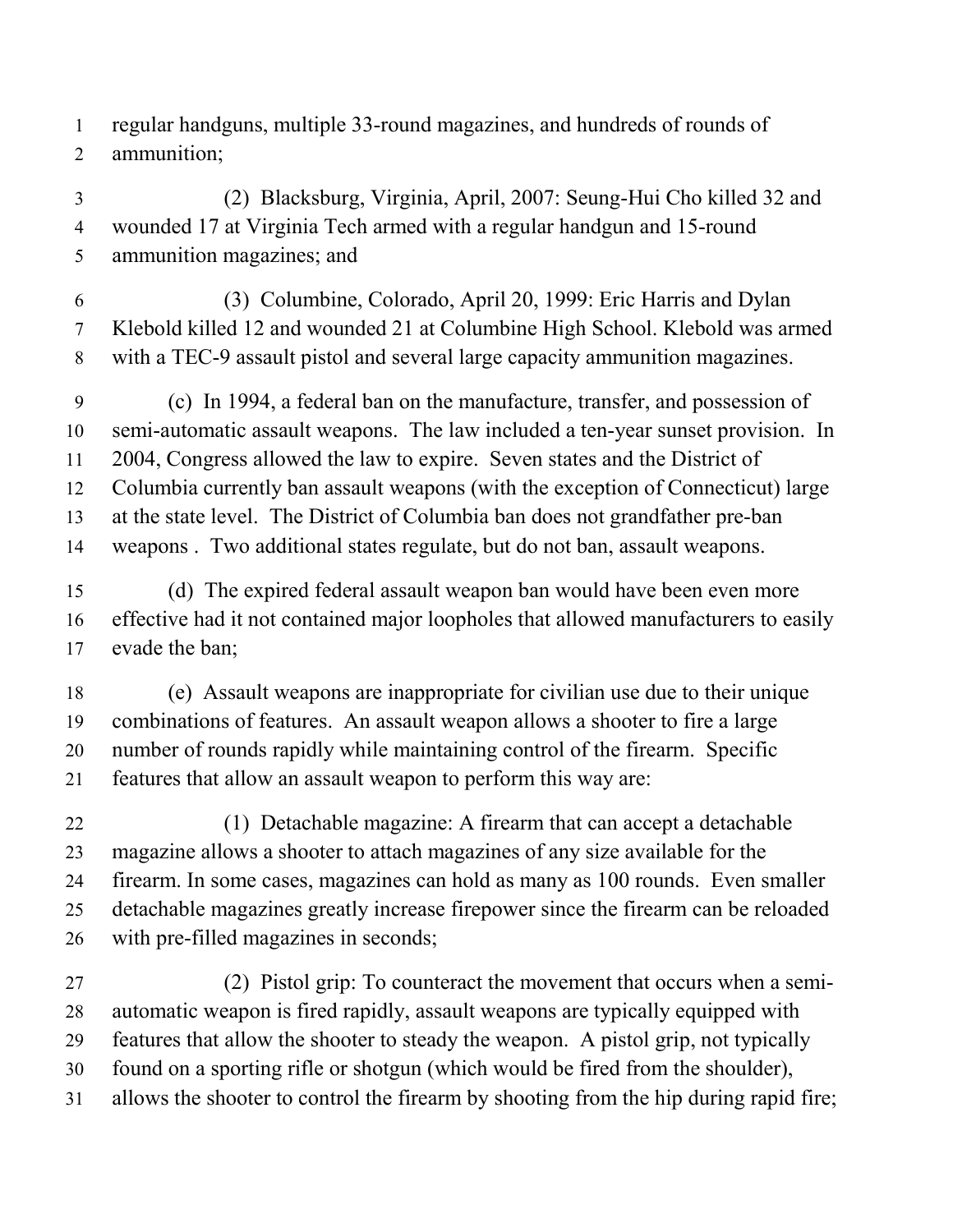- (3) Thumbhole stock: As with a pistol grip, a thumbhole stock allows the shooter to control the firearm by shooting from the hip during rapid fire;
- (4) Folding or telescoping stock: A folding or telescoping stock folds or collapses to make the weapon easier to conceal and transport; and
- (5) Barrel shroud: As with a pistol grip and thumbhole stock, a barrel shroud allows the shooter to steady the firearm during rapid fire. The shroud encircles the barrel of the firearm and allows the shooter to hold it without getting burned.
- (f) Laws banning assault weapons are consistent with the Supreme Court's interpretation of the Second Amendment. In the 2008 ruling in *District of Columbia v. Heller,* the United States Supreme Court stated for the first time that the Second Amendment protects a law-abiding citizen's right to possess an operable handgun in the home for self-defense. The Court noted, however, that the right is limited. Among other limitations, the Court recognized that the Second Amendment would not preclude banning "dangerous and unusual weapons" such as M-16 rifles;
- (g) After the *Heller* decision, the District of Columbia adopted a set of strong new gun laws, including a measure prohibiting the possession of assault weapons. In 2011, the D.C. Circuit Court of Appeals upheld these laws against a Second Amendment challenge; and,
- (h) The wide availability of assault weapons is a serious risk to public health and safety.
- 
- Sec. 2. Definitions
- For purposes of this Chapter --
- (a) "Assault weapon" means any:
- (1) Semi-automatic rifle that has the capacity to accept a detachable magazine and has one or more of the following:
- 29 (i) A pistol grip or thumbhole stock;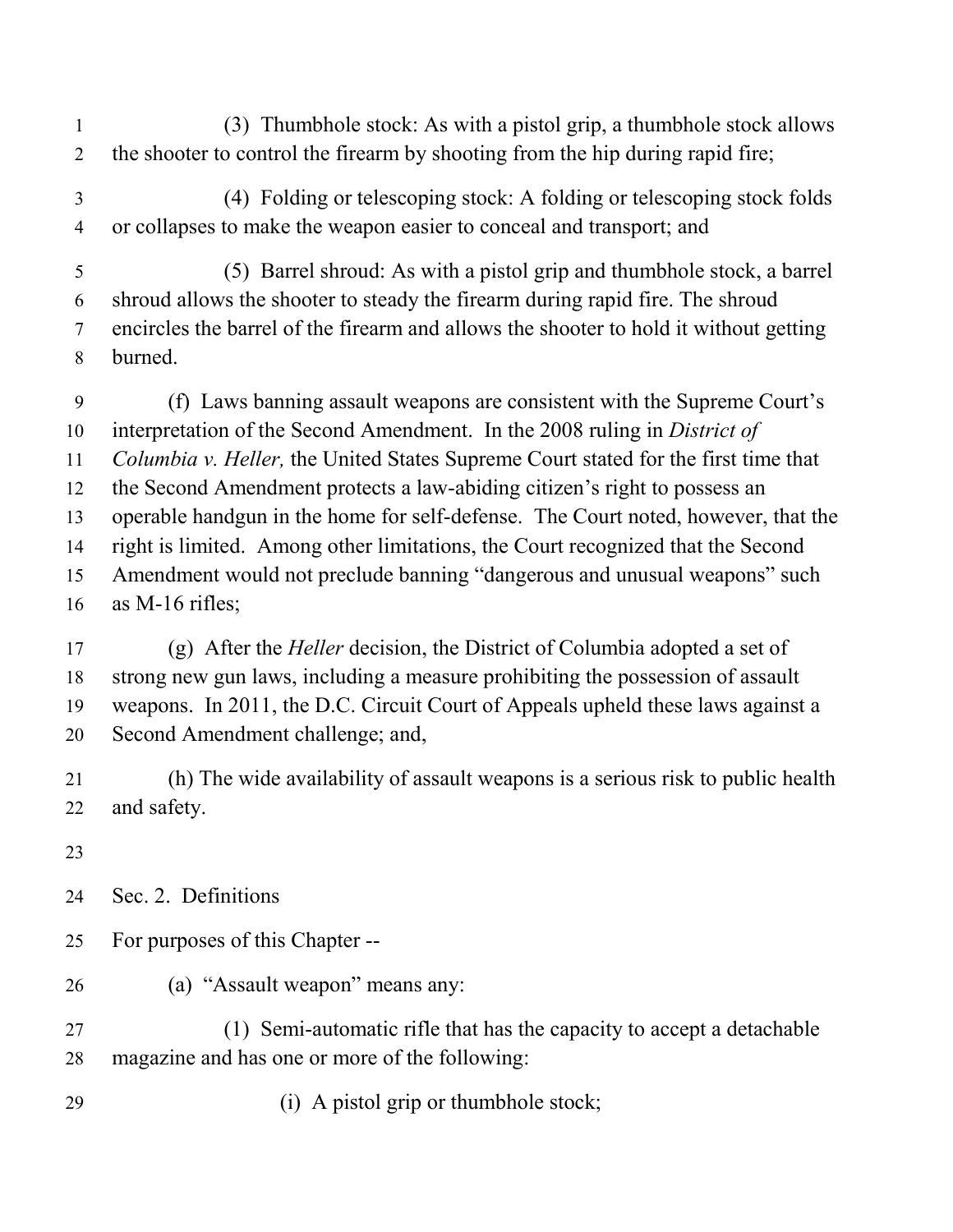| 1              | (ii) Any feature capable of functioning as a protruding grip that                 |
|----------------|-----------------------------------------------------------------------------------|
| $\overline{2}$ | can be held by the non-trigger hand;                                              |
| 3              | (iii) A folding or telescoping stock;                                             |
| $\overline{4}$ | (iv) A shroud attached to the barrel, or that partially or                        |
| 5              | completely encircles the barrel, allowing the bearer to hold the firearm with the |
| 6              | non-trigger hand without being burned, but excluding a slide that encloses the    |
| 7              | barrel;                                                                           |
| 8              | (2) Semi-automatic pistol, or any semi-automatic, centerfire or                   |
| 9              | rimfire rifle with a fixed magazine, that has the capacity to accept more than 10 |
| 10             | rounds of ammunition;                                                             |
| 11             | (3) Semi-automatic pistol that has the capacity to accept a detachable            |
| 12             | magazine and has one or more of the following:                                    |
| 13             | (i) Any feature capable of functioning as a protruding grip that                  |
| 14             | can be held by the non-trigger hand;                                              |
| 15             | (ii) A folding, telescoping or thumbhole stock;                                   |
| 16             | (iii) A shroud attached to the barrel, or that partially or                       |
| 17             | completely encircles the barrel, allowing the bearer to hold the firearm with the |
| 18             | non-trigger hand without being burned, but excluding a slide that encloses the    |
| 19             | barrel; or                                                                        |
| 20             | (iv) The capacity to accept a detachable magazine at any                          |
| 21             | location outside of the pistol grip;                                              |
| 22             | (4) Semi-automatic shotgun that has one or more of the following:                 |
| 23             | (i) A pistol grip or thumbhole stock;                                             |
| 24             | (ii) Any feature capable of functioning as a protruding grip that                 |
| 25             | can be held by the non-trigger hand;                                              |
| 26             | (iii) A folding or telescoping stock;                                             |
| 27             | (iv) A fixed magazine capacity in excess of 5 rounds; or                          |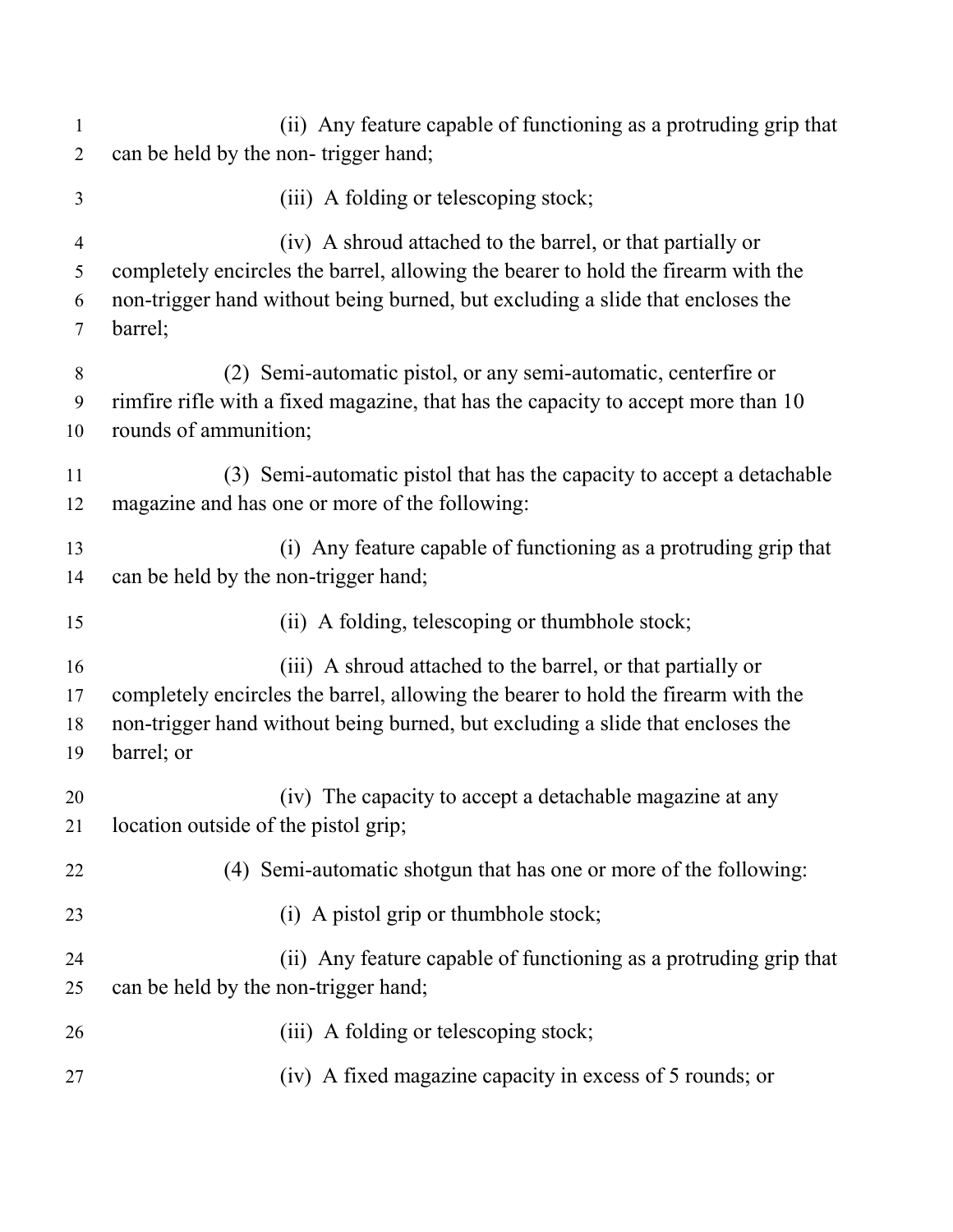| $\mathbf{1}$   | (v) An ability to accept a detachable magazine;                                        |
|----------------|----------------------------------------------------------------------------------------|
| $\overline{2}$ | (5) Shotgun with a revolving cylinder;                                                 |
| 3              | (6) Conversion kit, part, or combination of parts, from which an                       |
| $\overline{4}$ | assault weapon can be assembled if those parts are in the possession or under the      |
| 5              | control of the same person.                                                            |
| 6              | (b) "Assault weapon" does not include any firearm that has been made                   |
| 7              | permanently inoperable.                                                                |
| 8<br>9         | Sec. 3. Prohibitions                                                                   |
| 10             | (a) No person, corporation or other entity in the State may manufacture,               |
| 11             | import, possess, purchase, sell or transfer any assault weapon.                        |
| 12             | (b) Section (a) shall not apply to:                                                    |
| 13             | (1) Any government officer, agent, or employee, member of the                          |
| 14             | armed forces of the United States, or peace officer, to the extent that such person is |
| 15             | otherwise authorized to acquire or possess an assault weapon, and does so while        |
| 16             | acting within the scope of his or her duties; or                                       |
| 17             | (2) The manufacture of an assault weapon by a firearms manufacturer                    |
| 18             | for the purpose of sale to any branch of the armed forces of the United States, or to  |
| 19             | a law enforcement agency in this State for use by that agency or its employees,        |
| 20             | provided the manufacturer is properly licensed under federal, state and local laws.    |
| 21             | (3) The sale or transfer of an assault weapon by a dealer that is                      |
| 22             | properly licensed under federal, state and local laws to any branch of the armed       |
| 23             | forces of the United States, or to a law enforcement agency in this State for use by   |
| 24             | that agency or its employees for law enforcement purposes.                             |
| 25             | (c) Any person who, prior to the effective date of this law, was legally in            |
| 26             | possession of an assault weapon shall have 120 days from such effective date to do     |
| 27             | any of the following without being subject to prosecution:                             |
| 28             | (1) Remove the assault weapon from the State;                                          |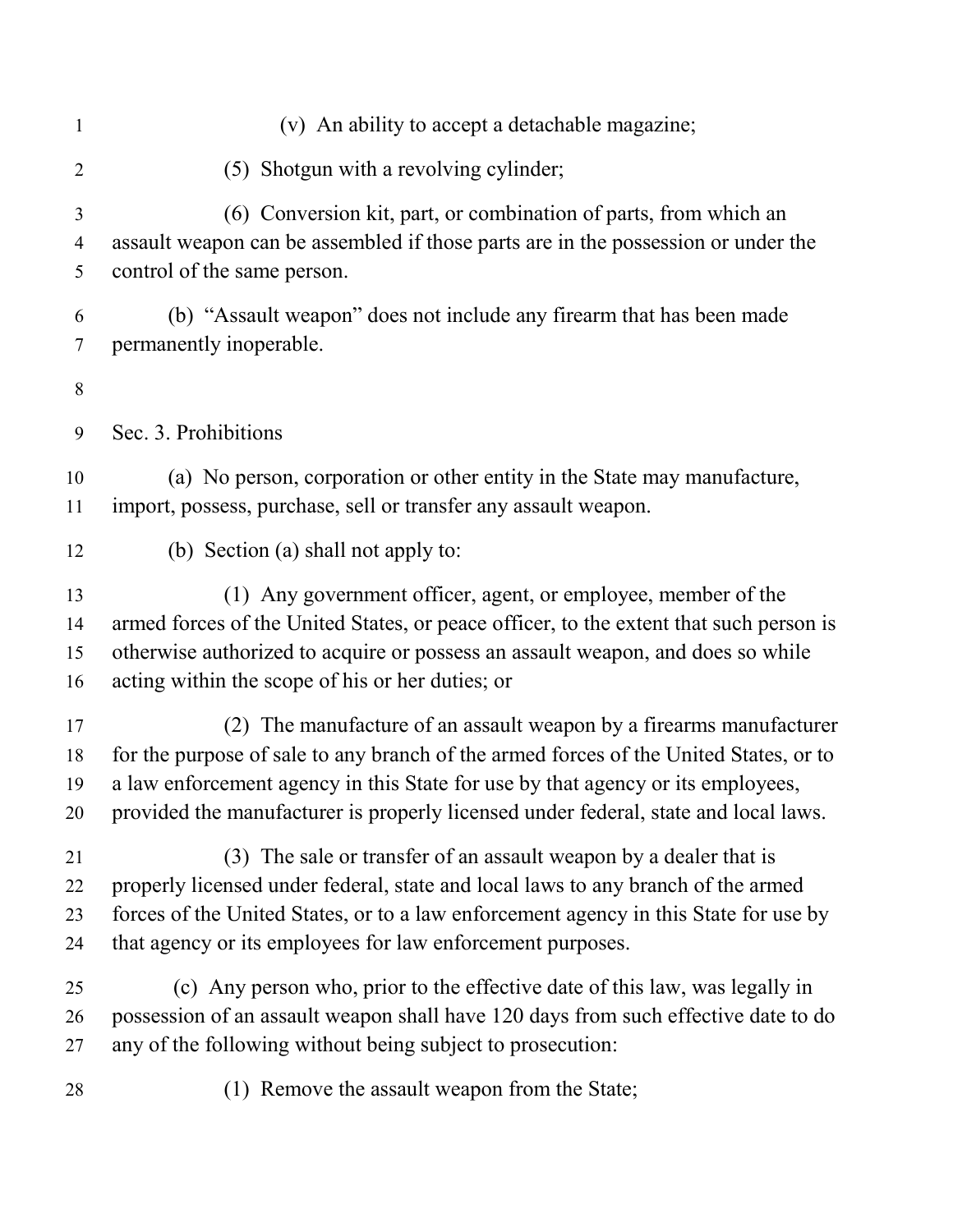| $\mathbf{1}$                           | (2) Sell the assault weapon to a licensed firearms dealer;                                                                                                                                                                                                                                                                                                                                                                                                |
|----------------------------------------|-----------------------------------------------------------------------------------------------------------------------------------------------------------------------------------------------------------------------------------------------------------------------------------------------------------------------------------------------------------------------------------------------------------------------------------------------------------|
| $\overline{2}$<br>3                    | (3) Surrender the assault weapon to the appropriate law enforcement<br>agency for destruction [subject to specific agency regulations]; or                                                                                                                                                                                                                                                                                                                |
| 4                                      | (4) Render the assault weapon permanently inoperable                                                                                                                                                                                                                                                                                                                                                                                                      |
| 5<br>6                                 | (d) Persons acquiring an assault weapon by inheritance, bequest, or<br>succession shall, within 120 days of acquiring title, do one of the following:                                                                                                                                                                                                                                                                                                     |
| $\tau$<br>$8\,$                        | (1) Surrender the assault weapon to the appropriate law enforcement<br>agency for destruction;                                                                                                                                                                                                                                                                                                                                                            |
| 9<br>10                                | (2) Transfer the assault weapon to a firearms dealer who is properly<br>licensed under federal, state and local laws; or                                                                                                                                                                                                                                                                                                                                  |
| 11                                     | (3) Modify the assault weapon to render it permanently inoperable.                                                                                                                                                                                                                                                                                                                                                                                        |
| 12                                     |                                                                                                                                                                                                                                                                                                                                                                                                                                                           |
| 13                                     | Sec. 4. Penalties                                                                                                                                                                                                                                                                                                                                                                                                                                         |
| 14                                     |                                                                                                                                                                                                                                                                                                                                                                                                                                                           |
| 15<br>16<br>17<br>18<br>19<br>20<br>21 | (a) Any person violating any of the provisions of this Chapter shall be guilty<br>of a felony, punishable by a fine of not less than \$1,000 or by imprisonment for a<br>period no less than one year, or both. Such person shall be guilty of a separate<br>offense for each and every day during any portion of which a violation of any<br>provision of this Chapter is committed or continued by such person, and shall be<br>punishable accordingly. |
| 22<br>23<br>24<br>25<br>26             | (b) In addition to any other penalty or remedy, the Department shall report<br>any violation of this Chapter by a licensed firearms dealer to the Bureau of<br>Alcohol, Tobacco, Firearms & Explosives within the U.S. Department of Justice<br>and to the relevant State agency.                                                                                                                                                                         |
| 27<br>28<br>29<br>30                   | (c) In addition to any other penalty or remedy, the State shall have the<br>authority, after notice and a hearing, to revoke the permit of any licensed firearms<br>dealer found to be in violation of this Chapter.                                                                                                                                                                                                                                      |
| 31                                     | Sec. 5. Severability                                                                                                                                                                                                                                                                                                                                                                                                                                      |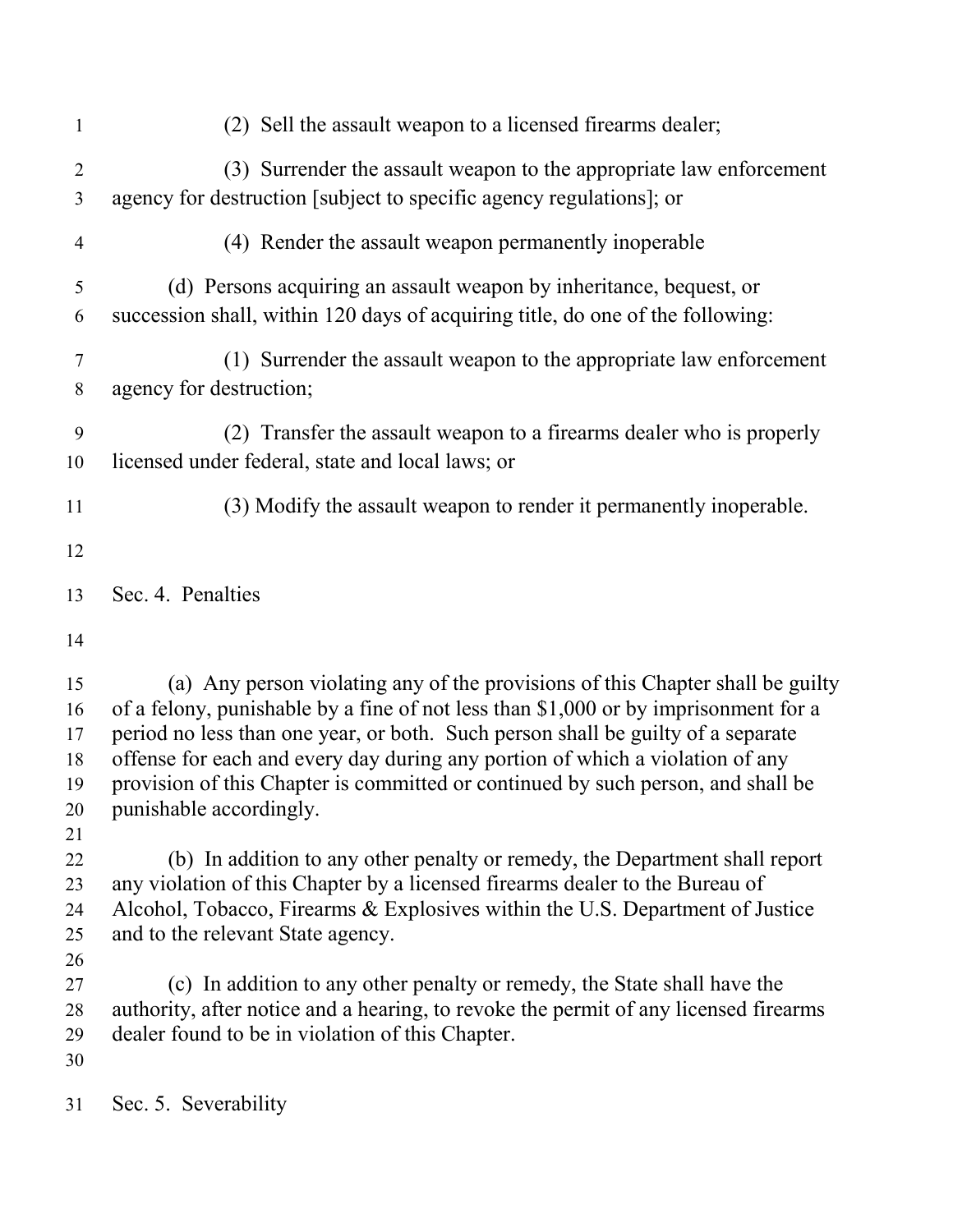If any provision or term of this Chapter is for any reason declared unconstitutional or invalid or ineffective by any court of competent jurisdiction, such decision shall not affect the validity or the effectiveness of the remaining portions of this Chapter or any part thereof. The State hereby declares that it would have adopted this Chapter notwithstanding the unconstitutionality, invalidity or ineffectiveness of any one or more of its articles, sections, subsections, sentences or clauses. **Chapter . BANNING LARGE CAPACITY AMMUNITION MAGAZINES**  Sec. 1. Findings and Purpose The State hereby finds and declares: (a) Large capacity ammunition magazines (generally defined as magazines capable of holding more than 10 rounds) are feeding devices that and may hold as many as 100 rounds of ammunition. (b) Large capacity ammunition magazines have been the tools of choice in many mass shootings of innocent civilians, including those described below: (1) Newtown, Connecticut, December 14, 2012: Adam Lanza killed 26 and wounded 2 at Sandy Hook Elementary School. Twenty of the dead were young children. Lanza was armed with a Bushmaster AR-15 assault rifle, two regular handguns, multiple 33-round magazines, and hundreds of rounds of ammunition; (2) Blacksburg, Virginia, April, 2007: Seung-Hui Cho killed 32 and wounded 17 at Virginia Tech armed with a regular handgun and 15-round ammunition magazines; and (3) Columbine, Colorado, April 20, 1999: Eric Harris and Dylan Klebold killed 12 and wounded 21 at Columbine High School. Klebold was armed with a TEC-9 assault pistol and several large capacity ammunition magazines.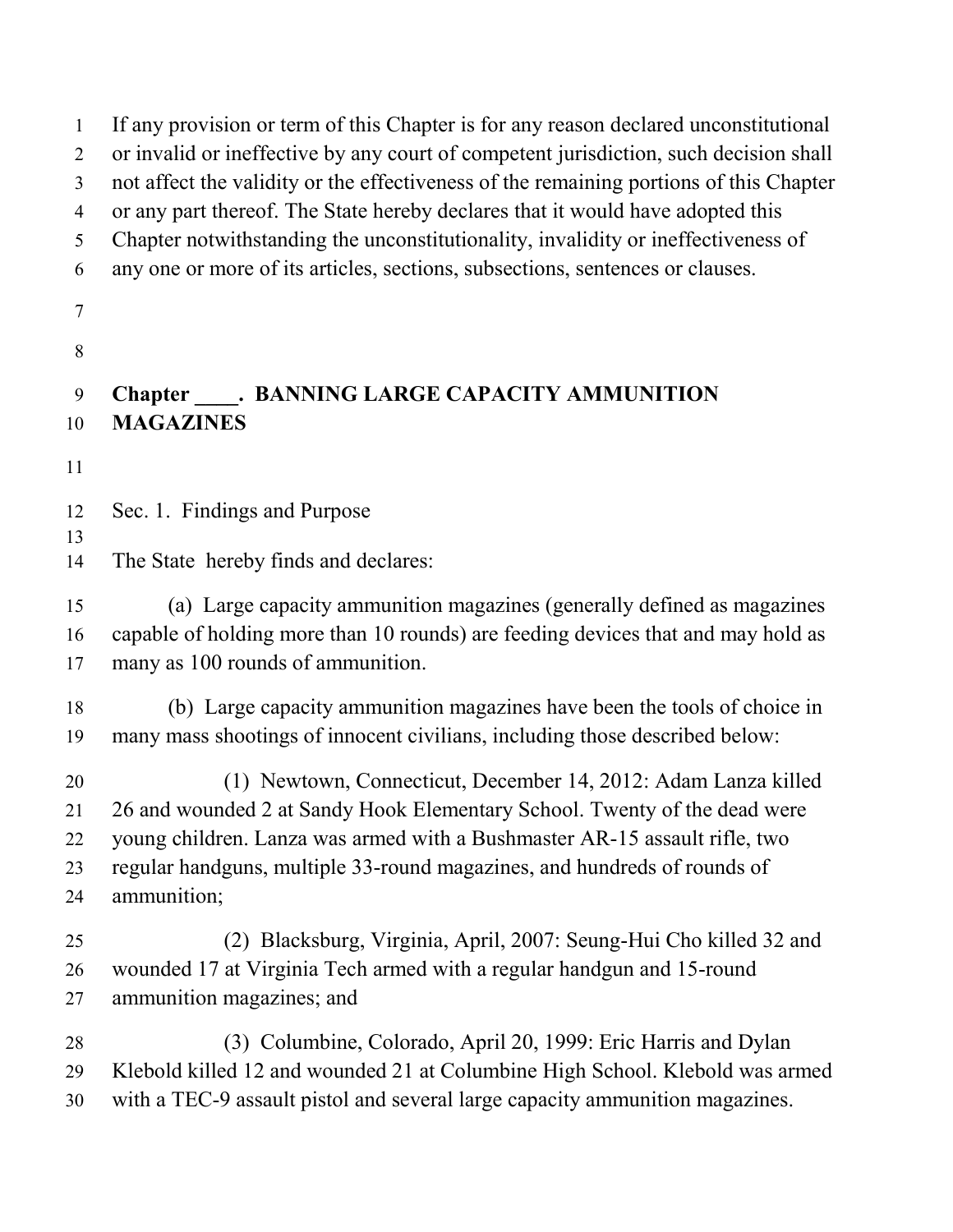(c) In 1994, a federal ban on the manufacture, transfer, and possession large capacity ammunition magazines was enacted. The law included a ten-year sunset provision. In 2004, Congress allowed the law to expire. Seven states and the District of Columbia currently ban large capacity ammunition magazines (with the exception of Connecticut) at the state level. The District of Columbia ban does not grandfather pre-ban weapons and the laws in Hawaii and New Jersey do not grandfather pre-ban large capacity ammunition magazines.

 (d) The expired federal assault weapon ban would have been even more effective had it not contained major loopholes that allowed manufacturers to easily evade the ban;

 (e) Large capacity ammunition magazines are inappropriate for civilian use, because they allow a shooter to fire a large number of rounds rapidly. A firearm that can accept a detachable magazine allows a shooter to attach magazines of any size available for the firearm. In some cases, magazines can hold as many as 100 rounds. Even smaller detachable magazines greatly increase firepower since the firearm can be reloaded with pre-filled magazines in seconds;

 (f) Laws banning large capacity ammunition magazines are consistent with the Supreme Court's interpretation of the Second Amendment. In the 2008 ruling in *District of Columbia v. Heller,* the United States Supreme Court stated for the first time that the Second Amendment protects a law-abiding citizen's right to possess an operable handgun in the home for self-defense. The Court noted, however, that the right is limited. Among other limitations, the Court recognized that the Second Amendment would not preclude banning "dangerous and unusual weapons" such as M-16 rifles;

 (g) After the *Heller* decision, the District of Columbia adopted a set of strong new gun laws, including a measure prohibiting the possession of large capacity ammunition magazines. In 2011, the D.C. Circuit Court of Appeals upheld these laws against a Second Amendment challenge; and,

 (h) The wide availability of large capacity ammunition magazines is a serious risk to public health and safety.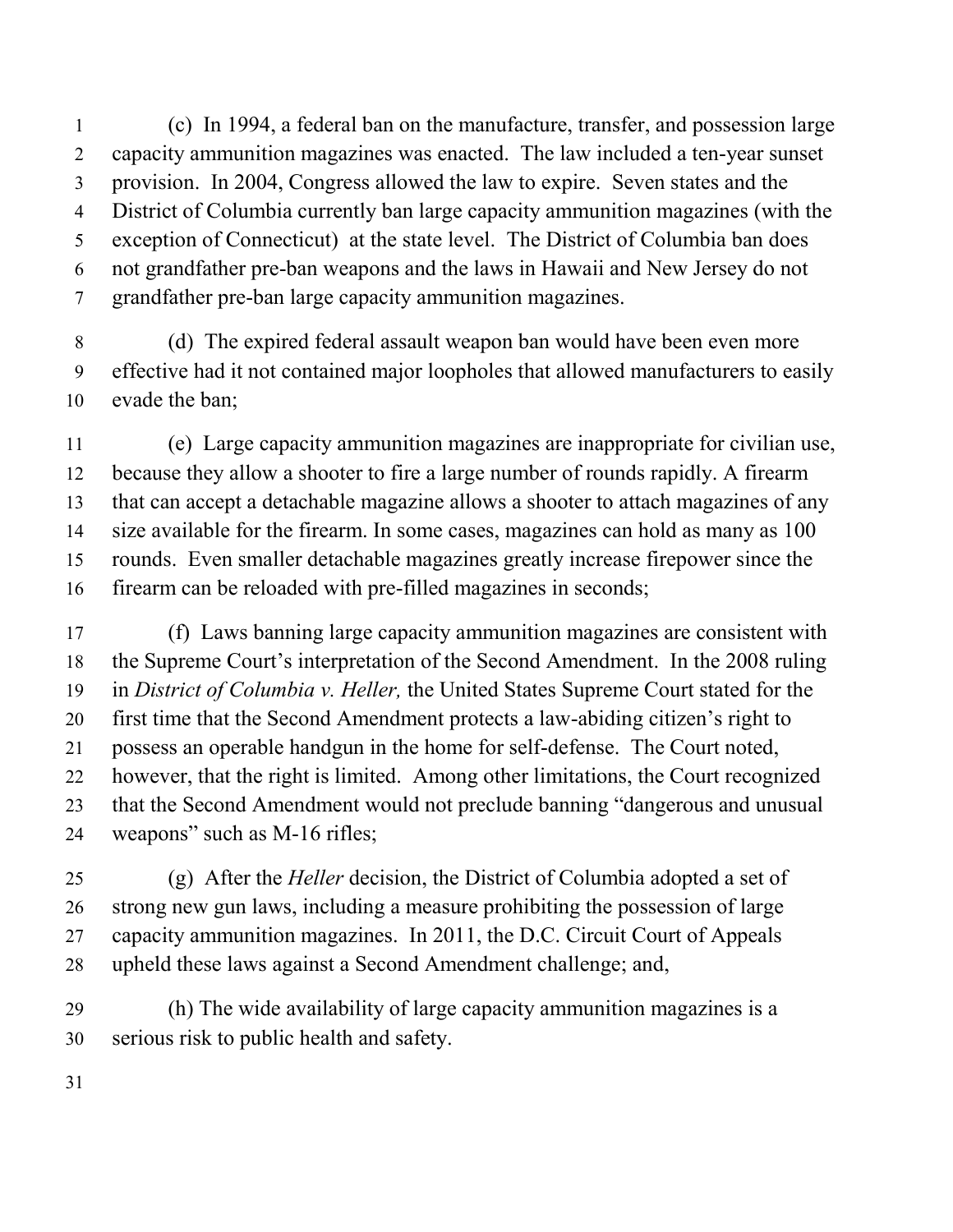Sec. 2. Definitions

For purposes of this Chapter --

 (a) "Detachable Magazine" means an ammunition feeding device that can be loaded or unloaded while detached from a firearm and readily inserted into a firearm.

 (b) "Large capacity ammunition magazine" means any ammunition feeding device with the capacity to accept more than 10 rounds, or any conversion kit, part, or combination of parts, from which such a device can be assembled if those parts are in the possession or under the control of the same person, but shall not be construed to include any of the following:

 (1) A feeding device that has been permanently altered so that it cannot accommodate more than 10 rounds.

(2) A 22 caliber tube ammunition feeding device.

(3) A tubular magazine that is contained in a lever-action firearm.

Sec. 3. Prohibitions

 (a) No person, corporation or other entity in the State may manufacture, import, possess, purchase, sell or transfer any large capacity magazine.

(b) Section (a) shall not apply to:

 (1) Any government officer, agent, or employee, member of the armed forces of the United States, or peace officer, to the extent that such person is otherwise authorized to acquire or possess a large capacity magazine, and does so while acting within the scope of his or her duties; or

 (2) The manufacture of a large capacity ammunition magazine by a firearms manufacturer for the purpose of sale to any branch of the armed forces of the United States, or to a law enforcement agency in this State for use by that agency or its employees, provided the manufacturer is properly licensed under federal, state and local laws.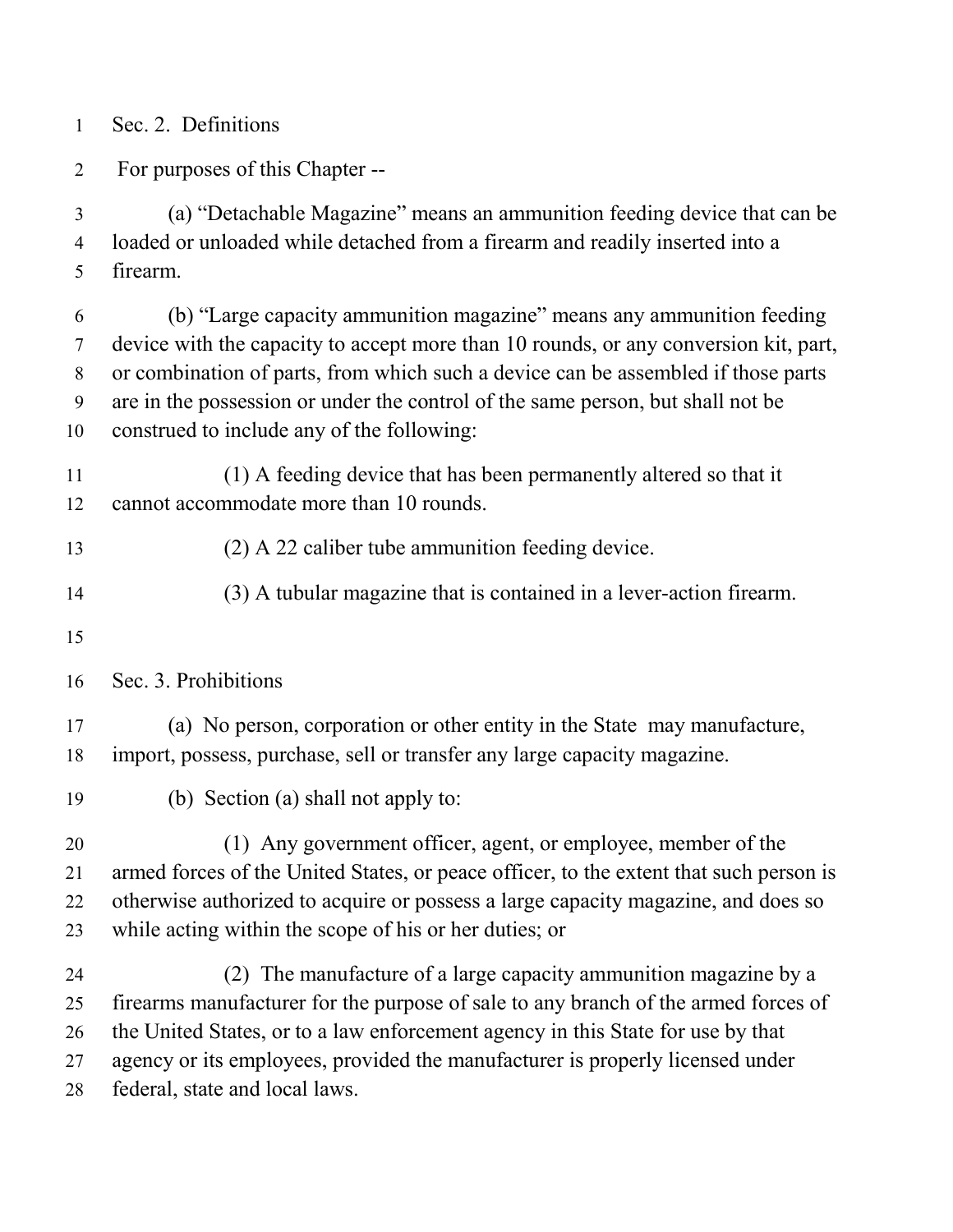- (3) The sale or transfer of a large capacity ammunition magazine by a dealer that is properly licensed under federal, state and local laws to any branch of the armed forces of the United States, or to a law enforcement agency in this State for use by that agency or its employees for law enforcement purposes.
- (4) An individual who lawfully possesses a large capacity ammunition magazine if he or she is the lawful owner of a firearm for which no magazine that holds 10 or less rounds of ammunition is compatible, if both the magazine and the firearm were obtained prior to the effective date of this law. Such a magazine may be possessed solely for use with the firearm and no individual may possess more than three large capacity ammunition magazines.
- (c) Any person who, prior to the effective date of this law, was legally in possession of an assault weapon or large capacity ammunition magazine shall have 120 days from such effective date to do any of the following without being subject to prosecution:
- 

(1) Remove the large capacity ammunition magazine from the State;

 (2) Sell the large capacity ammunition magazine to a licensed firearms dealer;

- (3) Surrender the large capacity ammunition magazine to the appropriate law enforcement agency for destruction; or
- 

(4) Dispose of the large capacity ammunition magazine.

 (d) Persons acquiring a large capacity ammunition magazine by inheritance, bequest, or succession shall, within 120 days of acquiring title, do one of the following:

- (1) Surrender the large capacity ammunition magazine to the appropriate law enforcement agency for destruction; or
- (2) Transfer the large capacity ammunition magazine to a firearms dealer who is properly licensed under federal, state and local laws.
- 

Sec. 4. Penalties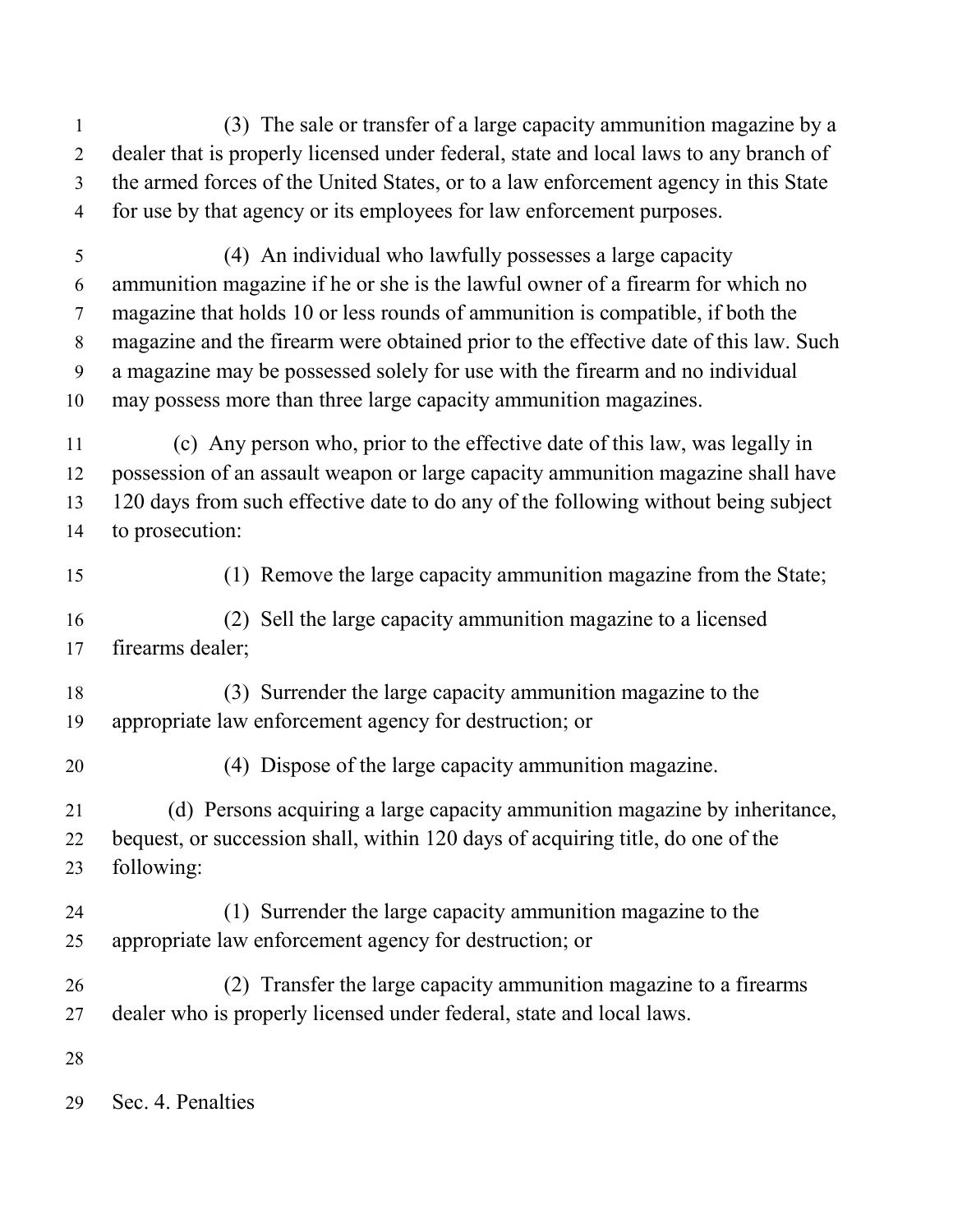(a) Any person violating any of the provisions of this Chapter shall be guilty of a felony, punishable by a fine of not less than \$1,000 or by imprisonment for a period no less than one year, or both. Such person shall be guilty of a separate offense for each and every day during any portion of which a violation of any provision of this Chapter is committed or continued by such person, and shall be punishable accordingly. (b) In addition to any other penalty or remedy, the Department shall report any violation of this Chapter by a licensed firearms dealer to the Bureau of Alcohol, Tobacco, Firearms & Explosives within the U.S. Department of Justice and to the relevant State agency. (c) In addition to any other penalty or remedy, the State shall have the authority, after notice and a hearing, to revoke the permit of any licensed firearms dealer found to be in violation of this Chapter. Sec. 5. Severability If any provision or term of this Chapter is for any reason declared unconstitutional or invalid or ineffective by any court of competent jurisdiction, such decision shall not affect the validity or the effectiveness of the remaining portions of this Chapter or any part thereof. The State hereby declares that it would have adopted this Chapter notwithstanding the unconstitutionality, invalidity or ineffectiveness of any one or more of its articles, sections, subsections, sentences or clauses. **Chapter \_\_\_\_. PROHIBITING FIREARM POSSESSION IN SCHOOLS AND ON SCHOOL GROUNDS**  Sec. 1. Findings and Purpose The State hereby finds and declares -- (1) In Newtown, Connecticut, on December 14, 2012: Adam Lanza killed 26 and wounded 2 at Sandy Hook Elementary School. Twenty of the dead were young children. Lanza was armed with a Bushmaster AR-15 assault rifle, two regular handguns, multiple 33-round magazines, and hundreds of rounds of ammunition;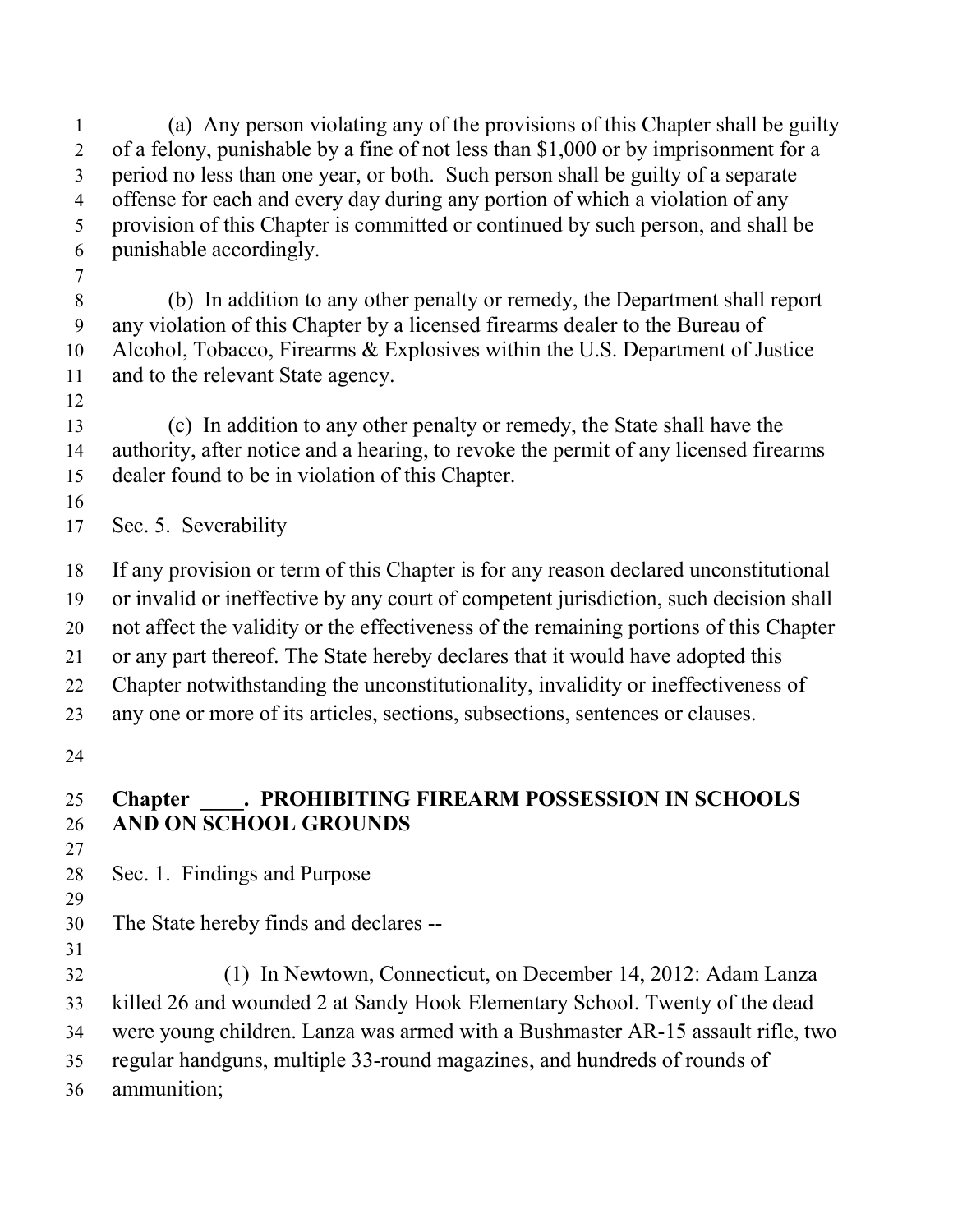(2) In Blacksburg, Virginia, on April 16, 2007: Seung-Hui Cho killed 32 and wounded 17 at Virginia Tech armed with a regular handgun and 15- round ammunition magazines; (3) In Columbine, Colorado, on April 20, 1999: Eric Harris and Dylan Klebold killed 12 and wounded 21 at Columbine High School. Klebold was armed with a TEC-9 assault pistol and several large capacity ammunition magazines; (4) Violence, or the threat of violence, impedes the teaching and learning process and thus student achievement. Schools are not battlegrounds. They serve very specific functions for society, as places where children are introduced to a social system and given the foundation for learning that will be with them for the rest of their lives; and (5) In order to ensure the safety of our families and communities, we must seek reasonable legislation that controls the availability of firearms and establishes a stronger. Sec. 2. Definitions As used in this Chapter -- (1) "Concealed" means entirely hidden from view. (2) "Firearm" means any weapon or device designed to be used as a weapon, which will, is designed to, or may readily be converted to expel a projectile or projectiles by the action of an explosive, explosion, or other means of combustion, or the frame or receiver of such a device, provided that the term "firearm" shall not include an "antique firearm" as defined in 18 U.S.C. § 921(a)(16), or a weapon that has been rendered permanently inoperable (incapable of being readily restored to a firing condition). (3) "Licensed firearms dealer," "licensed dealer," or "dealer" means a person who has a valid federal firearms dealer license, and all additional licenses required by state or local law, to engage in the business of selling or transferring firearms.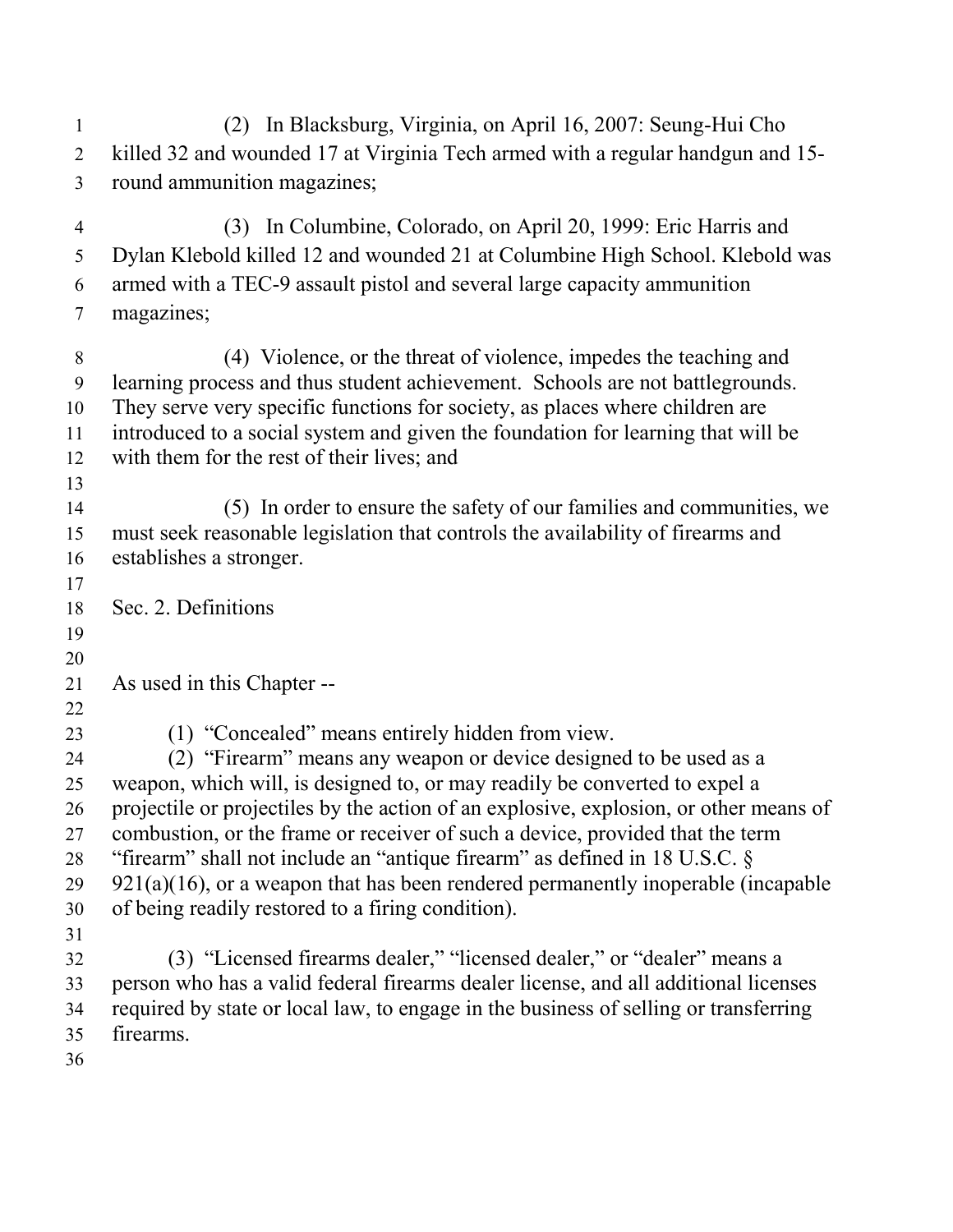| 1              | (4) "Person" means any individual, corporation, company, association, firm,            |
|----------------|----------------------------------------------------------------------------------------|
| $\overline{2}$ | partnership, club, organization, society, joint stock company or other entity.         |
| 3              |                                                                                        |
| $\overline{4}$ | (5) "Unloaded" means there is no ammunition in the chamber or cylinder of              |
| 5              | the firearm, and there is no ammunition, or clip, tube, speed loader, or magazine      |
| 6              | that is compatible with the firearm and contains ammunition, on the person who is      |
| $\tau$         | carrying the firearm. A muzzle-loading firearm is loaded for purposes of this          |
| 8              | Chapter if it is capped or primed and has a powder charge and ball, shot or            |
| 9              | projectile in the barrel or cylinder.                                                  |
| 10             |                                                                                        |
| 11             | (6) "school zone" means-                                                               |
| 12             |                                                                                        |
| 13             | (a) in, or on the grounds of, a public, parochial or private school; or                |
| 14             |                                                                                        |
| 15             | (b) within a distance of $1,000$ feet from the grounds of a public,                    |
| 16             | parochial or private school.                                                           |
| 17             |                                                                                        |
| 18             | (7) "school" means a school which provides preschool, elementary, or                   |
| 19             | secondary education, as determined under State law.                                    |
| 20             |                                                                                        |
| 21             | Sec. 3. Restrictions on firearm possession in school zones                             |
| 22             |                                                                                        |
| 23             | (a) It shall be unlawful for any individual knowingly to possess a firearm at          |
| 24             | a place that the individual knows, or has reasonable cause to believe, is a school     |
| 25             | zone.                                                                                  |
| 26             |                                                                                        |
| 27             | (b) Subsection (a) does not apply to the possession of a firearm—                      |
| 28             |                                                                                        |
| 29             | (1) On private property not part of school grounds;                                    |
| 30             |                                                                                        |
| 31             | (2) If the individual possessing the firearm is licensed to do so by the               |
| 32             | State in which the school zone is located or a political subdivision of the State, and |
| 33             | the law of the State or political subdivision requires that, before an individual      |
| 34             | obtains such a license, the law enforcement authorities of the State or political      |
| 35             | subdivision verify that the individual is qualified under law to receive the license;  |
| 36             |                                                                                        |
| 37             | $(3)$ That is —                                                                        |
| 38             | (i) not loaded; and                                                                    |
| 39<br>40       |                                                                                        |
|                |                                                                                        |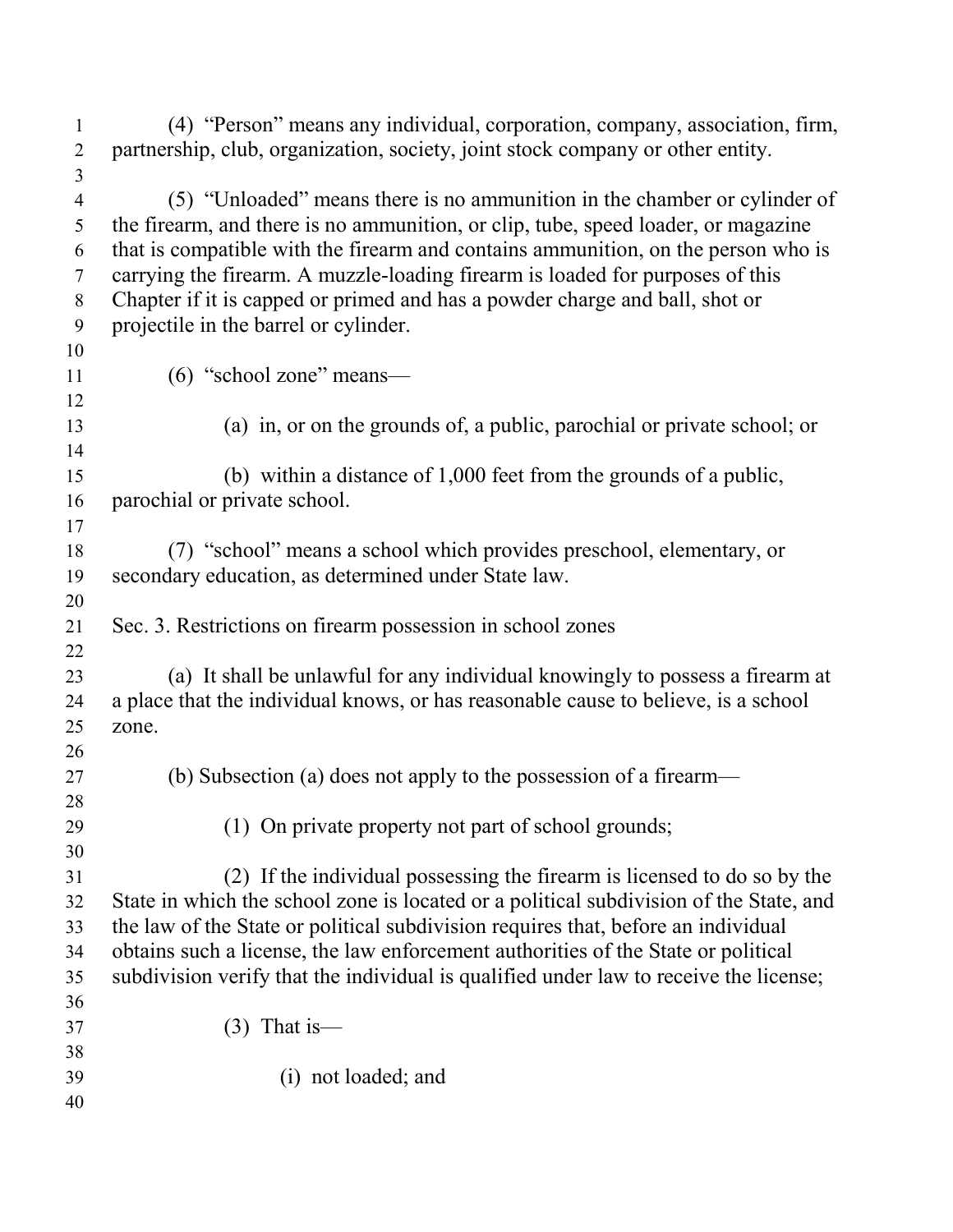| 1              | (ii) in a locked container, or a locked firearms rack that is on a                  |
|----------------|-------------------------------------------------------------------------------------|
| $\overline{2}$ | motor vehicle;                                                                      |
| 3              |                                                                                     |
| $\overline{4}$ | (iii) by an individual for use in a program approved by a school                    |
| 5              | in the school zone;                                                                 |
| 6              |                                                                                     |
| $\tau$         | (iv) by an individual in accordance with a contract entered into                    |
| 8              | between a school in the school zone and the individual or an employer of the        |
| 9              | individual;                                                                         |
| 10             |                                                                                     |
| 11             | (v) by a law enforcement officer acting in his or her official                      |
| 12             | capacity; or                                                                        |
| 13             |                                                                                     |
| 14             | (vi) that is unloaded and is possessed by an individual while                       |
| 15             | traversing school premises for the purpose of gaining access to public or private   |
| 16             | lands open to hunting, if the entry on school premises is authorized by school      |
| 17             | authorities.                                                                        |
| 18             |                                                                                     |
| 19             | $(c)$ (1) It shall be unlawful for any person, knowingly or with reckless           |
| 20             | disregard for the safety of another, to discharge or attempt to discharge a firearm |
| 21             | that the person knows is a school zone.                                             |
| 22             |                                                                                     |
| 23             | Subparagraph (1) shall not apply to the discharge of a firearm—<br>(2)              |
| 24             |                                                                                     |
| 25             | (A) on private property not part of school grounds;                                 |
| 26             |                                                                                     |
| 27             | (B) as part of a program approved by a school in the school                         |
| 28             | zone, by an individual who is participating in the program;                         |
| 29             |                                                                                     |
| 30             | (C) by an individual in accordance with a contract entered into                     |
| 31             | between a school in a school zone and the individual or an employer of the          |
| 32             | individual; or                                                                      |
| 33             |                                                                                     |
| 34             | (D) by a law enforcement officer acting in his or her official                      |
| 35             | capacity.                                                                           |
| 36             |                                                                                     |
| 37             |                                                                                     |
| 38             | Sec. 7. Penalties                                                                   |
| 39             |                                                                                     |